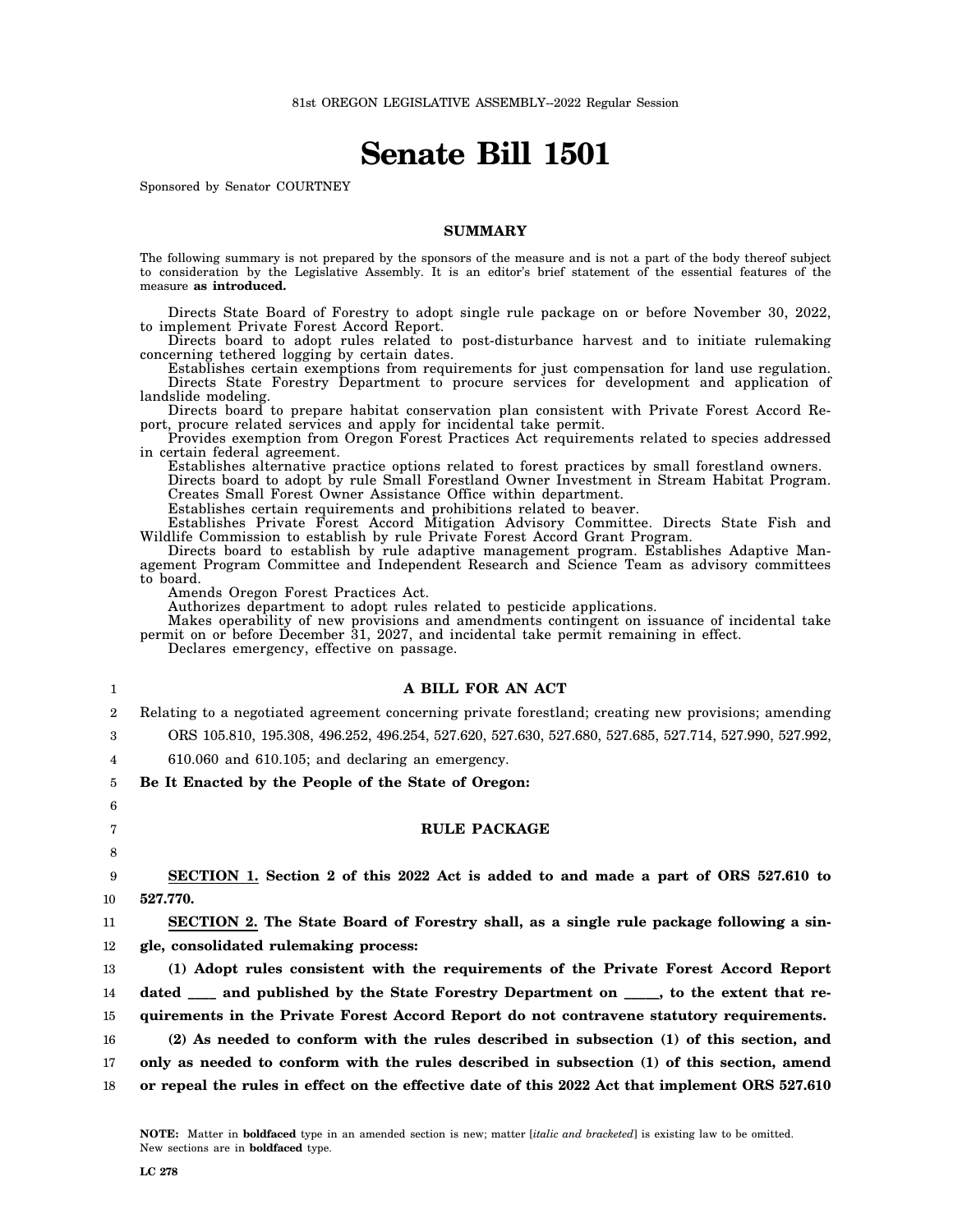1 **to 527.770.**

2 **(3) When adopting, amending or repealing rules as described in this section, the board shall resolve any gaps or ambiguities in the requirements of the Private Forest Accord Re-**

4 **port by:**

3

7

5 6 **(a) Referring to the intent and structure of the rules implementing ORS 527.610 to 527.770 that are in effect on the effective date of this 2022 Act; and**

**(b) Achieving the outcomes described in the Private Forest Accord Report.**

8 9 **SECTION 3. (1) On or before November 30, 2022, the State Board of Forestry shall adopt the rule package described in section 2 of this 2022 Act.**

10 **(2) In developing the rule package, the board shall:**

11 **(a) Regularly and closely consult with representatives of the authors of the Private For-**

12 13 **est Accord Report dated \_\_\_\_ and published by the State Forestry Department on \_\_\_\_ to ensure that the rule package is consistent with the intent of the report.**

14 15 **(b) Prioritize development of the rule package over other obligations to the extent possible.**

16 17 **(3) Adoption or amendment of rules included in the rule package is not subject to the requirements of ORS 183.333, 183.335 or 527.714 or section 40 of this 2022 Act.**

18 19 **(4) When adopting the rule package, the board is subject to the requirements of subsections (5) to (11) of this section.**

20 21 22 **(5) The board shall give notice of its intent to adopt the proposed rule package in the bulletin described in ORS 183.360 at least 30 days prior to the date proposed for adopting or amending the rules.**

23 **(6) The notice must include:**

24 25 **(a) A caption of not more than 15 words that reasonably identifies the subject matter of the rule package.**

26 27 28 29 **(b) An objective, simple and understandable statement summarizing the subject matter and purpose of the rule package in sufficient detail to inform a person that the person's interests may be affected, and the time, place and manner in which interested persons may present their views on the proposed rule package.**

30

**(c) A citation of the law the rule package is intended to implement.**

31 32 33 **(d) A full or abbreviated list of the principal documents, reports or studies, if any, prepared by or relied upon by the board in preparing the rule package and a statement of the location at which those documents are available for public inspection.**

34 35 **(7) The Secretary of State may omit the information described in subsection (6)(c) and (d) of this section from publication in the bulletin.**

36

**(8) After giving the notice, the board shall accept public comments for 30 days.**

37 38 **(9) After receiving public comments, the board may amend the draft rules in the proposed rule package without providing notice or accepting public comments.**

39 40 **(10) The board shall hold one public hearing before or during which interested persons may submit written or oral testimony.**

41 42 **(11) The board shall publish notice of the hearing in the bulletin at least 21 days before the hearing.**

43 44 45 **(12) The provisions of ORS 183.400, 183.410 and 183.480 apply to a petition concerning the validity or applicability of a rule adopted or amended as part of the rule package or a rule amended as described in subsection (13) of this section.**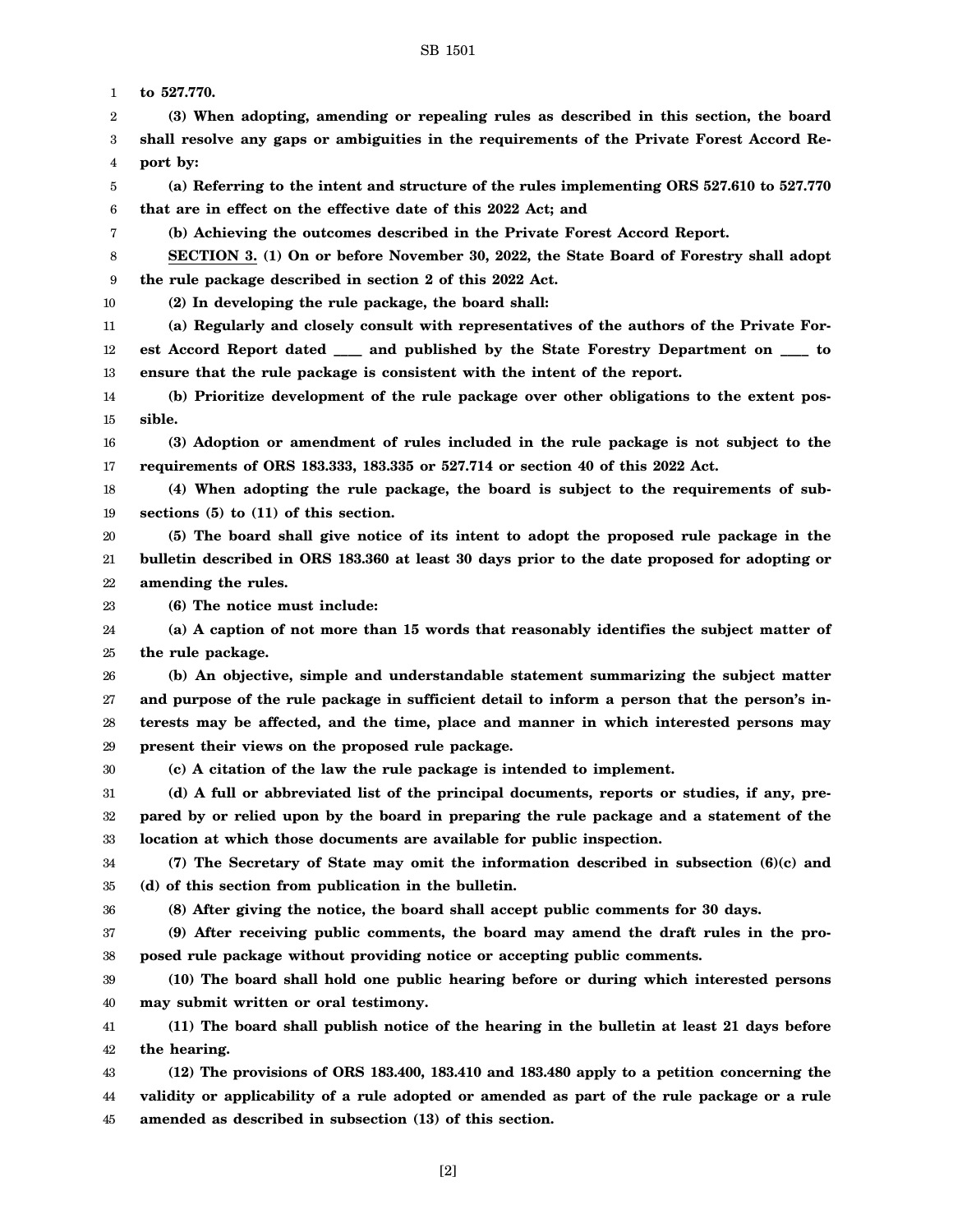1 2 3 4 5 6 7 8 9 10 11 12 13 14 15 16 17 18 19 20 21 22 23 24 25 26 27 28 29 30 31 32 33 34 35 36 37 38 39 40 41 42 43 44 45 **(13) After adopting the rule package, and on or before July 1, 2023, the board may amend rules that implement ORS 527.610 to 527.770 to make minor changes as needed to conform with rules in the rule package. (14) Amendments described in subsection (13) of this section are not subject to the requirements of ORS 183.333, 183.335 or 527.714 or section 40 of this 2022 Act. SECTION 4. (1) The State Fish and Wildlife Commission may adopt, amend or repeal rules as needed to conform with the rule package described in section 2 of this 2022 Act. (2) The provisions of ORS 183.333 and 183.335 do not apply to an adoption, amendment or repeal of a rule under subsection (1) of this section that occurs on or before November 30, 2022. SECTION 5. (1) Rules adopted or amended as part of the rule package described in section 2 of this 2022 Act apply only to an operation for which a notification is filed: (a) On or after January 1, 2024. (b) Before January 1, 2024, if the operation is not completed on or before December 31, 2023. (2) Notwithstanding subsection (1) of this section, rules adopted or amended as part of the rule package that relate to fish buffers apply to an operation, other than an operation described in section 16 (3)(a) of this 2022 Act, for which a notification is filed on or after July 1, 2023. (3) If the State Forester determines that a forest activity electronic reporting and notice system operated by the State Forestry Department is not updated with the information necessary to implement the requirements of the Private Forest Accord Report dated \_\_\_\_ and published by the department on \_\_\_\_ in time for operations to reasonably comply with the requirements by January 1, 2024, the State Forester may extend the deadlines described in subsection (1) of this section for application of rules that do not relate to fish buffers. POST-DISTURBANCE HARVEST RULEMAKING SECTION 6. (1) On or before November 30, 2025, the State Board of Forestry shall adopt rules related to post-disturbance harvest. (2) The requirements of section 40 of this 2022 Act do not apply to rulemaking under this section. TETHERED LOGGING RULEMAKING SECTION 7. (1) Not more than three years after the effective date of this 2022 Act, the State Board of Forestry shall initiate rulemaking concerning tethered logging. (2) The board shall prioritize the rulemaking. JUST COMPENSATION EXEMPTION SECTION 8. The Legislative Assembly intends that a person is not entitled to just compensation under ORS 195.305 to 195.336 for any restriction placed on the use of real property by a rule adopted or amended by the State Board of Forestry: (1) As part of the rule package described in section 2 of this 2022 Act.**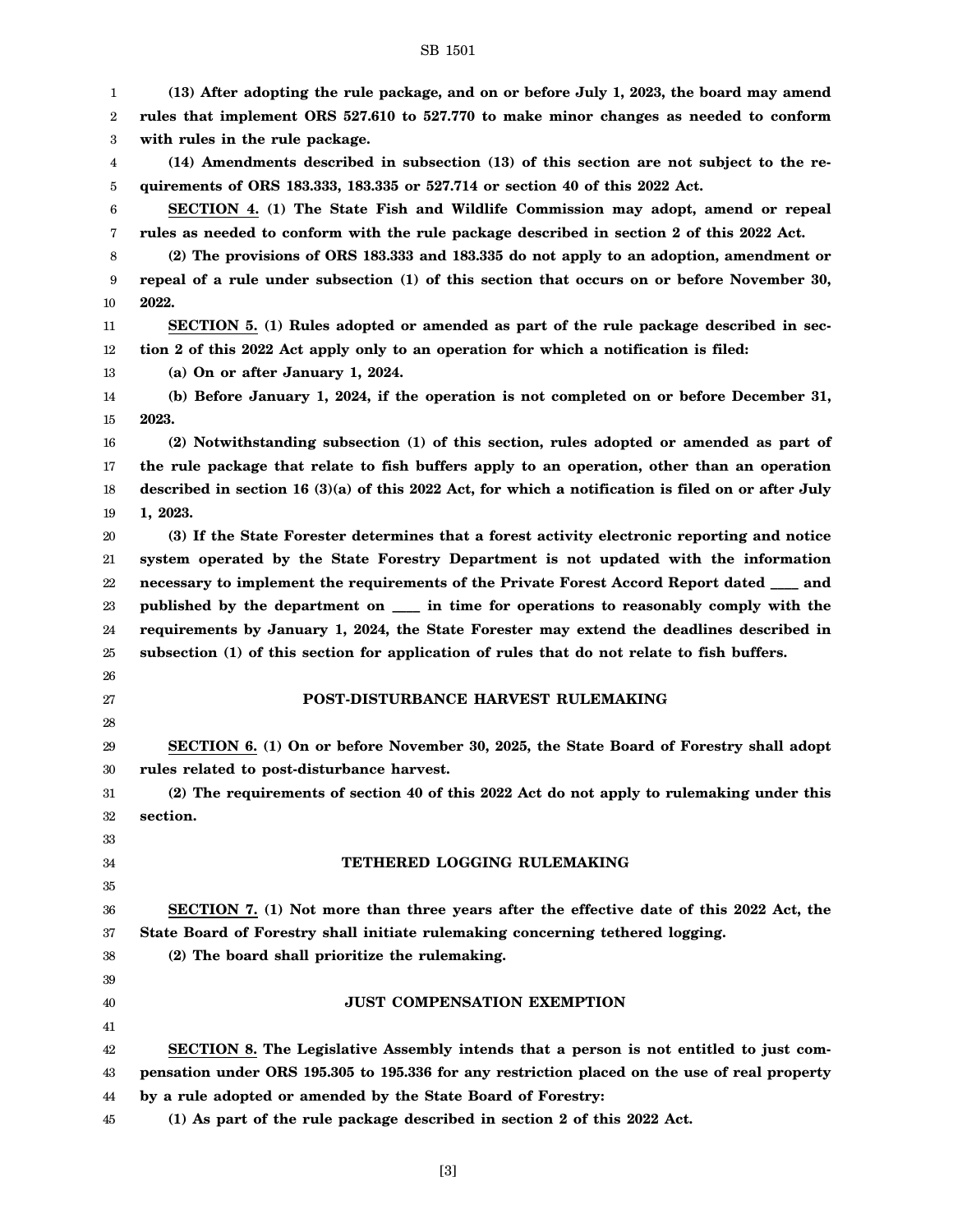| 1      | (2) After the board has considered reports from the Adaptive Management Program                            |
|--------|------------------------------------------------------------------------------------------------------------|
| 2      | Committee and the Independent Research and Science Team described in sections 36 and 38                    |
| 3      | of this 2022 Act.                                                                                          |
| 4      | SECTION 9. ORS 195.308 is amended to read:                                                                 |
| 5      | 195.308. Notwithstanding the requirement to pay just compensation for certain land use regu-               |
| 6      | lations under ORS 195.305 (1), compensation is not due for:                                                |
| 7      | (1) The enforcement or enactment of a land use regulation established in ORS 30.930 to 30.947,             |
| 8      | 527.310 to 527.370, 561.995, 569.360 to 569.495, 570.010 to 570.050, 570.105 to 570.190, 570.305, 570.310, |
| 9      | 570.320 to 570.360, 570.405, 570.412, 570.420, 570.425, 570.450, 570.700 to 570.710, 570.755, 570.770,     |
| 10     | 570.775, 570.780, 570.790, 570.800, 570.995, 596.095, 596.100, 596.105, 596.393, 596.990 or 596.995 or in  |
| 11     | administrative rules or statewide plans implementing these statutes.                                       |
| 12     | (2) The enforcement, adoption or amendment of a rule adopted or amended by the State                       |
| 13     | <b>Board of Forestry:</b>                                                                                  |
| 14     | (a) As part of the rule package described in section 2 of this 2022 Act.                                   |
| 15     | (b) After the board has considered reports from the Adaptive Management Program                            |
| 16     | Committee and the Independent Research and Science Team described in sections 36 and 38                    |
| 17     | of this 2022 Act.                                                                                          |
| 18     |                                                                                                            |
| 19     | <b>LANDSLIDE MODELING</b>                                                                                  |
| 20     |                                                                                                            |
| 21     | SECTION 10. (1) The Legislative Assembly finds that:                                                       |
| 22     | (a) The requirements of the Private Forest Accord Report dated __ and published by                         |
| 23     | the State Forestry Department on ___ are premised on specific landslide modeling developed                 |
| 24     | by a specific contractor.                                                                                  |
| 25     | (b) Implementation of the requirements is contingent on the ability to use the specific                    |
| 26     | landslide modeling.                                                                                        |
| 27     | (c) Implementation of the requirements is time sensitive and requires rapid development                    |
| 28     | of landslide modeling.                                                                                     |
| 29     | (d) Procurement of services pursuant to this section:                                                      |
| $30\,$ | (A) Is unlikely to encourage favoritism in awarding public contracts or to substantially                   |
| 31     | diminish competition for public contracts.                                                                 |
| 32     | (B) Will substantially promote the public interest in a manner that could not otherwise                    |
| 33     | be practically realized through a procurement subject to the requirements of the Public                    |
| 34     | <b>Contracting Code.</b>                                                                                   |
| 35     | (2) The State Forestry Department shall:                                                                   |
| 36     | (a) Procure services for development and application of the landslide modeling described                   |
| 37     | in chapter 4.3 of the Private Forest Accord Report.                                                        |
| 38     | (b) Ensure that the modeling is developed and incorporated into a forest activity elec-                    |
| 39     | tronic reporting and notice system operated by the department:                                             |
| 40     | (A) In time to facilitate compliance with the deadlines described in section 5 of this 2022                |
| 41     | Act.                                                                                                       |
| 42     | (B) Not later than May 1, 2023.                                                                            |
| 43     | (3) The procurement required by this section is not subject to the requirements of the                     |
| 44     | <b>Public Contracting Code.</b>                                                                            |
| 45     |                                                                                                            |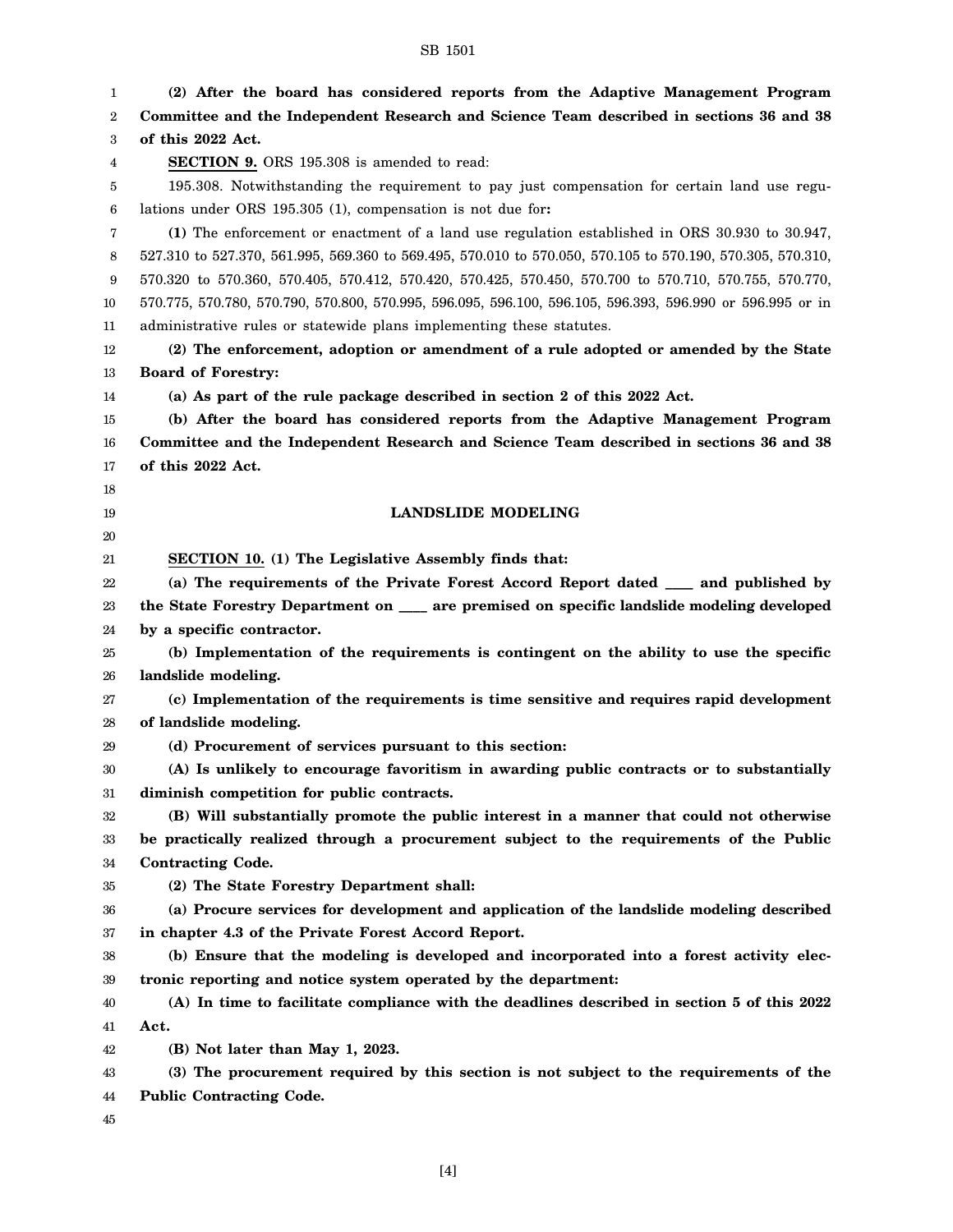| 1  | SUBMISSION OF HABITAT CONSERVATION PLAN                                                       |
|----|-----------------------------------------------------------------------------------------------|
| 2  |                                                                                               |
| 3  | SECTION 11. The State Board of Forestry shall prepare and submit to the National Ma-          |
| 4  | rine Fisheries Service and the United States Fish and Wildlife Service:                       |
| 5  | (1) A proposed habitat conservation plan consistent with the Private Forest Accord Re-        |
| 6  | port dated ____ and published by the State Forestry Department on ____.                       |
| 7  | (2) An application for an incidental take permit, supported by the habitat conservation       |
| 8  | plan, for the incidental taking of species addressed in the Private Forest Accord Report.     |
| 9  | SECTION 12. (1) On or before December 31, 2022, the State Board of Forestry shall pre-        |
| 10 | pare and submit to the National Marine Fisheries Service and the United States Fish and       |
| 11 | Wildlife Service the habitat conservation plan described in section 11 of this 2022 Act.      |
| 12 | (2) The board shall procure the services of a person to develop and draft the habitat         |
| 13 | conservation plan.                                                                            |
| 14 | (3) Pursuant to ORS 279A.050 $(6)(m)$ and notwithstanding ORS 279B.050, 279B.055,             |
| 15 | 279B.060, 279B.065 and 279B.070, the board may award a contract for the services without      |
| 16 | undertaking a process of competitive sealed bidding or competitive sealed proposals or so-    |
| 17 | liciting competitive price quotes or competitive proposals.                                   |
| 18 | (4) The board shall ensure that representatives of the authors of the Private Forest Ac-      |
| 19 | cord Report dated ____ and published by the State Forestry Department on ____ are:            |
| 20 | (a) Regularly and closely consulted concerning the development and drafting of the            |
| 21 | habitat conservation plan.                                                                    |
| 22 | (b) Consulted if any question arises concerning the intent of the Private Forest Accord       |
| 23 | Report.                                                                                       |
| 24 | (5) The habitat conservation plan and application for an incidental take permit described     |
| 25 | in section 11 of this 2022 Act do not constitute rules for purposes of ORS 183.310 to 183.410 |
| 26 | or 527.714.                                                                                   |
| 27 |                                                                                               |
| 28 | PASS-THROUGH PROTECTION FOR ENDANGERED SPECIES ACT AGREEMENTS                                 |
| 29 |                                                                                               |
| 30 | SECTION 13. Section 14 of this 2022 Act is added to and made a part of ORS 527.610 to         |
| 31 | 527.770.                                                                                      |
| 32 | SECTION 14. If a person is party to an agreement with the National Marine Fisheries           |
| 33 | Service or the United States Fish and Wildlife Service under the federal Endangered Species   |
| 34 | Act of 1973 (16 U.S.C. 1531 to 1544) and is engaging in a forest practice in compliance with  |
| 35 | the agreement, the forest practice is not subject to provisions of ORS 527.610 to 527.770 or  |
| 36 | rules adopted thereunder that relate to protection of a species addressed in the agreement.   |
| 37 |                                                                                               |
| 38 | SMALL FORESTLAND OWNER PROVISIONS                                                             |
| 39 |                                                                                               |
| 40 | SECTION 15. Section 16 of this 2022 Act is added to and made a part of ORS 527.610 to         |
| 41 | 527.770.                                                                                      |
| 42 | SECTION 16. (1) As used in this section:                                                      |
| 43 | (a) "Alternative practice option" means an alternative practice option available for small    |
| 44 | forestland owners pursuant to rules adopted by the State Board of Forestry under section 2    |
| 45 | of this 2022 Act that addresses timber harvest in riparian areas, timber harvest on steep     |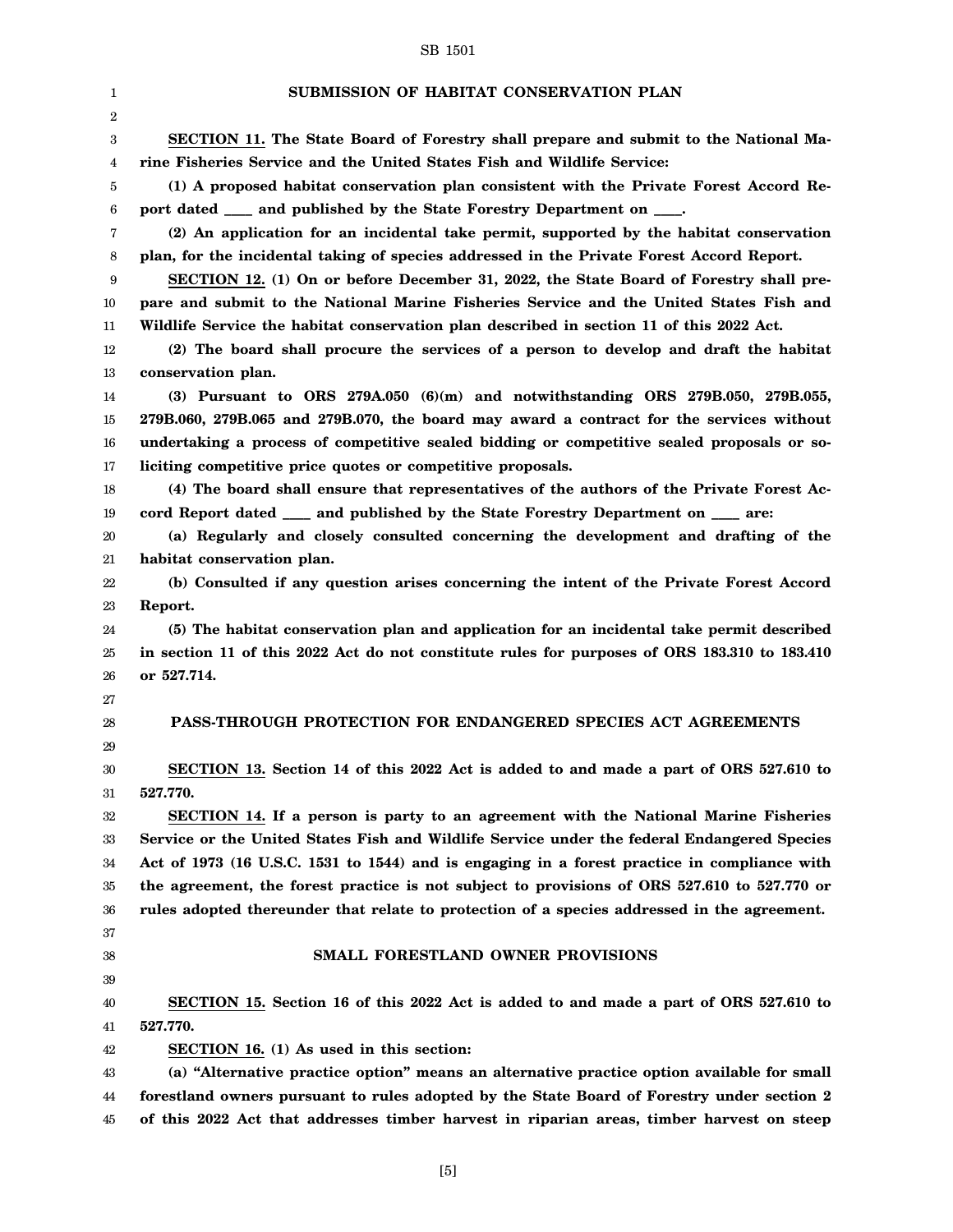1 **slopes or requirements related to forest roads.**

2 3 4 **(b) "Common ownership" means direct ownership by one or more individuals or ownership by a corporation, partnership, association or other entity in which an individual owns a majority interest.**

5 6 7 8 **(2) The board may not establish riparian prescriptions that result in alternative minimum riparian buffer widths or lengths that measure less than the alternative minimum riparian buffer widths or lengths set forth in sections 6.3.1.3 and 6.3.1.4 of chapter 6 of the Private Forest Accord Report dated \_\_\_\_ and published by the State Forestry Department on \_\_\_\_.**

9 10 11 **(3)(a) An operator, timber owner or landowner may not follow an alternative practice option for an operation unless the department determines that, as of the date the department receives a notification related to the operation under ORS 527.670:**

12 13 **(A) The landowner of the forestland where the operation will occur owns or holds common ownership interest in less than 5,000 acres of forestland in this state;**

14 15 16 **(B) No more than an average yearly volume of two million board feet of merchantable forest products has been harvested from the landowner's forestland in this state, when averaged over the three years prior to the date the department receives the notification; and**

17 18 19 20 **(C) The landowner has submitted an affirmation to the department that it does not expect to exceed an average yearly volume of two million board feet of merchantable forest products to be harvested from the landowner's forestland in this state during the 10 years following the date the department receives the notification.**

21 22 23 24 25 **(b) Notwithstanding paragraph (a)(B) and (C) of this subsection, the department may allow a landowner to follow an alternative practice option if the landowner establishes to the department's reasonable satisfaction that any exceedance of the harvest limits set forth in paragraph (a)(B) or (C) of this subsection was or will be necessary to raise funds to pay estate taxes or for a compelling and unexpected obligation.**

26 27 28 **(4) The department may require a landowner to submit, as part of the notification required under ORS 527.670, any additional information or statements necessary to determine whether a landowner meets the requirements of subsection (3) of this section.**

29

**(5) The board may adopt any rules necessary to implement this section.**

30 31 **SECTION 17. (1) The State Board of Forestry shall adopt by rule a Small Forestland Owner Investment in Stream Habitat Program.**

32 33 **(2) The purpose of the program is to provide grants to certain small forestland owners to fund projects that:**

34 35 **(a) Result in environmental benefits to fish species addressed in the Private Forest Accord Report dated \_\_\_\_ and published by the State Forestry Department on \_\_\_\_; or**

36 37 **(b) Mitigate risks to natural resources arising from the construction, operation or maintenance of forest roads or related activities.**

38 39 **(3) The Small Forest Owner Assistance Office established by section 19 of this 2022 Act shall implement and administer the program.**

40

**(4)(a) To be eligible for a grant under the program, a landowner must:**

41 42 **(A) Own or hold common ownership interest in less than 5,000 acres of forestland in this state.**

43 44 45 **(B) Submit documentation showing that no more than an average yearly volume of two million board feet of merchantable forest products has been harvested from the landowner's forestland in this state, when averaged over the three years prior to the date the office re-**

[6]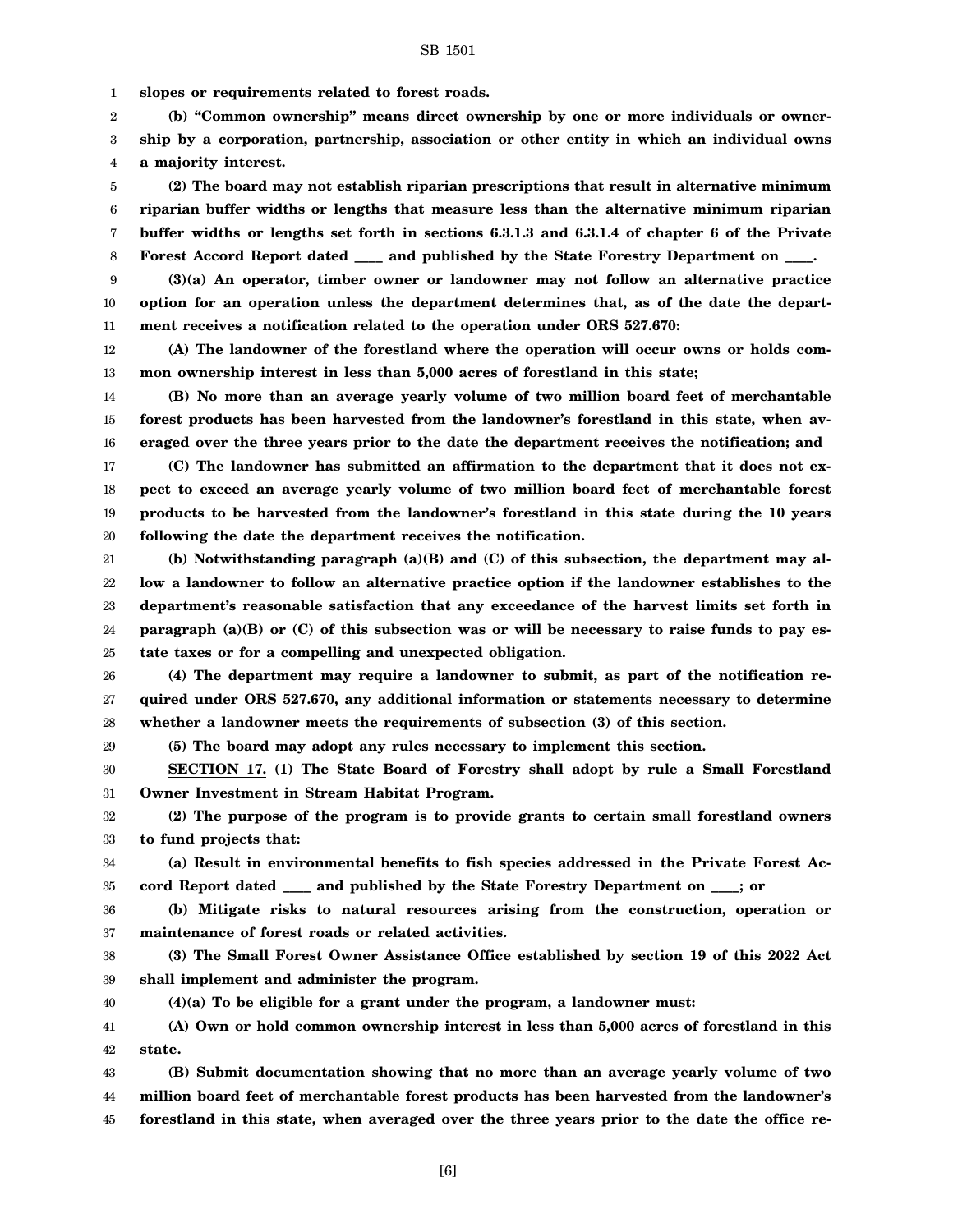1 **ceives the grant application.**

2 3 4 5 **(C) Affirm to the office that the landowner does not expect to exceed an average yearly volume of two million board feet of merchantable forest products to be harvested from the landowner's forestland in this state during the 10 years following the date the office receives the grant application.**

6 7 **(D) Have on file with the State Forestry Department a road condition assessment for the roads, abandoned roads, culverts or fish passage barriers that:**

**(i) Are located within the forestland owned by the landowner.**

9 **(ii) Will be the subject of the project funded by the grant.**

10 11 12 13 **(b) For purposes of this subsection, a landowner must be considered to hold common ownership interest in forestland if the forestland is owned by the landowner directly or by a corporation, partnership, association or other entity in which the landowner owns a majority interest.**

14 15 16 17 18 **(c) Notwithstanding paragraph (a)(B) and (C) of this subsection, a landowner may be eligible for a grant if the landowner establishes to the department's reasonable satisfaction that any exceedance of the harvest limits set forth in paragraph (a)(B) or (C) of this subsection was or will be necessary to raise funds to pay estate taxes or for a compelling and unexpected obligation.**

19 20 21 22 **(5) In administering and implementing the program, the office shall coordinate with the State Department of Fish and Wildlife to prioritize awarding grants for projects on high conservation value sites, as described in section 6.3.5.3 of chapter 6 of the Private Forest Accord Report.**

23 24 **(6) In addition to the requirements described in subsection (4) of this section, when awarding grants under the program, the office may consider:**

**(a) The length of time that has elapsed since an application for a grant was received.**

26 27 **(b) Any potential efficiencies gained through coordinating grant-funded activities with other activities at a proposed project site.**

28 29 **(7) The office shall annually publish, and make publicly available on a website of the State Forestry Department, a report for the previous calendar year that addresses:**

**(a) Each funded project that was completed during the calendar year.**

31 32 **(b) The costs of each completed project and the mileage of streams improved as a result of the completed project.**

33 34 35 **(8) The department shall submit a copy of the report to an appropriate committee or interim committee of the Legislative Assembly, in the manner described in ORS 192.245, no later than September 15 of each year.**

36 37 38 39 **SECTION 18. (1) The Small Forestland Owner Investment in Stream Habitat Program Fund is established, separate and distinct from the General Fund. Interest earned by the Small Forestland Owner Investment in Stream Habitat Program Fund shall be credited to the fund.**

40 41 42 43 **(2) Moneys in the fund are continuously appropriated to the State Forestry Department to be distributed by the Small Forest Owner Assistance Office described in section 19 of this 2022 Act as grants to small forestland owners under the Small Forestland Owner Investment in Stream Habitat Program established under section 17 of this 2022 Act.**

44 **(3) The fund shall consist of:**

45 **(a) Moneys appropriated to the department for deposit in the fund or otherwise trans-**

8

25

30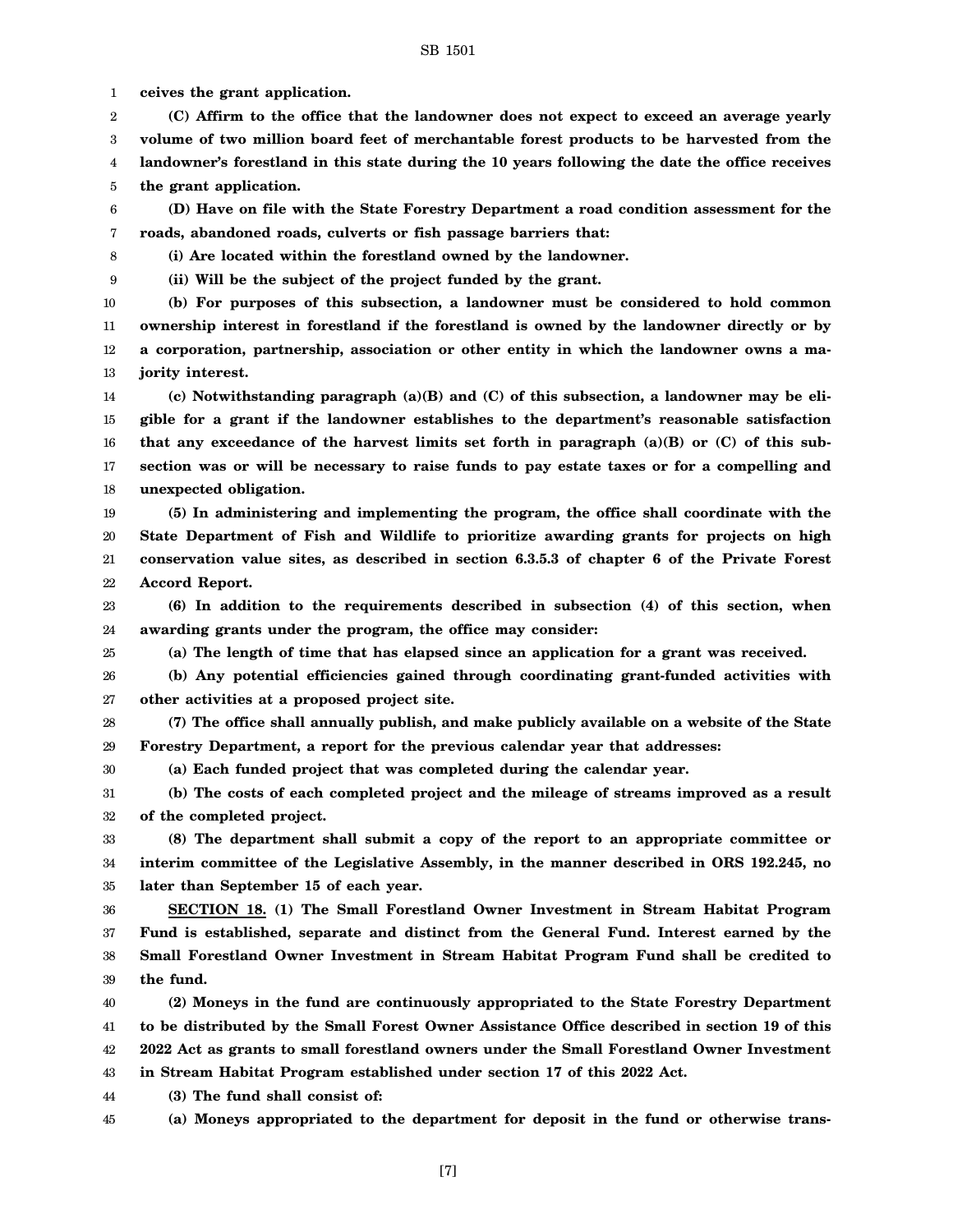1 2 3 4 5 6 7 8 9 10 11 12 13 14 15 16 17 18 19 20 21 22 23 24 25 26 27 28 29 30 31 32 33 34 35 36 37 38 39 40 41 42 43 44 **ferred to the fund. (b) Any gifts, grants, contributions or other donations for use as described in subsection (2) of this section that are received by the department from any public or private source and caused to be deposited in the fund or otherwise transferred to the fund. SECTION 19. (1) The Small Forest Owner Assistance Office is created within the State Forestry Department. (2) The office shall: (a) Support and promote implementation of financial incentives and technical assistance programs for small forestland owners that align with the intent of the Private Forest Accord Report dated \_\_\_\_ and published by the department on \_\_\_\_. (b) Carry out duties related to the Small Forestland Owner Investment in Stream Habitat Program, as described in section 17 of this 2022 Act. (c) To support compliance with a habitat conservation plan that is consistent with the requirements of the Private Forest Accord Report, develop and maintain a database of: (A) Landowners that the department has determined meet the requirements set forth in section 16 (3) of this 2022 Act. (B) Forestland in this state that is owned by the landowners. (C) The types and conditions of the forestland. (D) The roads and streams located within the forestland. (d) Serve as the lead coordination and support body within the department for programs, partnerships and educational opportunities not otherwise described in this section that support forestland owners that own less than 5,000 acres of forestland in this state. (e) Identify and implement opportunities to leverage the programs, partnerships and educational opportunities to support activities consistent with the habitat conservation plan, including activities that provide for adequate fish passage, remove fish passage barriers, maintain roads or collect data related to the habitat conservation plan. (f) Engage in any other duties delegated to the office by the State Board of Forestry or the department. (3) The board may adopt rules as necessary to implement this section. SECTION 20. The State Board of Forestry shall adopt the rules described in sections 16, 17 and 19 of this 2022 Act as part of the rule package described in section 2 of this 2022 Act. BEAVER (CASTOR CANADENSIS) CONSERVATION SECTION 21. Sections 22, 23 and 25 of this 2022 Act are added to and made a part of ORS chapter 498. SECTION 22. (1) As used in this section: (a) "Beaver" means a member of the species Castor canadensis. (b) "Forestland" has the meaning given that term in ORS 527.620. (2) A person that takes a beaver on privately owned forestland shall report the taking to the State Department of Fish and Wildlife, including the reason for the taking, the location of the taking and the number of beavers taken. (3) The department shall: (a) Annually submit a summary of the takings of beaver reported under subsection (2)**

[8]

**of this section to the State Fish and Wildlife Commission to help the commission better un-**

45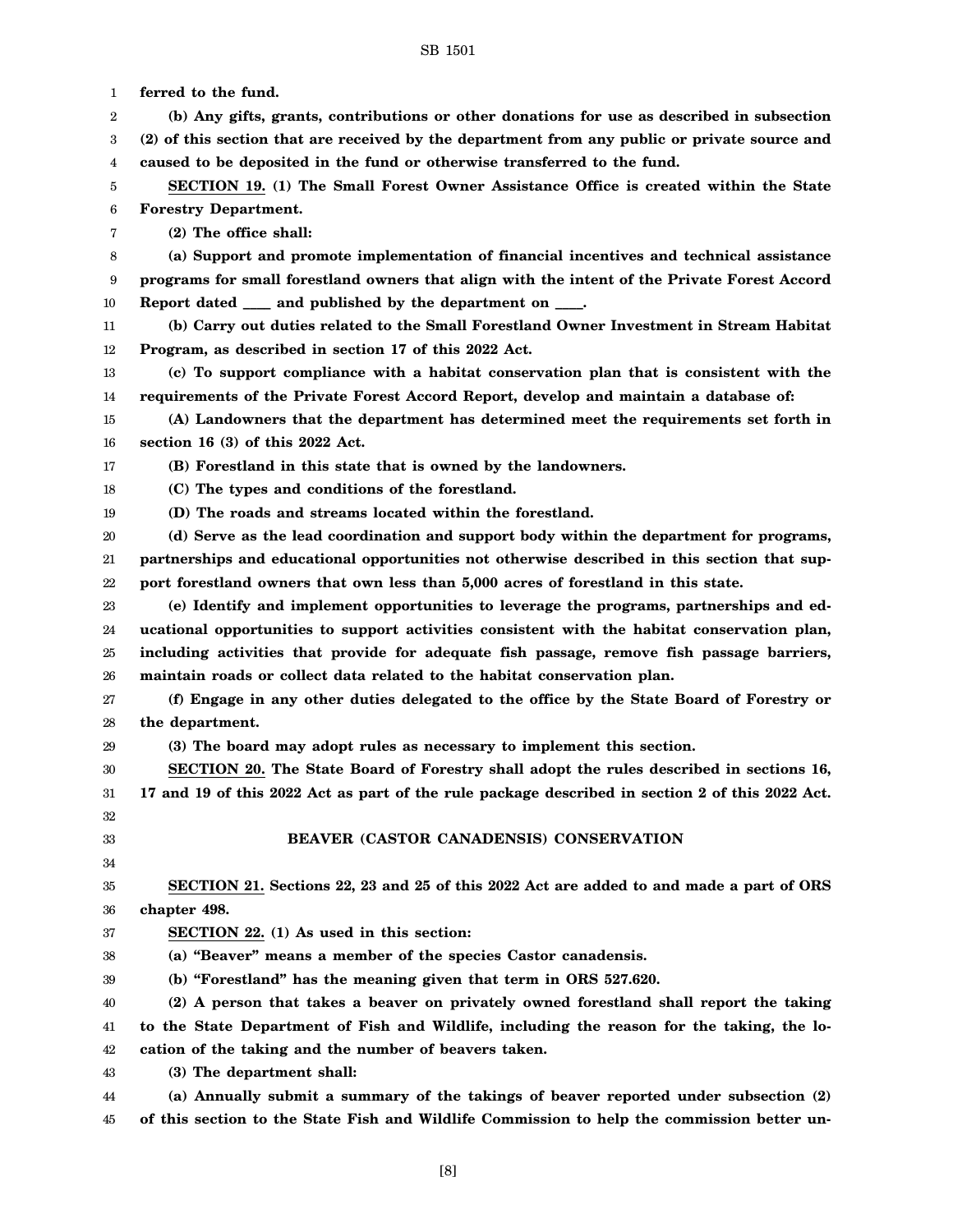1 2 3 4 5 6 7 8 9 10 11 12 13 14 15 16 17 18 19 20 21 22 23 24 25 26 27 28 29 30 31 32 33 34 35 36 37 38 39 40 41 42 43 44 45 **derstand the scale of trapping on privately owned forestland. (b) Make the summary described in paragraph (a) of this subsection available to the public on a department website. (4) The commission shall adopt rules to implement this section. SECTION 23. (1) As used in this section: (a) "Beaver" means a member of the species Castor canadensis. (b) "Forest practices" has the meaning given that term in ORS 527.620. (c) "Forestland" has the meaning given that term in ORS 527.620. (d) "Small forestland" has the meaning given that term in ORS 527.678. (2) A person or the person's designee may not take a beaver on privately owned forestland, other than small forestland, unless the person or the person's designee first requests that the State Department of Fish and Wildlife address any issues motivating the taking of the beaver and waits 30 days after making the request. (3) If the department receives a request under subsection (2) of this section, the department shall make a reasonable attempt to nonlethally relocate the beaver, as department resources allow, or otherwise address the issues, in consultation with the person or person's designee. (4) Notwithstanding subsection (2) of this section, if a beaver on privately owned forestland threatens or damages infrastructure, a person or the person's designee may take the beaver without submitting a request to the department. (5) A person or the person's designee that takes a beaver under subsection (2) or (4) of this section must report the taking as described in section 22 of this 2022 Act. (6) In consultation with persons engaged in forest practices and other interested stakeholders, the department shall: (a) Make reasonable attempts to nonlethally relocate beavers, as department resources allow. (b) Develop a program for voluntarily relocating beavers. (7) Notwithstanding ORS 496.162 (3), the State Fish and Wildlife Commission shall adopt rules to implement this section. SECTION 24. The State Fish and Wildlife Commission shall adopt the rules required by sections 22 and 23 of this 2022 Act on or before November 30, 2022. SECTION 25. (1) As used in this section: (a) "Forestland" has the meaning given that term in ORS 527.620. (b) "Small forestland" has the meaning given that term in ORS 527.678. (2) A person may not solicit or accept a fee for trapping a beaver on privately owned forestland other than small forestland, unless the trapping occurs pursuant to section 23 (2) or (4) of this 2022 Act. (3) A person that traps a beaver on privately owned forestland other than small forestland may not sell or exchange the pelt of the beaver, unless the trapping occurs pursuant to section 23 (2) or (4) of this 2022 Act. SECTION 26.** ORS 610.060 is amended to read: 610.060. **Except as provided in section 23 of this 2022 Act,** nothing in the wildlife laws is intended to deny the right of any person to control predatory animals as provided in ORS 610.105. **SECTION 27.** ORS 610.105 is amended to read: 610.105. **Except as provided in section 23 of this 2022 Act,** any person owning, leasing, oc-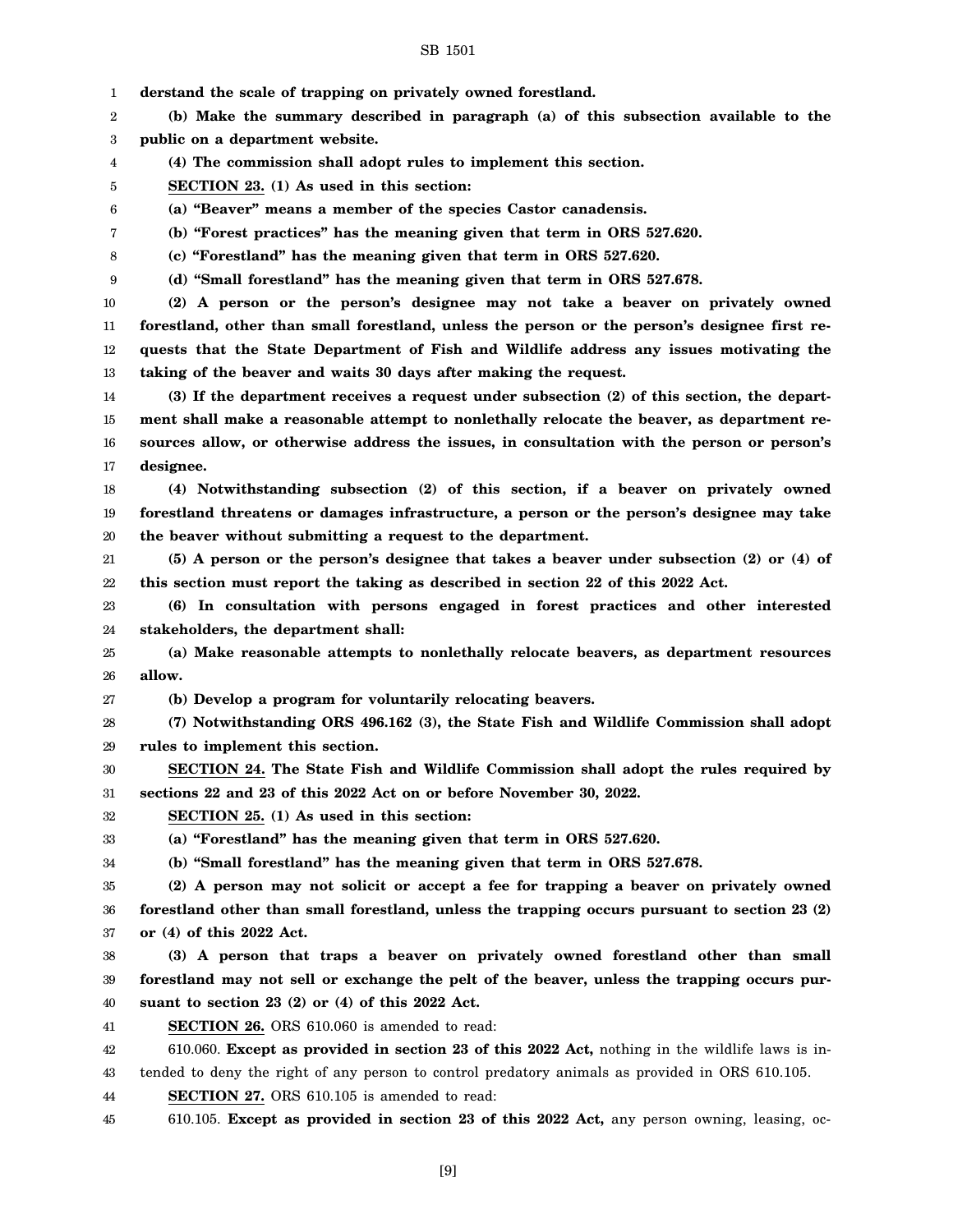1 2 3 4 5 cupying, possessing or having charge of or dominion over any land, place, building, structure, wharf, pier or dock which is infested with ground squirrels and other noxious rodents or predatory animals, as soon as their presence comes to the knowledge of the person, may, or the agent of the person may, proceed immediately and continue in good faith to control them by poisoning, trapping or other appropriate and effective means.

#### **MITIGATING EFFECTS ON AQUATIC WILDLIFE**

**SECTION 28.** ORS 496.252 is amended to read:

10 11 12 496.252. (1) The Oregon Conservation and Recreation Fund is established in the State Treasury, separate and distinct from the General Fund. Interest earned by the Oregon Conservation and Recreation Fund shall be credited to the fund.

13 14 15 16 (2) Moneys in the fund are continuously appropriated to the State Department of Fish and Wildlife to carry out activities that serve to protect, maintain or enhance fish and wildlife resources in Oregon. The activities for which the department may expend fund moneys include, but are not limited to:

17 18 19 20 (a) Promoting the health of Oregon's ecosystems and fish and wildlife species by implementing conservation programs and strategies identified in the Oregon Conservation Strategy, as defined in ORS 541.890, including conservation programs and strategies for the nearshore identified in the marine component of the Oregon Conservation Strategy;

21 22 (b) Improving engagement of the public in hunting and fishing opportunities and in other outdoor recreation opportunities related to and in support of healthy fish, wildlife and habitats;

23 24 (c) Improving educational outreach and engagement of the public, including diverse and underserved communities, related to and in support of healthy fish, wildlife and habitats;

25 26 27 (d) Engaging in, and providing funding for, joint projects of the department and the State Parks and Recreation Department or other state agencies as recommended by the Oregon Conservation and Recreation Advisory Committee established under ORS 496.254; and

28 29 (e) Other conservation, management, research, habitat improvement, enforcement, outdoor recreation or education activities.

30 (3) The fund shall consist of:

31 32 (a) Moneys appropriated to the State Department of Fish and Wildlife for deposit in the fund or otherwise transferred to the fund; [*and*]

33 34 35 (b) Gifts, grants, contributions or other donations for use as described in subsection (2) of this section, that are received by the department from any public or private source and caused to be deposited and credited to the fund[*.*]**; and**

36

**(c) Moneys in the subaccount described in subsection (4) of this section.**

37 38 39 40 41 **(4) The Private Forest Accord Mitigation Subaccount is established in the fund. The subaccount shall consist of moneys appropriated to the department for deposit in the subaccount or otherwise transferred to the subaccount and gifts, grants, contributions or other donations that are received by the department from any public or private source and caused to be deposited and credited to the subaccount. Moneys in the subaccount may be used for:**

42 **(a) Purposes described in section 32 of this 2022 Act.**

43 44 **(b) Conducting outreach to persons that own or operate an artificial obstruction, as defined in ORS 509.580, to further the goal of fish passage.**

45 **(c) Conducting outreach to persons that may undertake projects described in section 32**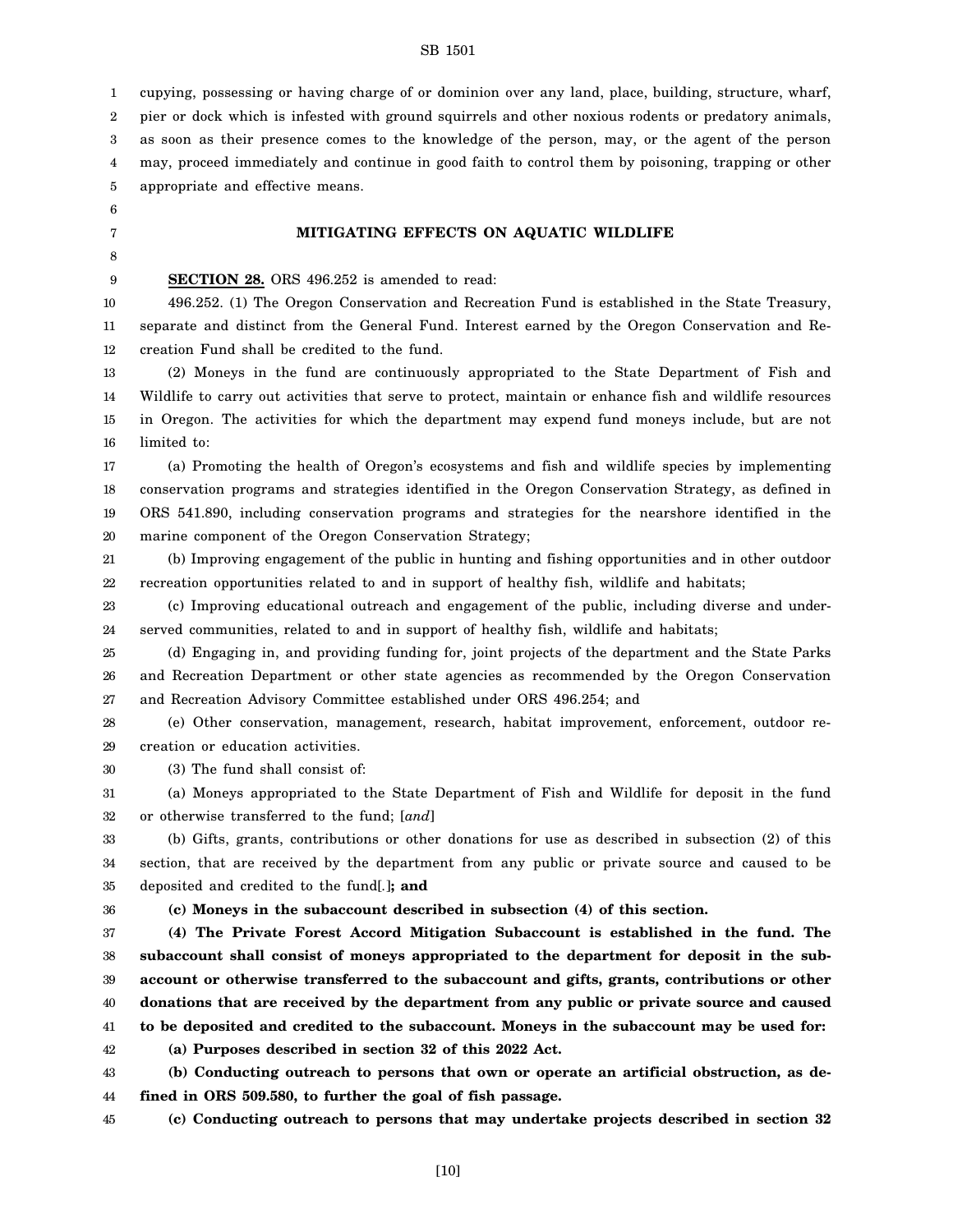1 **of this 2022 Act.**

2 3 4 5 6 **(5) The department and the Oregon Conservation and Recreation Advisory Committee shall jointly submit a biennial report to the Legislative Assembly as provided in ORS 293.640 regarding the expenditure of moneys deposited in the fund, other than moneys deposited in the Private Forest Accord Mitigation Subaccount, and on the status of various activities funded by the moneys.**

7 8 9 10 **(6) The department and the Private Forest Accord Mitigation Advisory Committee shall jointly submit a biennial report to the Legislative Assembly as provided in ORS 293.640 regarding the expenditure of moneys deposited in the Private Forest Accord Mitigation Subaccount and on the status of various activities funded by the moneys.**

11

**SECTION 29.** ORS 496.254 is amended to read:

12 13 14 15 16 17 18 496.254. (1) The Oregon Conservation and Recreation Advisory Committee is established as an advisory committee to the State Fish and Wildlife Commission and the State Department of Fish and Wildlife for the purpose of carrying out the duties described in subsection (2) of this section. The commission shall determine the number of members of the committee and the geographical representation by the members. The Governor shall appoint the members of the committee. The Associate Director of Outdoor Recreation, or the associate director's designee, shall serve as a nonvoting, ex officio member.

19 20 21 22 (2) The committee shall review department policies regarding the use of Oregon Conservation and Recreation Fund moneys**, other than policies regarding the use of Private Forest Accord Mitigation Subaccount moneys,** and make recommendations to the commission and the department regarding the use of fund moneys for implementing and administering department activities.

23 24 25 26 27 (3) Members of the committee may not receive compensation for service as members. However, subject to any applicable law regulating travel and other expenses of state officers and employees, a member may be reimbursed for actual and necessary travel and other expenses incurred in the performance of official duties from moneys available to the department for the purpose of reimbursement of committee members.

28 29 30 31 [*(4) The department and the committee jointly shall submit a biennial report to the Legislative Assembly as provided in ORS 293.640 regarding the expenditure of moneys deposited in the Oregon Conservation and Recreation Fund established under ORS 496.252 and on the status of various activities funded by the moneys.*]

32 33 34 35 **SECTION 30. (1) The Private Forest Accord Mitigation Advisory Committee is established as an advisory committee to the State Fish and Wildlife Commission and the State Department of Fish and Wildlife for the purpose of carrying out the duties described in subsection (11) of this section.**

36 37 38 **(2) The committee shall consist of up to 12 members, including seven voting members appointed pursuant to subsections (3) and (4) of this section and up to five nonvoting members as provided for in subsection (5) of this section.**

**(3)(a) The Governor shall appoint the following six voting members:**

39 40

**(A) Three members who represent the timber industry.**

41 42 **(B) Three members who represent nongovernmental organizations that promote conservation of freshwater and aquatic habitat.**

43 44 45 **(b) In appointing members, the Governor shall solicit and consider recommendations from the timber industry and nongovernmental organizations that promote conservation of freshwater and aquatic habitat.**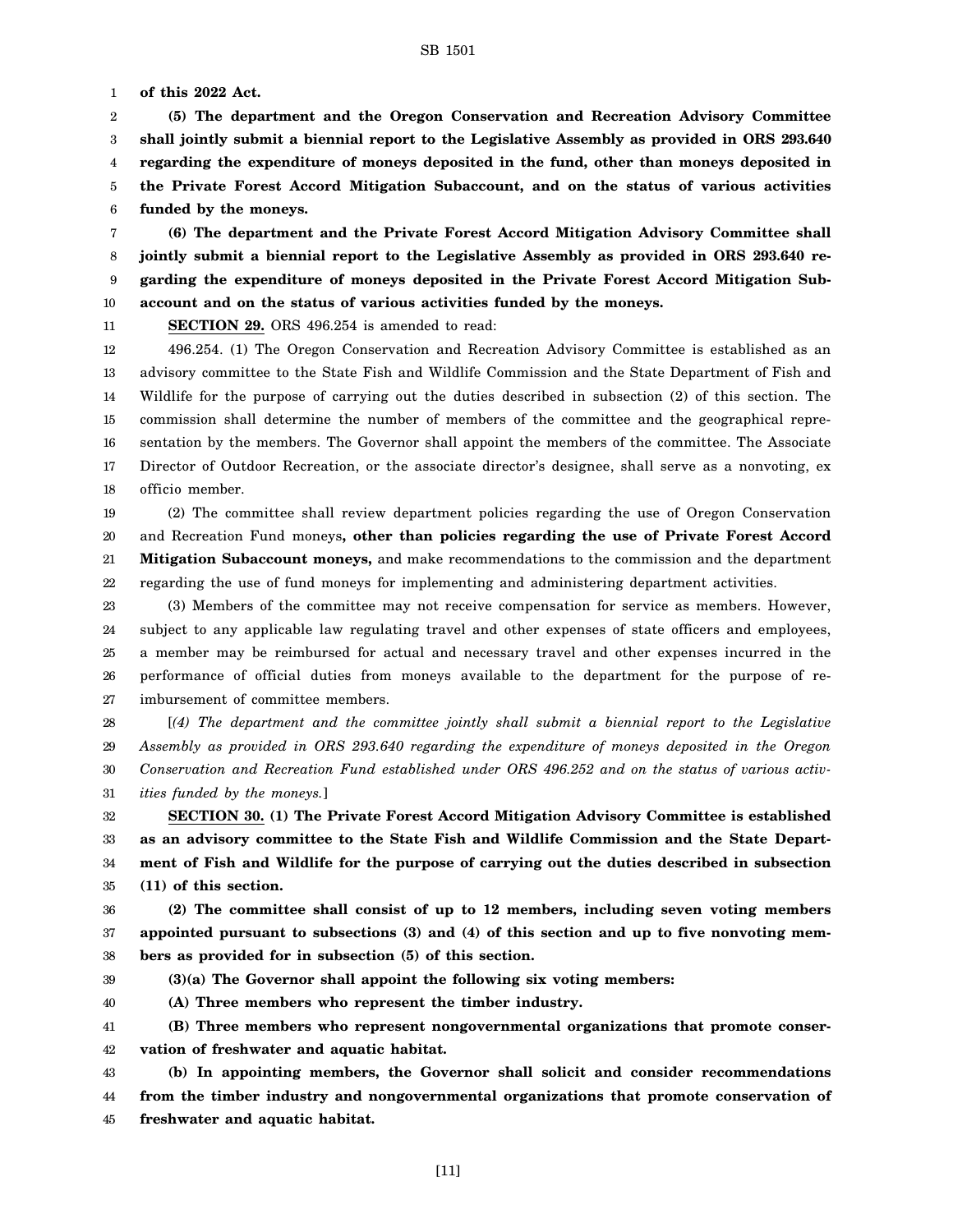1 2 3 4 5 6 7 8 9 10 11 12 13 14 15 16 17 18 19 20 21 22 23 24 25 26 27 28 29 30 31 32 33 34 35 36 37 38 39 40 41 42 43 44 45 **(4) The members of the Oregon Conservation and Recreation Advisory Committee shall select and appoint from among themselves one person to serve as a voting member of the Private Forest Accord Mitigation Advisory Committee. (5) The department shall appoint up to five nonvoting members recommended by: (a) The State Forestry Department. (b) The Oregon Watershed Enhancement Board. (c) The State Department of Fish and Wildlife. (d) The United States Fish and Wildlife Service. (e) The National Marine Fisheries Service. (6)(a) The term of a voting member is four years. (b) Before the expiration of the term of a voting member, the appropriate appointing authority shall appoint a successor whose term begins on the following January 31. (c) A voting member may be reappointed but may not serve for more than two full terms. (d) A voting member appointed by the Governor may be removed only for cause. (7) In case of a vacancy, the appropriate appointing authority shall make an appointment to become effective immediately for the unexpired portion of the term. (8) The voting members shall biennially select from among themselves a chairperson and vice chairperson. (9) The committee shall meet at least four times per year. (10) A majority of the voting members constitutes a quorum for the transaction of business. (11) The committee shall: (a) Review State Department of Fish and Wildlife policies regarding the use of moneys deposited in the Private Forest Accord Mitigation Subaccount of the Oregon Conservation and Recreation Fund and make recommendations to the commission and the department regarding the use of moneys in the subaccount. (b) Review grant applications submitted under the Private Forest Accord Grant Program described in section 32 of this 2022 Act and advise the commission and department on how to award grants in a manner that will most effectively mitigate the impacts of forest practices, as defined in ORS 527.620. (12) In undertaking the duties described in subsection (11) of this section, the committee may solicit and consider recommendations from, and otherwise coordinate with, the Oregon Conservation and Recreation Advisory Committee. (13) Members of the Private Forest Accord Mitigation Advisory Committee may receive compensation and expenses as described in ORS 292.495. SECTION 31. (1) Notwithstanding section 30 (3) of this 2022 Act, the voting members first appointed by the Governor to the Private Forest Accord Mitigation Advisory Committee must be representatives of six authors of the Private Forest Accord Report dated \_\_\_\_\_\_ and published by the State Forestry Department on \_\_\_\_. (2) Notwithstanding section 30 (6)(a) of this 2022 Act, of the voting members first appointed by the Governor: (a) Two shall serve for terms ending one year after the date of appointment. (b) Two shall serve for terms ending two years after the date of appointment. (c) Two shall serve for terms ending three years after the date of appointment. SECTION 32. (1) As used in this section, "forest practice" has the meaning given that**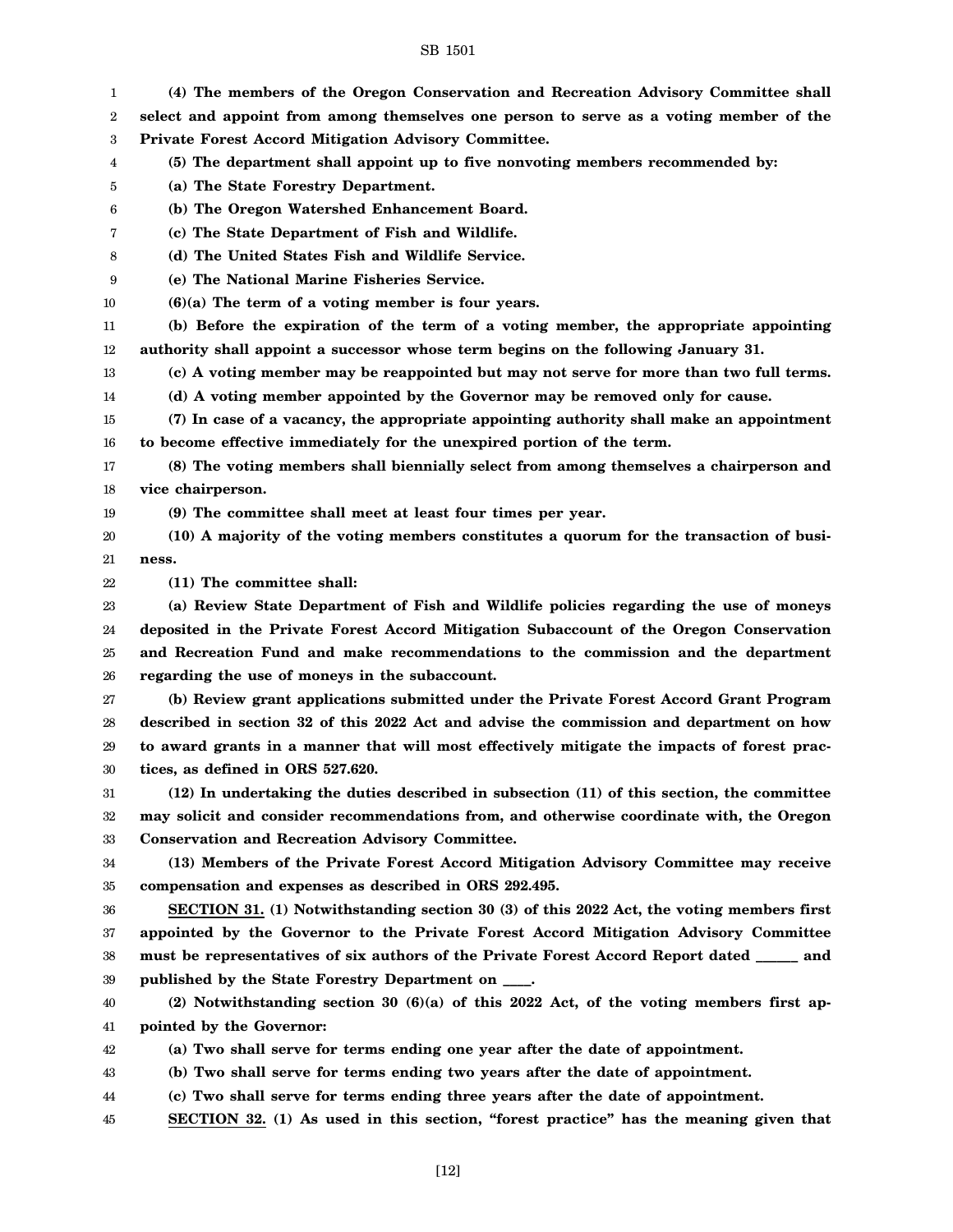1 2 3 4 5 6 7 8 9 10 11 12 13 14 15 16 17 18 19 20 21 22 23 24 25 26 27 28 29 30 31 32 33 34 35 36 37 38 39 40 41 42 43 44 45 **term in ORS 527.620. (2) The State Fish and Wildlife Commission shall establish by rule a Private Forest Accord Grant Program for the purpose of funding projects that mitigate impacts of forest practices by: (a) Removing structures that block the passage of aquatic organisms or repairing the structures to promote the passage of aquatic organisms. (b) Placing logs or other wood-based material in streams to promote natural stream functions. (c) Conserving, recruiting or reintroducing beavers to restore aquatic landscapes. (d) Developing or sustaining healthy riparian corridors or wet meadow complexes to reduce burn intensity during fires and protect streams from excess sediment after a fire. (e) Applying restoration treatments to densely stocked, single-species stands of trees to hasten the return of riparian function after tree harvesting. (f) Applying restoration treatments to stands of trees to enhance historic species diversity that benefits riparian function. (g) Supporting establishment of conservation easements on land other than forestland, as defined in ORS 527.620, to protect riparian areas. (h) Supporting acquisition of an existing water right for conversion to an in-stream water right, as described in ORS 537.348, to improve in-stream flow conditions. (i) Installing fencing or otherwise excluding grazing in riparian areas or around seeps or springs. (j) Installing off-stream stockwater systems or hardened watering gaps to reduce the effects of grazing on aquatic organisms. (k) Undertaking other measures that effectively conserve or restore habitat for aquatic organisms addressed by a habitat conservation plan that is consistent with the Private Forest Accord Report dated \_\_\_\_\_\_ and published by the State Forestry Department on \_\_\_\_\_. (3) In administering the program, the commission: (a) Shall develop criteria for awarding a grant and a process for applying for a grant. (b) Shall award grants to most effectively mitigate impacts of forest practices, consistent with advice from the Private Forest Accord Mitigation Advisory Committee. (c) May award a grant to another agency. (d) May require the recipient of a grant to report to the commission on the use of grant funds. ADAPTIVE MANAGEMENT SECTION 33. Sections 34, 36, 38 and 40 of this 2022 Act are added to and made a part of ORS 527.610 to 527.770. SECTION 34. (1) It is the policy of the State of Oregon that regulation of forest practices for the protection of aquatic species shall, in addition to other statutory requirements, be subject to a process of adaptive management, whereby goals and objectives are validated, and modified if necessary, and forest practice rules are monitored for effectiveness relative to the goals and objectives. (2) The State Board of Forestry shall establish by rule an adaptive management program to accomplish the policy described in subsection (1) of this section through which resource**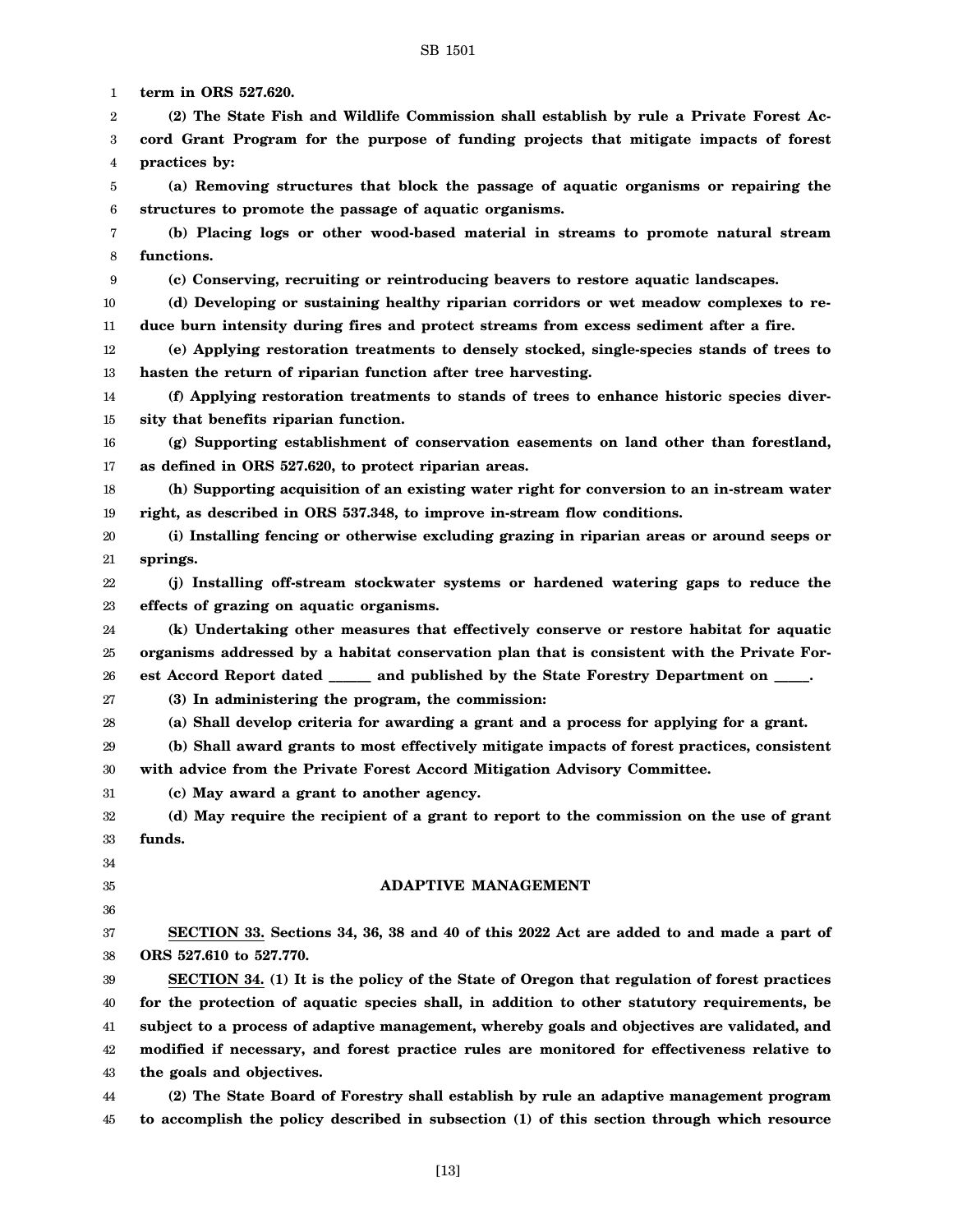1 2 3 4 5 6 7 8 9 10 11 12 13 14 15 16 17 18 19 20 21 22 23 24 25 26 27 28 29 30 31 32 33 34 35 36 37 38 39 40 41 42 43 44 45 **objectives are identified and modified. (3) The adaptive management program must: (a) Ensure effective change as needed to meet resources objectives. (b) Increase the predictability and stability of the process of changing regulation so landowners, regulators and interested members of the public can understand and anticipate change. (c) Apply best available science to decision-making. (d) Effectively meet resource objectives with less operationally expensive prescriptions when feasible. (4) The State Board of Forestry shall adopt rules prescribing in detail the roles and obligations of the Adaptive Management Program Committee and Independent Research and Science Team, consistent with sections 36 and 38 of this 2022 Act and the provisions of the Private Forest Accord Report dated \_\_\_\_ and published by the State Forestry Department on \_\_\_\_\_. (5) The board shall consider reports submitted by the committee and team. SECTION 35. On or before November 30, 2022, the State Board of Forestry shall adopt the rules described in section 34 of this section as part of the rule package described in section 2 of this 2022 Act. SECTION 36. (1) The Adaptive Management Program Committee is established as an advisory committee to the State Board of Forestry. (2) The committee shall consist of 10 voting members and up to three nonvoting members. (3) The board shall select a voting member from among two candidates recommended by each of the following 10 entities: (a) The Oregon Forest and Industries Council. (b) The Coalition of Oregon Land Trusts. (c) The Associated Oregon Loggers. (d) A conservation organization collectively selected by Beyond Toxics, Cascadia Wildlands, Klamath Siskiyou Wildlands Center, Oregon League of Conservation Voters, Oregon Stream Protection Coalition, Oregon Wild, Portland Audubon and Umpqua Watersheds, which were parties to the Private Forest Accord Report dated \_\_\_\_ and published by the State Forestry Department on \_\_\_\_. (e) The Oregon Small Woodlands Association. (f) The Commission on Indian Services. (g) A recreational or commercial angling organization collectively selected by Northwest Guides and Anglers Association, Pacific Coast Federation of Fishermen's Associations, Trout Unlimited and Wild Salmon Center, which were parties to the Private Forest Accord Report. (h) The Association of Oregon Counties. (i) The State Department of Fish and Wildlife. (j) The Department of Environmental Quality. (4) If an entity described in subsection (3) of this section ceases to exist, the board shall determine a successor entity that represents the same interests. (5) The board shall: (a) Select one representative of the State Forestry Department to serve as a nonvoting member.**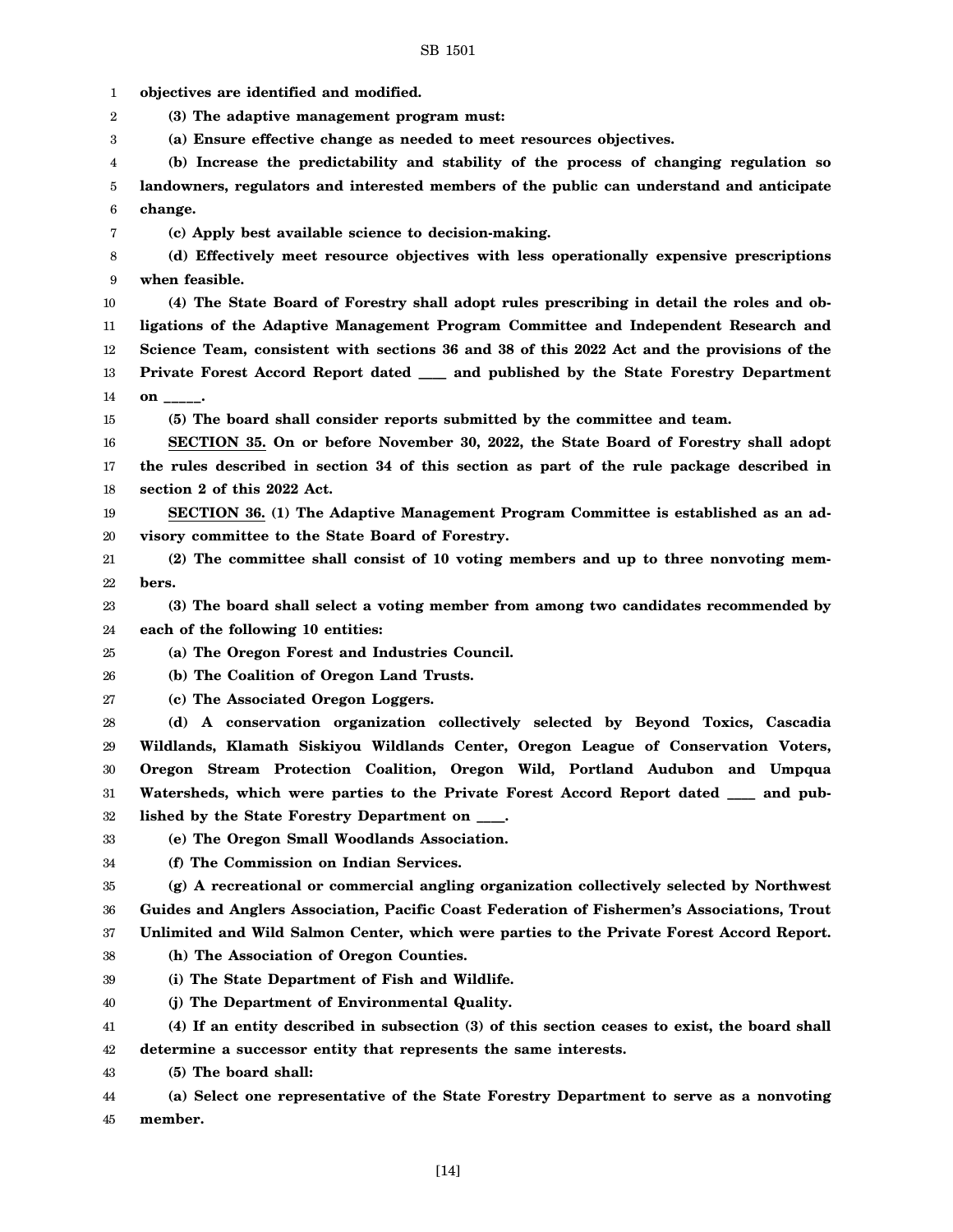| 1  | (b) Invite one representative of the National Marine Fisheries Service and one represen-        |
|----|-------------------------------------------------------------------------------------------------|
| 2  | tative of the United States Fish and Wildlife Service to serve on the committee as nonvoting    |
| 3  | members.                                                                                        |
| 4  | $(6)$ The voting members and the nonvoting member described in subsection $(5)(a)$ of this      |
| 5  | section shall serve for terms of four years and may serve an unlimited number of terms.         |
| 6  | (7) The committee shall:                                                                        |
| 7  | (a) Guide the adaptive management process.                                                      |
| 8  | (b) Set the research agenda of the Independent Research and Science Team established            |
| 9  | in section 38 of this 2022 Act and recommend to the board the team's budget.                    |
| 10 | (c) Assess the scientific findings in a report prepared by the team and prepare a report        |
| 11 | that identifies alternative actions, including no action, to address resource issues identified |
| 12 | in the team's report.                                                                           |
| 13 | (d) Submit the committee's reports to the board.                                                |
| 14 | (e) Assist the board in the ongoing process of identifying and modifying resource objec-        |
| 15 | tives.                                                                                          |
| 16 | (f) Review reports related to compliance monitoring and enforcement.                            |
| 17 | (g) Submit recommendations to the board concerning rule adjustment, guidance or                 |
| 18 | training.                                                                                       |
| 19 | (h) Strive for full consensus in committee decision-making.                                     |
| 20 | $(8)$ Notwithstanding subsection $(7)(h)$ of this section, the committee shall make substan-    |
| 21 | tial decisions by a vote of at least seven voting members.                                      |
| 22 | (9) Committee members are not eligible for compensation or reimbursement for ex-                |
| 23 | penses. An organization that is represented by a committee member may receive a partic-         |
| 24 | ipation grant to compensate for the committee member's service, subject to the discretion       |
| 25 | of the board.                                                                                   |
| 26 | (10) The board shall adopt rules describing a process for awarding participation grants         |
| 27 | described in subsection (9) of this section.                                                    |
| 28 | SECTION 37. (1) The State Board of Forestry shall appoint the first voting members of           |
| 29 | the Adaptive Management Program Committee on or before November 30, 2022.                       |
| 30 | (2) Notwithstanding section 36 (6) of this 2022 Act, of the voting members of the com-          |
| 31 | mittee first appointed by the board:                                                            |
| 32 | (a) Two shall serve for terms ending one year after the date of appointment.                    |
| 33 | (b) Two shall serve for terms ending two years after the date of appointment.                   |
| 34 | (c) Three shall serve for terms ending three years after the date of appointment.               |
| 35 | SECTION 38. (1) The Independent Research and Science Team is established as an advi-            |
| 36 | sory committee to the State Board of Forestry.                                                  |
| 37 | (2) The board shall appoint an odd number of at least five voting members to the team           |
| 38 | from a list of candidates provided by the Adaptive Management Program Committee.                |
| 39 | (3) The voting members must:                                                                    |
| 40 | (a) Have demonstrated subject matter expertise in a relevant field and a graduate-level         |
| 41 | degree in a relevant natural resources-related field such as forestry, silviculture, ecology,   |
| 42 | hydrology, wildlife, fisheries or geology.                                                      |
| 43 | (b) Represent, at all times, a public institution, the timber industry and a nongovern-         |
| 44 | mental organization that promotes conservation of freshwater aquatic habitat.                   |
| 45 | (4) Team members shall serve for initial terms of four years and may serve an unlimited         |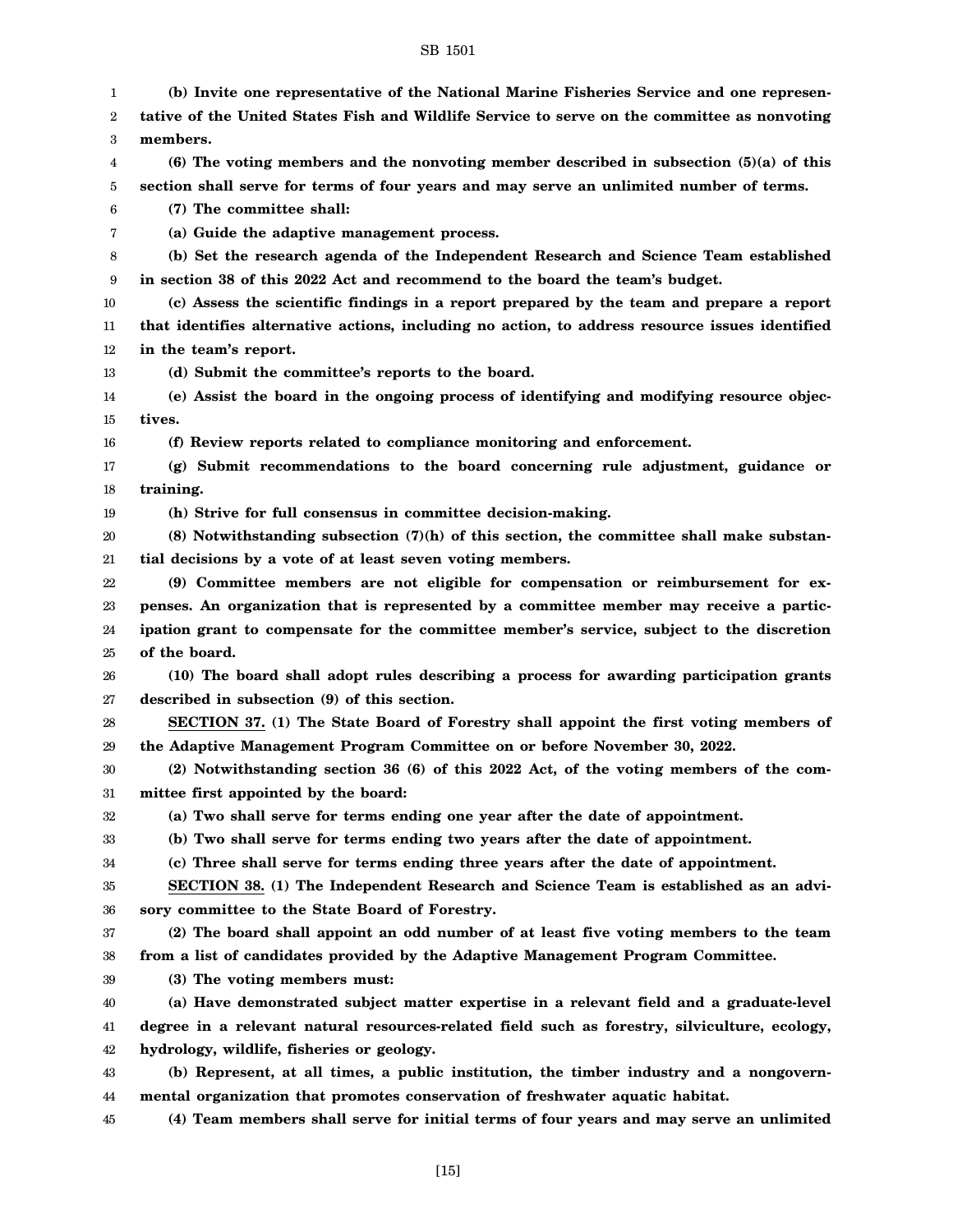1 2 3 4 5 6 7 8 9 10 11 12 13 14 15 16 17 18 19 20 21 22 23 24 25 26 27 28 29 30 31 32 33 34 35 36 37 38 39 40 41 42 43 44 45 **number of terms. (5) A team member may be removed by a two-thirds vote of the team or by a majority vote of the board. (6) If there is a vacancy on the team, or if the team determines that a new scientific or technical discipline must be represented on the team in order for the team to perform its research duties: (a) The team shall submit a list of candidates to the board. (b) The board may appoint one or more of the candidates as voting members of the team. (c) If the board does not select one or more voting members from the list of candidates, the team shall submit a new list of candidates to the board until such time as the board appoints one or more candidates as voting members of the team. (7) The board shall adopt rules for administering subsection (6) of this section. (8) The team shall: (a) Conduct or oversee research requested by the Adaptive Management Program Committee. (b) Report to the board and the committee on the findings of the research, including findings concerning the magnitude of impacts on species of concern, the urgency of needed action and the degree of scientific confidence or uncertainty behind the findings. (9) The team shall make substantial decisions by a vote of at least two-thirds of the team members. (10) Team members are not eligible for compensation or reimbursement for expenses. An organization that is represented by a team member may receive a participation grant to compensate for the team member's service, subject to the discretion of the board. (11) The board shall adopt rules describing a process for awarding participation grants described in subsection (10) of this section. SECTION 39. The State Board of Forestry shall appoint the first voting members of the Independent Research and Science Team on or before November 30, 2022. SECTION 40. (1) The State Board of Forestry may adopt, amend or repeal a rule described in ORS 527.714 (1)(c) that relates to aquatic resources only after soliciting and considering reports from the Adaptive Management Program Committee and the Independent Research and Science Team described in sections 36 and 38 of this 2022 Act, unless legislation authorizing or requiring the adoption, amendment or repeal of the rule provides a specific exemption from this subsection. (2) Subsection (1) of this section: (a) Applies to a rule related to aquatic species that is described in ORS 527.765 (3)(e). Requirements in subsection (1) of this section are in addition to, and not in lieu of, requirements established by ORS 527.765 (3)(e). (b) Does not apply to rules other than those described in ORS 527.714 (1)(c) and 527.765 (3)(e) that relate to aquatic species. (c) Does not apply to rules adopted, amended or repealed by the Environmental Quality Commission. (3) The board may decide to solicit and consider reports from the committee and team when adopting, amending or repealing any rule not described in subsection (1) or (2)(a) of this section. (4) Notwithstanding subsections (1) and (2)(a) of this section and ORS 527.714 (7), the**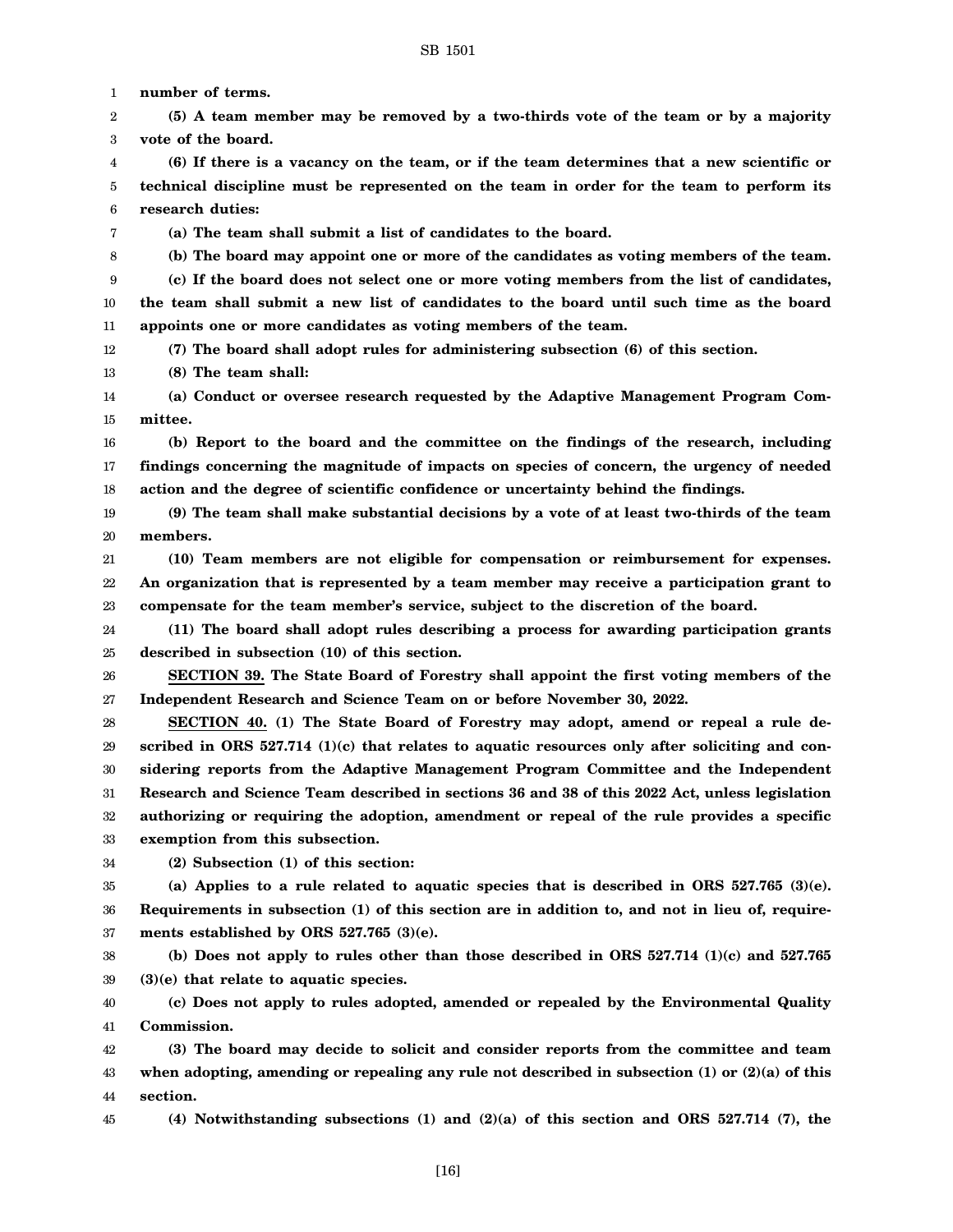| 1  | board need not consider reports from the committee or team when adopting, amending or                 |
|----|-------------------------------------------------------------------------------------------------------|
| 2  | repealing rules to comply with a court order.                                                         |
| 3  |                                                                                                       |
| 4  | AMENDMENTS TO OREGON FOREST PRACTICES ACT                                                             |
| 5  |                                                                                                       |
| 6  | <b>SECTION 41.</b> ORS 527.620 is amended to read:                                                    |
| 7  | 527.620. As used in ORS 527.610 to 527.770, 527.990 and 527.992:                                      |
| 8  | (1) "Aquatic resource" means:                                                                         |
| 9  | (a) A species addressed in the Private Forest Accord Report dated __ and published by                 |
| 10 | the State Forestry Department on _____ and the resources on which the species relies; or              |
| 11 | (b) If a habitat conservation plan consistent with the Private Forest Accord Report has               |
| 12 | been approved, a species addressed in the habitat conservation plan and the resources on              |
| 13 | which the species relies.                                                                             |
| 14 | $[(1)]$ (2) "Board" means the State Board of Forestry.                                                |
| 15 | $[2]$ (3) "Cumulative effects" means the impact on the environment which results from the in-         |
| 16 | cremental impact of the forest practice when added to other past, present and reasonably foreseea-    |
| 17 | ble future forest practices regardless of what governmental agency or person undertakes such other    |
| 18 | actions.                                                                                              |
| 19 | [(3)] (4) "DBH" means the diameter at breast height which is measured as the width of a               |
| 20 | standing tree at four and one-half feet above the ground, on the uphill side.                         |
| 21 | $[(4)]$ (5) "Edge of the roadway" means:                                                              |
| 22 | (a) For interstate highways, the fence.                                                               |
| 23 | (b) For all other state highways, the outermost edge of pavement, or if unpaved, the edge of the      |
| 24 | shoulder.                                                                                             |
| 25 | [(5)] (6) "Forest practice" means any operation conducted on or pertaining to forestland, in-         |
| 26 | cluding but not limited to:                                                                           |
| 27 | (a) Reforestation of forestland;                                                                      |
| 28 | (b) Road construction and maintenance;                                                                |
| 29 | (c) Harvesting of forest tree species;                                                                |
| 30 | (d) Application of chemicals;                                                                         |
| 31 | (e) Disposal of slash; and                                                                            |
| 32 | (f) Removal of woody biomass.                                                                         |
| 33 | $[(6)]$ (7) "Forest tree species" means any tree species capable of producing logs, fiber or other    |
| 34 | wood materials suitable for the production of lumber, sheeting, pulp, firewood or other commercial    |
| 35 | forest products except trees grown to be Christmas trees as defined in ORS 571.505 on land used       |
| 36 | solely for the production of Christmas trees.                                                         |
| 37 | $[(7)]$ (8) "Forestland" means land that is used for the growing and harvesting of forest tree        |
| 38 | species, regardless of how the land is zoned or taxed or how any state or local statutes, ordinances, |
| 39 | rules or regulations are applied.                                                                     |
| 40 | [(8)] (9) "Harvest type 1" means an operation that requires reforestation but does not require        |
| 41 | wildlife leave trees. A harvest type 1 is an operation that leaves a combined stocking level of free  |
| 42 | to grow seedlings, saplings, poles and larger trees that is less than the stocking level established  |
| 43 | by rule of the board that represents adequate utilization of the productivity of the site.            |
| 44 | [(9)] (10) "Harvest type 2" means an operation that requires wildlife leave trees but does not        |

45 require reforestation. A harvest type 2 does not require reforestation because it has an adequate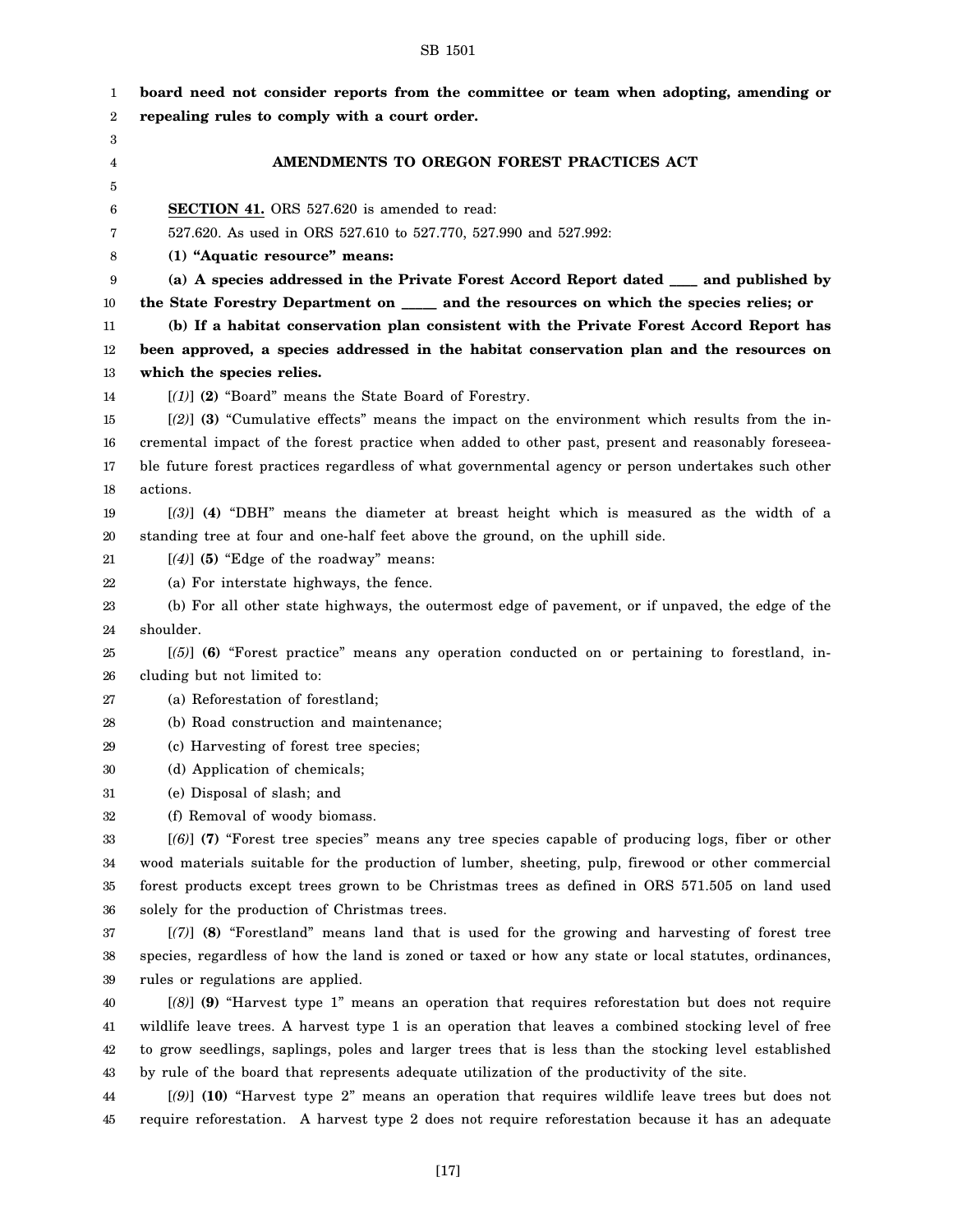1 2 3 4 5 6 7 8 9 10 11 12 13 14 15 16 17 18 19 20 21 22 23 24 25 26 27 28 29 30 31 32 33 34 35 36 37 38 39 40 41 42 43 44 45 combined stocking of free to grow seedlings, saplings, poles and larger trees, but leaves: (a) On Cubic Foot Site Class I, II or III, fewer than 50 11-inch DBH trees or less than an equivalent basal area in larger trees, per acre; (b) On Cubic Foot Site Class IV or V, fewer than 30 11-inch DBH trees or less than an equivalent basal area in larger trees, per acre; or (c) On Cubic Foot Site Class VI, fewer than 15 11-inch DBH trees or less than an equivalent basal area in larger trees, per acre. [*(10)*] **(11)** "Harvest type 3" means an operation that requires reforestation and requires wildlife leave trees. This represents a level of stocking below which the size of operations is limited under ORS 527.740 and 527.750. [*(11)*] **(12)** "Landowner" means any individual, combination of individuals, partnership, corporation or association of whatever nature that holds an ownership interest in forestland, including the state and any political subdivision thereof. [*(12)*] **(13)** "Operation" means any commercial activity relating to the establishment, management or harvest of forest tree species except as provided by the following: (a) The establishment, management or harvest of Christmas trees, as defined in ORS 571.505, on land used solely for the production of Christmas trees. (b) The establishment, management or harvest of hardwood timber, including but not limited to hybrid cottonwood, that is: (A) Grown on land that has been prepared by intensive cultivation methods and that is cleared of competing vegetation for at least three years after tree planting; (B) Of a species marketable as fiber for inclusion in the furnish for manufacturing paper products; (C) Harvested on a rotation cycle that is 12 or fewer years after planting; and (D) Subject to intensive agricultural practices such as fertilization, cultivation, irrigation, insect control and disease control. (c) The establishment, management or harvest of trees actively farmed or cultured for the production of agricultural tree crops, including nuts, fruits, seeds and nursery stock. (d) The establishment, management or harvest of ornamental, street or park trees within an urbanized area, as that term is defined in ORS 221.010. (e) The management or harvest of juniper species conducted in a unit of less than 120 contiguous acres within a single ownership. (f) The establishment or management of trees intended to mitigate the effects of agricultural practices on the environment or fish and wildlife resources, such as trees that are established or managed for windbreaks, riparian filters or shade strips immediately adjacent to actively farmed lands. (g) The development of an approved land use change after timber harvest activities have been completed and land use conversion activities have commenced. [*(13)*] **(14)** "Operator" means any person, including a landowner or timber owner, who conducts an operation. **(15)(a) "Significant violation" means: (A) Violation of ORS 527.670 (6) by engaging in an operation without filing the requisite notification; or (B) A violation resulting in major damage to a resource described in ORS 527.710 (2) for which restoration is expected to take more than 10 years.**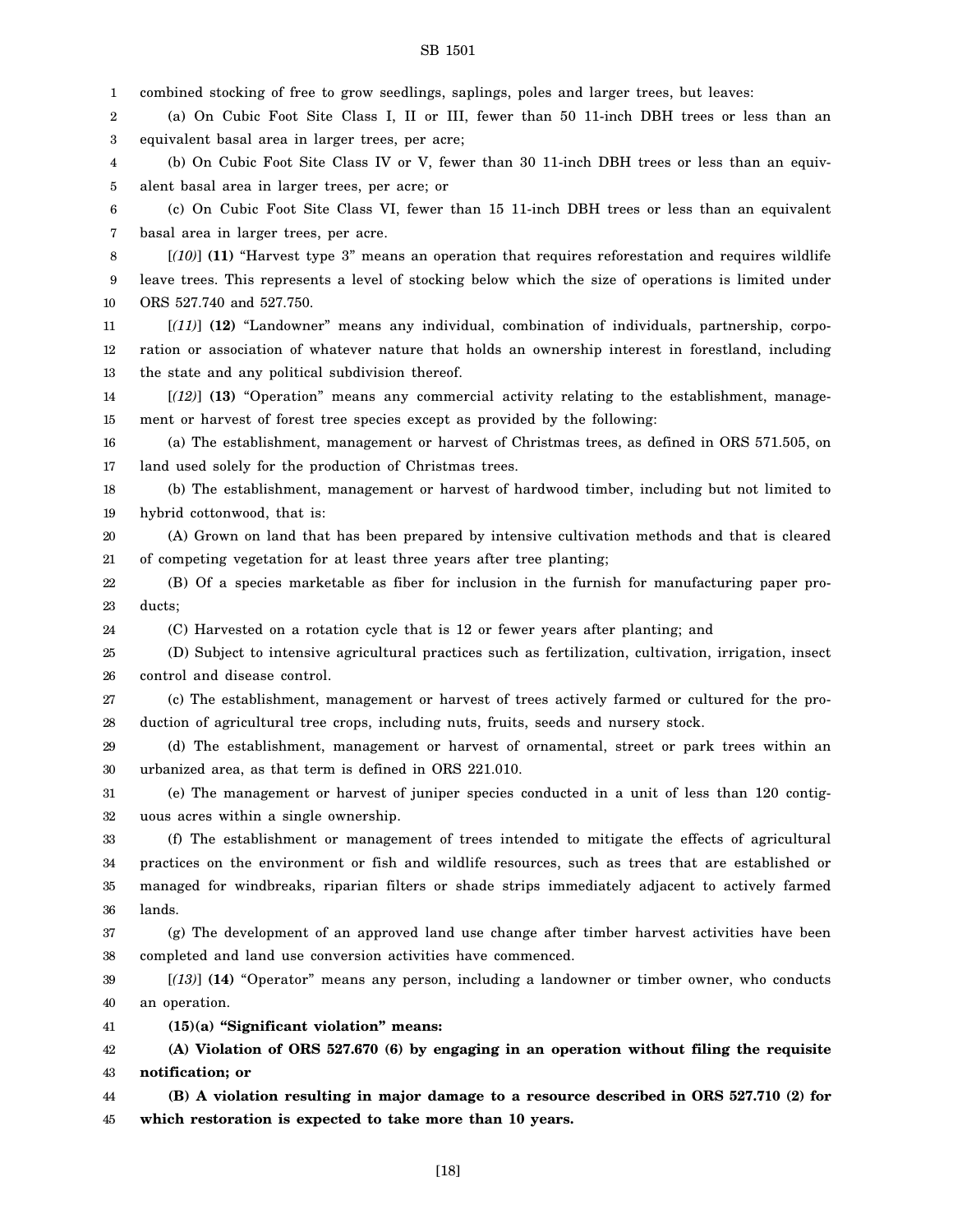1 **(b) "Significant violation" does not include:**

2 3 **(A) Unintentional operation in an area outside an operating area of an operation for which sufficient notification was filed pursuant to ORS 527.670 (6);**

4 5 6 **(B) Continued operation in contravention of an order issued by the State Forester under ORS 527.680 (2)(a), (3) or (5), where an operator, timber owner or landowner demonstrates that it did not receive the order; or**

7 8 **(C) Failure to timely notify the State Forester of an intent to continue an operation into the next calendar year.**

9 10 11 12 13 14 [*(14)*] **(16)** "Single ownership" means ownership by an individual, partnership, corporation, limited liability company, trust, holding company or other business entity, including the state or any political subdivision thereof. Single ownership includes ownership held under different names or titles where the same individual or individuals, or their heirs or assigns, are shareholders (other than those of public corporations whose stock is traded on the open market), partners, business trustees or officers, or otherwise have an interest in or are associated with each property.

15 16 [*(15)*] **(17)** "State Forester" means the State Forester or the duly authorized representative of the State Forester.

17 18 19 [*(16)*] **(18)** "Suitable hardwood seedlings" means any hardwood seedling that will eventually yield logs or fiber, or both, sufficient in size and quality for the production of lumber, plywood, pulp or other forest products.

20 21 22 [*(17)*] **(19)** "Timber owner" means any individual, combination of individuals, partnership, corporation or association of whatever nature, other than a landowner, that holds an ownership interest in any forest tree species on forestland.

23 24 25 [*(18)*] **(20)** "Visually sensitive corridor" means forestland extending outward 150 feet, measured on the slope, from the outermost edge of the roadway of a scenic highway referred to in ORS 527.755, along both sides for the full length of the highway.

26 27 [*(19)*] **(21)** "Wildlife leave trees" means trees or snags required to be retained as described in ORS 527.676 (1).

28 29 [*(20)*] **(22)** "Written plan" means a document prepared by an operator, timber owner or landowner that describes how the operation is planned to be conducted.

30 **SECTION 42.** ORS 527.630 is amended to read:

31 32 33 34 35 36 37 38 39 527.630. (1) Forests make a vital contribution to Oregon by providing jobs, products, tax base and other social and economic benefits, by helping to maintain forest tree species, soil, air and water resources and by providing a habitat for wildlife and aquatic life. Therefore, it is declared to be the public policy of the State of Oregon to encourage economically efficient forest practices that ensure the continuous growing and harvesting of forest tree species and the maintenance of forestland for such purposes as the leading use on privately owned land, consistent with sound management of soil, air, water, fish and wildlife resources and scenic resources within visually sensitive corridors as provided in ORS 527.755 and to ensure the continuous benefits of those resources for future generations of Oregonians.

40 41 42 43 44 (2) It is recognized that operations on forestland are already subject to other laws and to regulations of other agencies which deal primarily with consequences of such operations rather than the manner in which operations are conducted. It is further recognized that it is essential to avoid uncertainty and confusion in enforcement and implementation of such laws and regulations and in planning and carrying out operations on forestlands.

45 (3) To encourage forest practices implementing the policy of ORS 527.610 to 527.770**,** [*and*]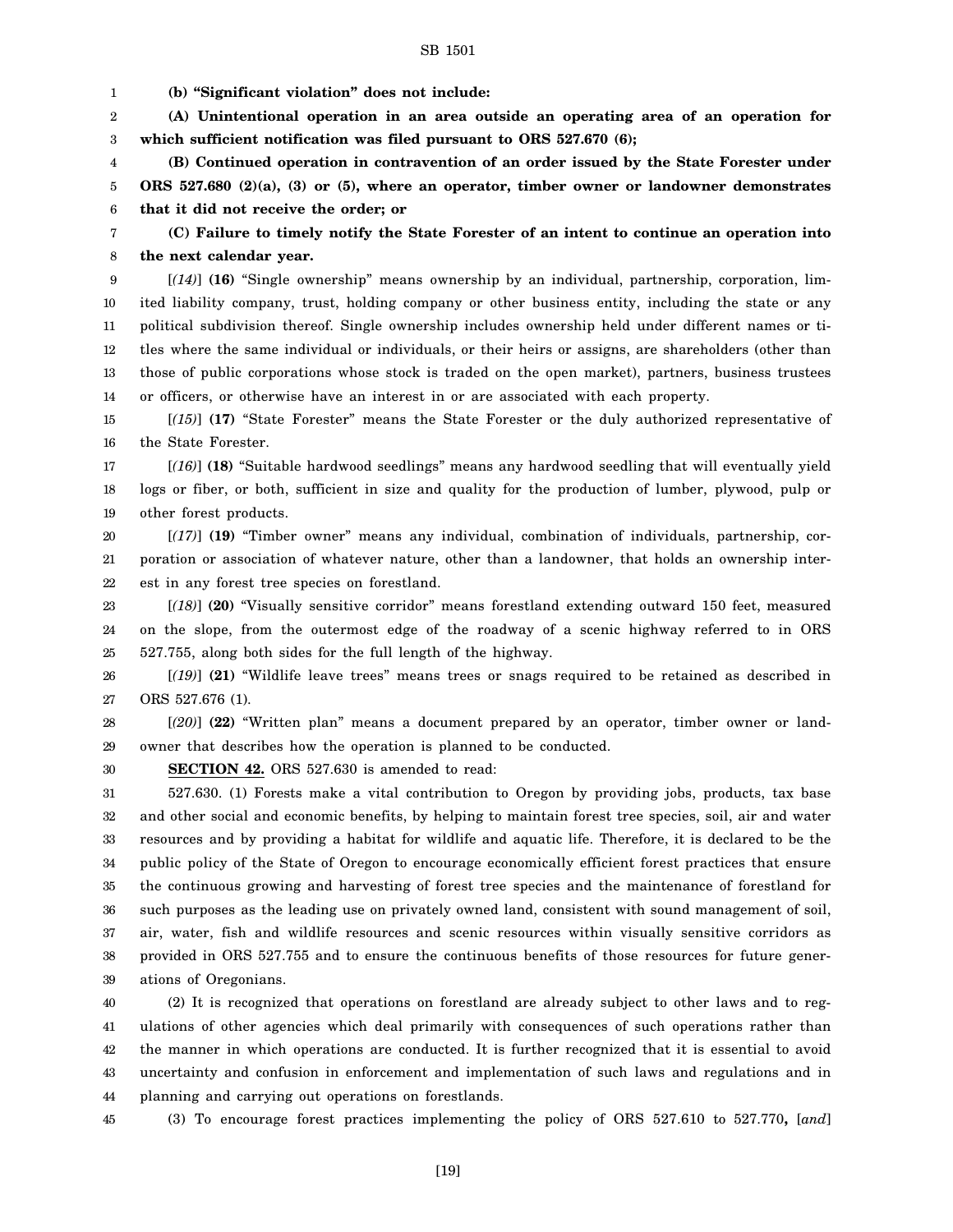1 2 3 4 5 6 7 8 9 10 11 12 13 14 15 16 17 18 19 20 21 22 23 24 25 26 27 28 29 30 31 32 33 34 35 36 37 38 39 527.990 and 527.992, it is declared to be in the public interest to vest in the State Board of Forestry exclusive authority to develop and enforce statewide and regional rules pursuant to ORS 527.710 and to coordinate with other state agencies and local governments which are concerned with the forest environment. **(4) It is recognized that ensuring compliance with, and enforcing, ORS 527.610 to 527.770 and rules and orders adopted or issued thereunder is essential to protect Oregon's natural resources. It is further recognized that onsite inspections are necessary to further the policy of ORS 527.610 to 527.770, 527.990 and 527.992. (5) It is recognized that enforcement of the policy of ORS 527.610 to 527.770, 527.990 and 527.992 is necessary to support the integrity of the policy and give the public confidence that standards for forest practices are being followed. It is further recognized that an effective enforcement program must include: (a) Adequate training and education of enforcement officers, operators, timber owners and landowners. (b) Clear technical guidance. (c) Implementation expectations that are transparent and easily understood by operators, timber owners and landowners. (6) It is declared to be the policy of the State of Oregon that the program for implementing enforcement under ORS 527.680, 527.683, 527.685, 527.690 and 527.700 be adequately funded, and that the board: (a) Use inspections and enforcement as tools to deter future violations and to educate and train operators, timber owners and landowners. (b) In exercising enforcement discretion, including discretion to impose penalties, prioritize addressing significant violations, other consequential violations and the actions of repeat violators.** [*(4)*] **(7)** The board may adopt and enforce rules addressing scenic considerations only in accordance with ORS 527.755. [*(5)*] **(8)** The board shall adopt and enforce forest practice rules to reduce the risk of serious bodily injury or death from a rapidly moving landslide only in accordance with ORS 527.710 (10). As used in this subsection, "rapidly moving landslide" has the meaning given in ORS 195.250. [*(6)*] **(9)** The State of Oregon should provide a stable regulatory environment to encourage investment in private forestlands. **SECTION 43. Sections 44 and 45 of this 2022 Act are added to and made a part of ORS 527.610 to 527.770. SECTION 44. (1) The State Forester, or a representative of the State Forester, shall conduct a program of inspections of forestland within the operating areas of operations for which notifications are filed pursuant to ORS 527.670 (6), at regular intervals, to assess compliance with ORS 527.610 to 527.770 and rules and orders adopted or issued thereunder. (2) The inspection may occur:**

40 41 42 **(a) On or after the date on which notification is filed pursuant to ORS 527.670 (6), but not more than three years after the date on which the State Forester learns that the operation has been completed.**

43 **(b) At a reasonable time, absent consent or a warrant.**

44 **(3) The person conducting the inspection shall:**

45 **(a) Advise the operator, timber owner or landowner that the inspection is being made**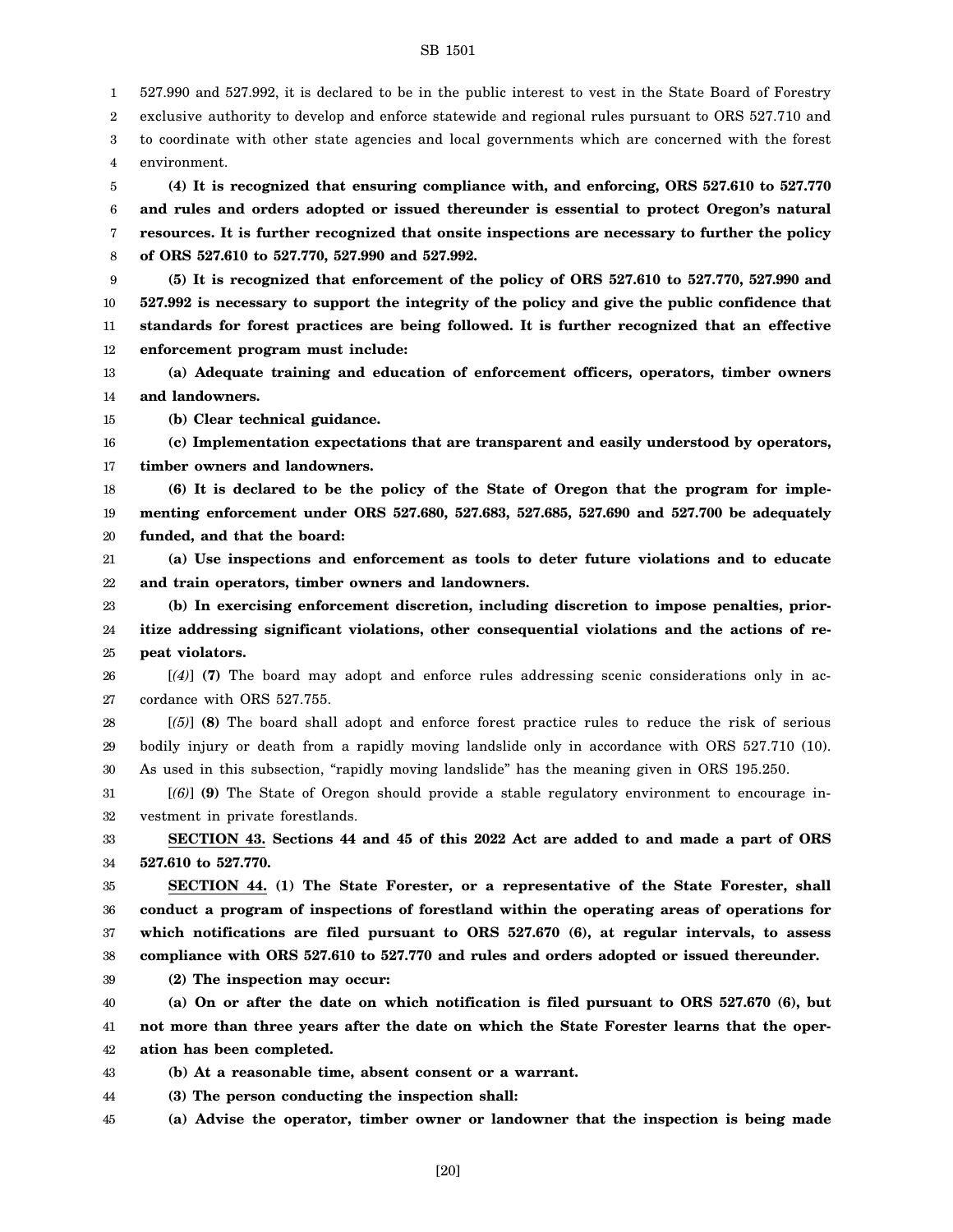1 2 3 4 5 6 7 8 9 10 11 12 13 14 15 16 17 18 19 20 21 22 23 24 25 26 27 28 29 **pursuant to the law and is limited in scope to the operation subject to the relevant notification. (b) Ensure that the inspection is tailored to assessing compliance with ORS 527.610 to 527.770 and rules and orders adopted or issued thereunder. (4) The State Forester may petition the circuit court of this state having jurisdiction over the forestland for a warrant authorizing the State Forester or a representative of the State Forester to inspect the forestland. (5) The court may issue a warrant if: (a) The State Forester or a representative of the State Forester has attempted inspection consistent with subsections (1) to (3) of this section and access to all or part of the forestland was actually or constructively denied; or (b) The State Forester has reasonable cause to believe that a violation of ORS 527.610 to 527.770 or a rule or order adopted or issued thereunder has occurred. SECTION 45. (1) As used in this section, "photogrammetric mapping" has the meaning given that term in ORS 672.002. (2) To aid in monitoring compliance with ORS 527.610 to 527.770 and rules adopted thereunder, the State Board of Forestry shall adopt rules that: (a) Require persons that file notifications pursuant to ORS 527.670 (6) to inform the State Forester when the operations are complete, within a reasonable time after completion; (b) Authorize the State Forester to use a program of photogrammetric mapping to determine whether operations for which notifications have been filed pursuant to ORS 527.670 (6) have been completed; or (c) Otherwise establish a program of monitoring compliance with ORS 527.610 to 527.770 and rules adopted thereunder. (3) Rules described in subsection (2)(b) or (c) of this section must limit the discretion of the person conducting the compliance monitoring. SECTION 46.** ORS 527.680 is amended to read: 527.680. (1) Whenever the State Forester determines that an operator has committed a violation under ORS 527.990 (1), the State Forester may issue and serve a citation upon the operator or au-

SB 1501

30 31 32 33 34 35 thorized representative. The State Forester shall cause a copy of the citation to be mailed or delivered to the timber owner and landowner. Whenever the State Forester determines that the landowner has failed to comply with the reforestation rules under ORS 527.710, the State Forester may issue and serve a citation upon the landowner or authorized representative. Each citation issued under this section shall specify the nature of the violation charged and any damage or unsatisfactory condition that has occurred as the result of such violation.

36

37 38 39 40 (2) Whenever a citation is served pursuant to subsection (1) of this section, the State Forester: (a) Shall issue and serve upon the landowner or operator or authorized representative an order directing that the landowner or operator cease further violation. If the order is served upon an operator, the State Forester shall cause a copy of such order to be mailed or delivered to the timber owner and landowner; and

41 42 43 44 45 (b) May issue and serve an order upon the landowner or operator and shall cause a copy of such order to be mailed or delivered to the timber owner and landowner, directing the landowner or operator, where practical and economically feasible, to make reasonable efforts to repair the damage or correct the unsatisfactory condition specified in the citation within a period specified by the State Forester.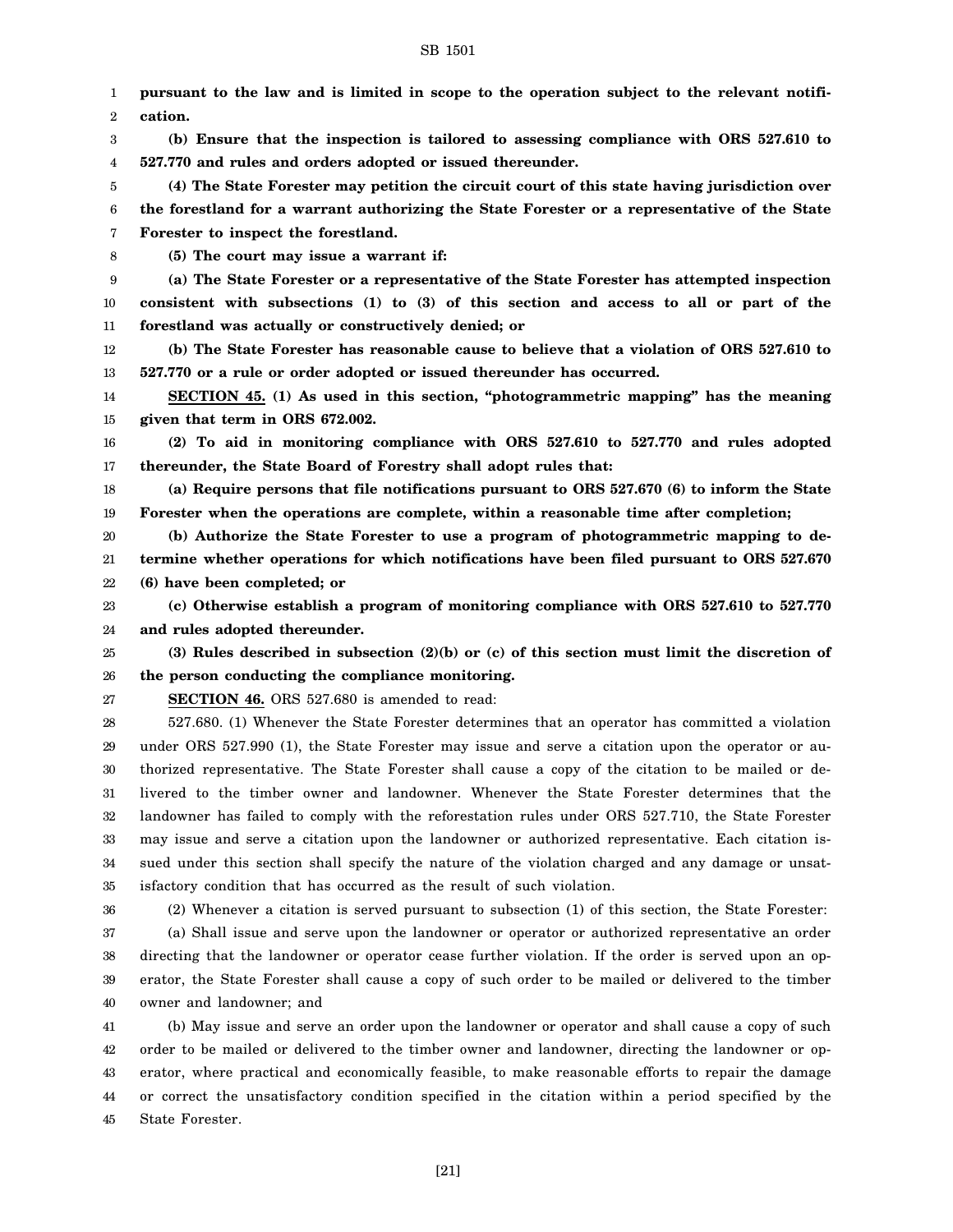1 2 3 4 5 6 (3) In the event the order issued under subsection (2)(a) of this section has not been complied with, and the violation specified in such order is resulting in continuing damage, the State Forester by temporary order[*,*] may direct the landowner or operator to cease any further activity in that portion of the operation that is resulting in such damage. Such temporary order shall be in effect until the date of the expiration of the period as prescribed in subsection (4) of this section or until the date that the violation ceases, whichever date occurs first.

7 8 9 10 11 12 13 14 (4) A temporary order issued under subsection (3) of this section shall be served upon the landowner or operator or authorized representative, and the State Forester shall cause a copy of such temporary order to be mailed or delivered to the operator, timber owner and landowner. If requested by the operator, timber owner or landowner, the State Board of Forestry, following the appeal procedures of ORS 527.700, must hold a hearing on the temporary order within five working days after the receipt by the board of the request. A temporary order issued and served pursuant to subsection (3) of this section shall remain in effect not more than five working days after such hearing unless the order is sooner affirmed, modified or revoked by the board.

15 16 17 18 19 20 21 (5) If a landowner or operator fails to comply with a final order issued under subsection (2)(b) of this section within the time specified in the order, or if the landowner or operator fails to comply with a final order imposing civil penalties for violation of any provision of the Oregon Forest Practices Act, the State Forester may issue an order that prohibits the affected landowner or operator from conducting any new operations on any forestland in this state until the landowner or operator has complied with the order to correct an unsatisfactory condition, make repair or pay the civil penalty, as the case may be, to the satisfaction of the State Forester.

22 23 24 25 **(6) The State Forester may require an operator, timber owner or landowner to provide financial assurance before conducting a new operation if the State Forester has concluded, within the preceding three-year period, that the operator, timber owner or landowner committed a significant violation.**

26

**SECTION 47.** ORS 527.685 is amended to read:

27 28 29 527.685. (1) The State Board of Forestry shall by rule establish the amount of civil penalty that may be imposed for a particular violation. Except as provided in [*subsection (5)*] **subsections (5) and (6)** of this section, [*no*] **a** civil penalty [*shall*] **may not** exceed [*\$5,000*] **\$10,000** per violation.

30 31 (2) In imposing a penalty authorized by this section, the State Forester may consider the following factors:

32 33 (a) The past history of the person incurring a penalty in taking all feasible steps or procedures necessary or appropriate to correct any violation.

34 35 (b) Any prior violations of statutes, rules, orders and permits pertaining to the Oregon Forest Practices Act.

36 (c) The gravity and magnitude of the violation.

37 (d) Whether the violation was repeated or continuous.

38 39 (e) Whether the cause of the violation was an unavoidable accident, negligence or an intentional act.

40 (f) The size and type of ownership of the operation.

41 (g) Any relevant rule of the board.

42 (h) The [*violator's*] cooperativeness **of the person incurring the penalty** and **the person's** ef-

43 forts**, if any,** to correct the violation.

44 45 (3) The penalty imposed under this section may be remitted or mitigated upon such terms and conditions as the board determines to be proper and consistent with the public benefit. Upon the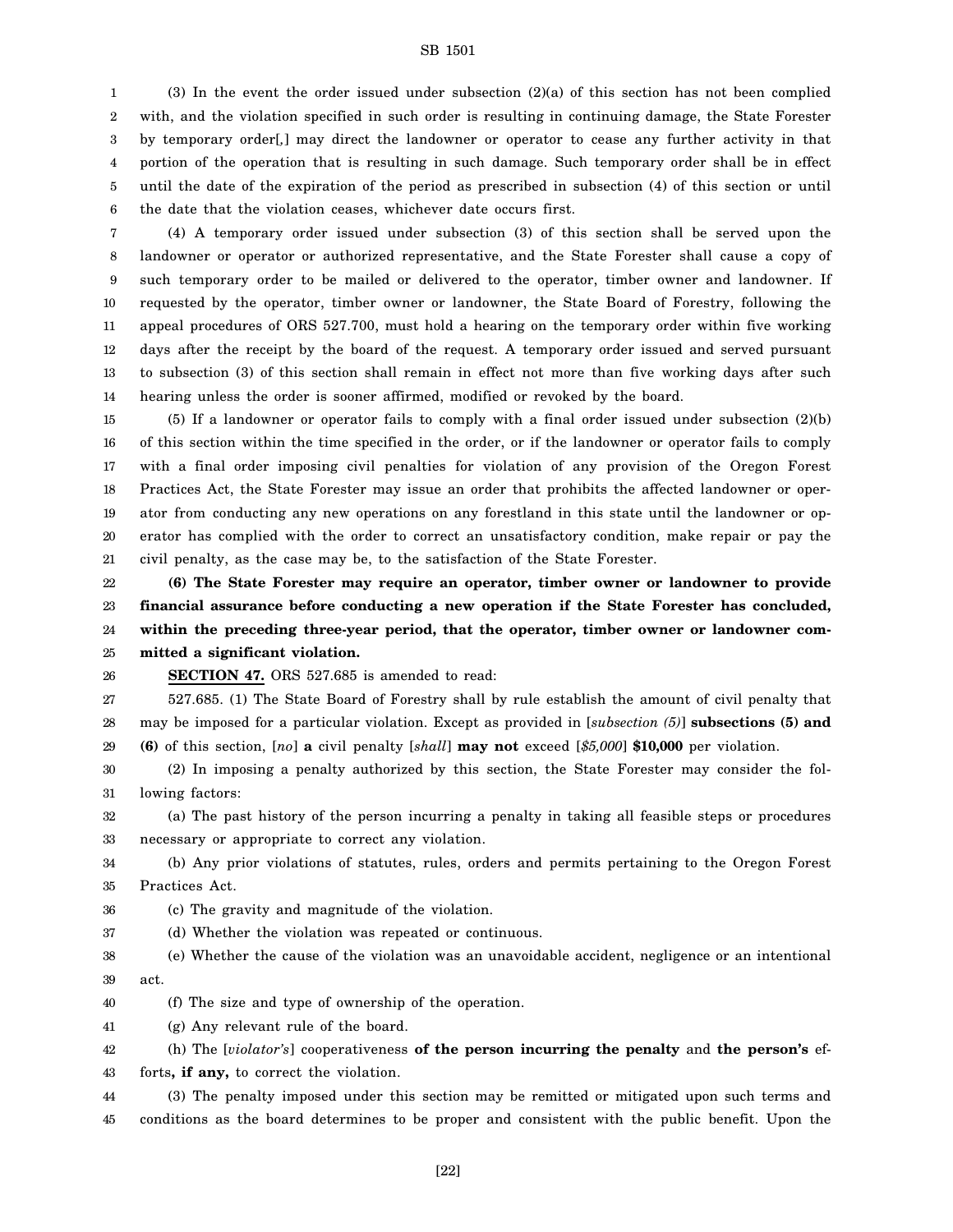1 2 request of the person incurring the penalty, the board shall consider evidence of the economic and financial condition of the person in determining whether a penalty shall be remitted or mitigated.

3 4 5 (4) The board, by rule, may delegate to the State Forester**,** upon such conditions as deemed necessary, all or part of the authority of the board provided in subsection (3) of this section to assess, remit or mitigate civil penalties.

6 7 8 (5) For a violation of ORS 527.745, or rules for reforestation adopted pursuant to ORS 527.745, the State Forester may impose a civil penalty in an amount equal to the estimated cost of reforesting lands pursuant to ORS 527.690.

9 10 11 12 13 14 **(6) If the State Forester concludes that an operator, timber owner or landowner has a history of significant violations that shows a pattern of willful disregard for the requirements of ORS 527.610 to 527.770 or rules or orders adopted or issued thereunder, the State Forester may impose a civil penalty in an amount not to exceed \$50,000 per significant violation. In imposing the penalty, the State Forester shall consider, in addition to the factors described in subsection (2) of this section:**

15 16 **(a) The degree, if any, to which the operator, timber owner or landowner derived economic benefit from the significant violation.**

17 18 19 20 **(b) The proportion of total operations conducted by the operator, timber owner or landowner related to which significant violations have occurred compared to the total number of operations conducted by the operator, timber owner or landowner, accounting for the organizational structure of the operator, timber owner or landowner.**

**SECTION 48.** ORS 527.714 is amended to read:

21

22 23 527.714. (1) The rulemaking authority of the State Board of Forestry under ORS 527.610 to 527.770 consists generally of the following three types of rules:

24 25 (a) Rules adopted to implement administration, procedures or enforcement of ORS 527.610 to 527.770 that support but do not directly regulate standards of forest practices.

26 27 (b) Rules adopted to provide definitions or procedures for forest practices where the standards are set in statute.

28 29 30 (c) Rules adopted to implement the provisions of ORS  $527.710$  (2), (3), (6), (8), (9) and (10) that grant broad discretion to the board and that set standards for forest practices not specifically addressed in statute.

31 32 33 (2) When considering the adoption of a rule, and prior to the notice required pursuant to ORS 183.335, the board shall determine which type of rule described in subsection (1) of this section is being considered.

34 35 36 37 38 (3) If the board determines that a proposed rule is of the type described in subsection (1)(a) or (b) of this section, or if the proposed rule is designed only to clarify the meaning of rules already adopted or to make minor adjustments to rules already adopted that are of the type described in subsection (1)(c) of this section, rulemaking may proceed in accordance with ORS 183.325 to 183.410 and is not subject to the provisions of this section.

39 40 41 42 43 (4) If the board determines that a proposed rule is of the type described in subsection (1)(c) of this section, and the proposed rule would change the standards for forest practices, the board shall describe in its rule the purpose of the rule and the level of protection that is desired. **If the proposed rule would change the standards for forest practices that relate to the protection of aquatic resources, the level of protection that is desired must be consistent with:**

44 45 **(a) Requirements described in the Private Forest Accord Report dated \_\_\_\_ and published by the State Forestry Department on \_\_\_\_\_\_; or**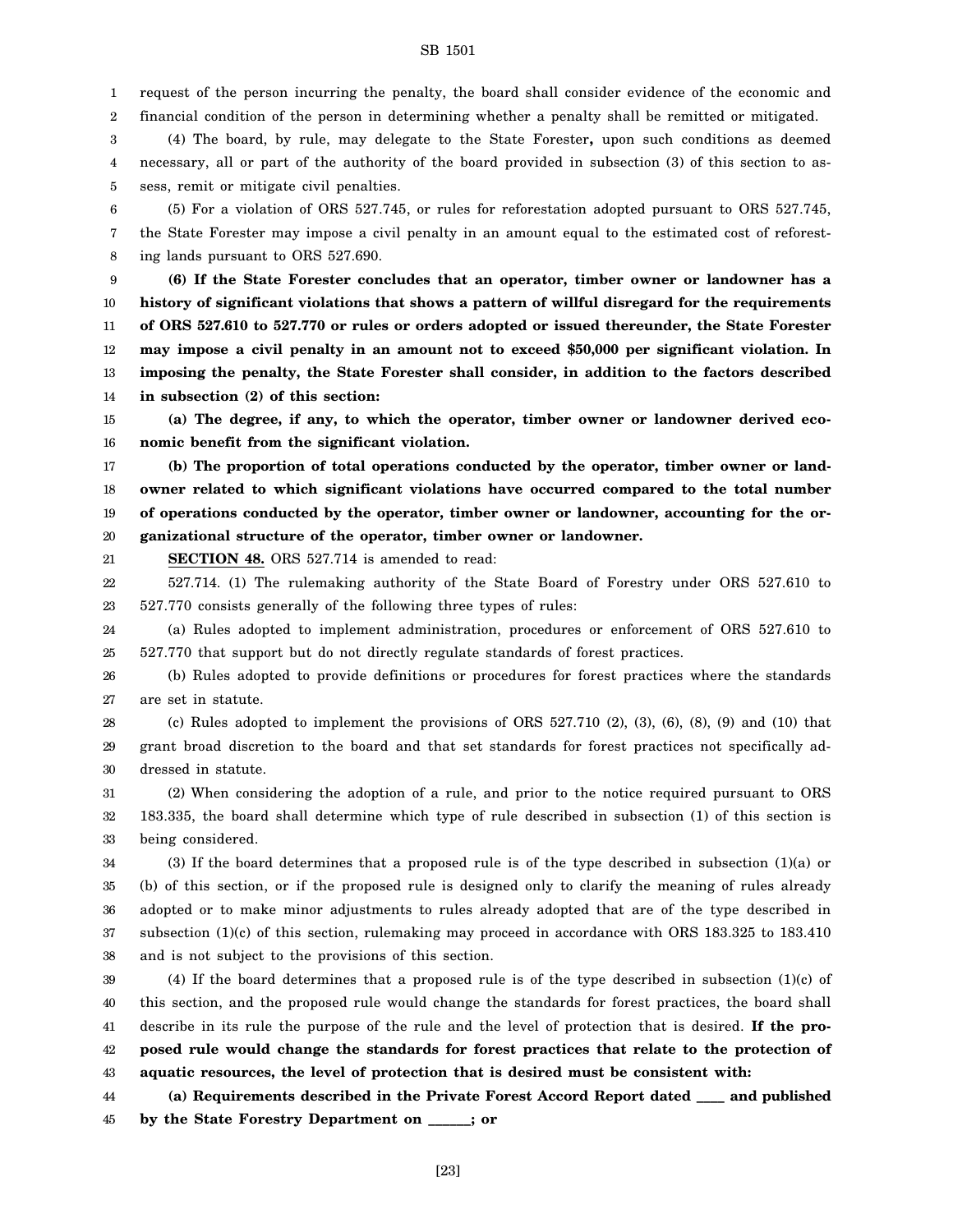1 2 3 4 5 6 7 8 9 10 11 12 13 14 15 16 17 18 19 20 21 22 23 24 25 26 27 28 29 30 31 32 33 34 35 36 37 38 39 40 41 42 43 44 **(b) If a habitat conservation plan consistent with the Private Forest Accord Report has been approved, the terms of the habitat conservation plan.** (5) If the board determines that a proposed rule is of the type described in subsection (1)(c) of this section, including a proposed amendment to an existing rule not qualifying under subsection (3) of this section, and the proposed rule would provide new or increased standards for forest practices, the board may adopt such a rule only after determining that the following facts exist and standards are met: (a)**(A)** If forest practices continue to be conducted under existing regulations[*,*]**: (i)** There is monitoring or research evidence that documents that degradation of resources maintained under ORS 527.710 (2) or (3) is likely[*,*]**;** or **(ii)** In the case of rules proposed under ORS 527.710 (10), that there is a substantial risk of serious bodily injury or death; **or (B) A report produced by the Adaptive Management Program Committee or Independent Research and Science Team described in section 36 or 38 of this 2022 Act recommends adoption of the rule;** (b) If the resource to be protected is a wildlife species, the scientific or biological status of a species or resource site to be protected by the proposed rule has been documented using best available information; (c) The proposed rule reflects available scientific information[*,*] **and, as appropriate,** the results of relevant monitoring and[*, as appropriate,*] adequate field evaluation at representative locations in Oregon; (d) The objectives of the proposed rule are clearly defined, and the restrictions placed on forest practices as a result of adoption of the proposed rule: (A)**(i)** Are to prevent harm or provide benefits to the resource or resource site for which protection is sought[*,*]**;** or **(ii)** In the case of rules proposed under ORS 527.710 (10), **are** to reduce risk of serious bodily injury or death; and (B) Are directly related to the objective of the proposed rule and [*substantially*] **materially** advance its purpose; **and** (e) The availability, effectiveness and feasibility of alternatives to the proposed rule, including nonregulatory alternatives, were considered, and the alternative chosen is the least burdensome to landowners and timber owners, in the aggregate, while still achieving the desired level of protection[*; and*]**.** [*(f) The benefits to the resource, or in the case of rules proposed under ORS 527.710 (10), the benefits in reduction of risk of serious bodily injury or death, that would be achieved by adopting the rule are in proportion to the degree that existing practices of the landowners and timber owners, in the aggregate, are contributing to the overall resource concern that the proposed rule is intended to address.*] (6) Nothing in subsection (5) of this section: (a) Requires the board to call witnesses; (b) Requires the board to allow cross-examination of witnesses; (c) Restricts ex parte communications with the board or requires the board to place statements of such communications on the record; (d) Requires verbatim transcripts of records of proceedings; or

45 (e) Requires depositions, discovery or subpoenas.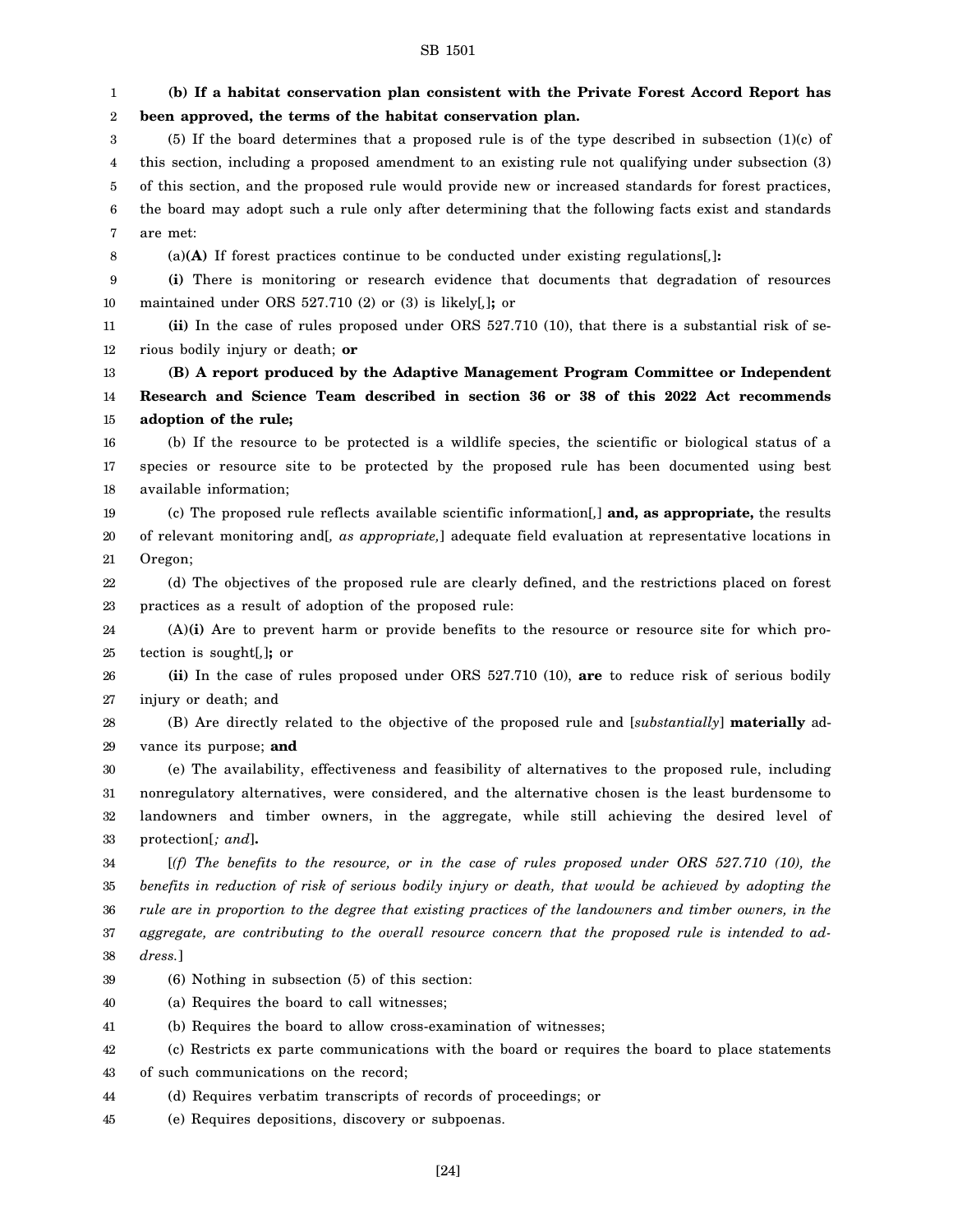1 2 3 4 5 6 7 8 9 10 11 12 13 14 15 16 17 18 19 20 21 22 23 24 25 26 27 28 29 30 31 32 33 34 35 36 37 38 39 40 41 42 43 44 45 **(7) If the board determines that a proposed rule is of the type described in subsection (1)(c) of this section, including a proposed amendment to an existing rule not qualifying under subsection (3) of this section, and that the proposed rule relates to aquatic resources, the board may adopt the rule only after considering reports from the Adaptive Management Program Committee and the Independent Research and Science Team.** [*(7)*] **(8)** If the board determines that a proposed rule is of the type described in subsection (1)(c) of this section, and the proposed rule would require new or increased standards for forest practices, as part of or in addition to the economic and fiscal impact statement required by ORS 183.335 (2)(b)(E), the board shall, prior to the close of the public comment period, prepare and make available to the public a comprehensive analysis of the economic impact of the proposed rule. The analysis shall include, but is not limited to: (a) An estimate of the potential change in timber harvest as a result of the rule; (b) An estimate of the overall statewide economic impact, including a change in output, employment and income[*;*] **related to: (A) The forest products industry; (B) Other private sectors such as commercial fishing, recreational fishing and other outdoor recreation; and (C) Government sectors such as public water system providers, waste treatment and built and natural infrastructure;** (c) An estimate of the total economic impact on the forest products industry and common school and county forest trust land revenues, both regionally and statewide; and (d) [*Information derived from consultation with potentially affected landowners and timber owners and*] An assessment of the economic impact of the proposed rule [*under a wide variety of circumstances, including varying ownership sizes and the geographic location and terrain of a diverse subset of potentially affected forestland parcels*] **on various types of affected forestland parcels and on various geographic locations that is derived from consulting stakeholders**. [*(8)*] **(9)** The provisions of this section do not apply to temporary rules adopted by the board. **SECTION 49.** ORS 527.990 is amended to read: 527.990. (1) Subject to ORS 153.022, violation of ORS 527.670, 527.672, 527.676, 527.740, 527.750**,** [*or*] 527.755**, 527.788 or 527.797**, or any rule promulgated under ORS 527.710 **or section 2 or 45 of this 2022 Act,** is a Class A misdemeanor. Each day of operation in violation of an order issued under ORS 527.680 (3) shall be deemed to be a separate offense. (2) Violation of ORS 527.260 (1) is a Class A misdemeanor. Violation of ORS 527.260 (3) is a Class C misdemeanor. **SECTION 50.** ORS 527.992 is amended to read: 527.992. (1) In addition to any other penalty provided by law, any person who fails to comply with any of the following may incur a civil penalty in the amount adopted under ORS 527.685: (a) The requirements of ORS 527.670, 527.672, 527.676, 527.740, 527.750**,** [*or*] 527.755**, 527.788 or 527.797**. (b) The terms or conditions of any order of the State Forester issued in accordance with ORS 527.680. (c) Any rule or standard of the State Board of Forestry adopted or issued pursuant to ORS 527.710 **or section 2 or 45 of this 2022 Act**. (d) Any term or condition of a written waiver, or prior approval granted by the State Forester pursuant to the rules adopted under ORS 527.710.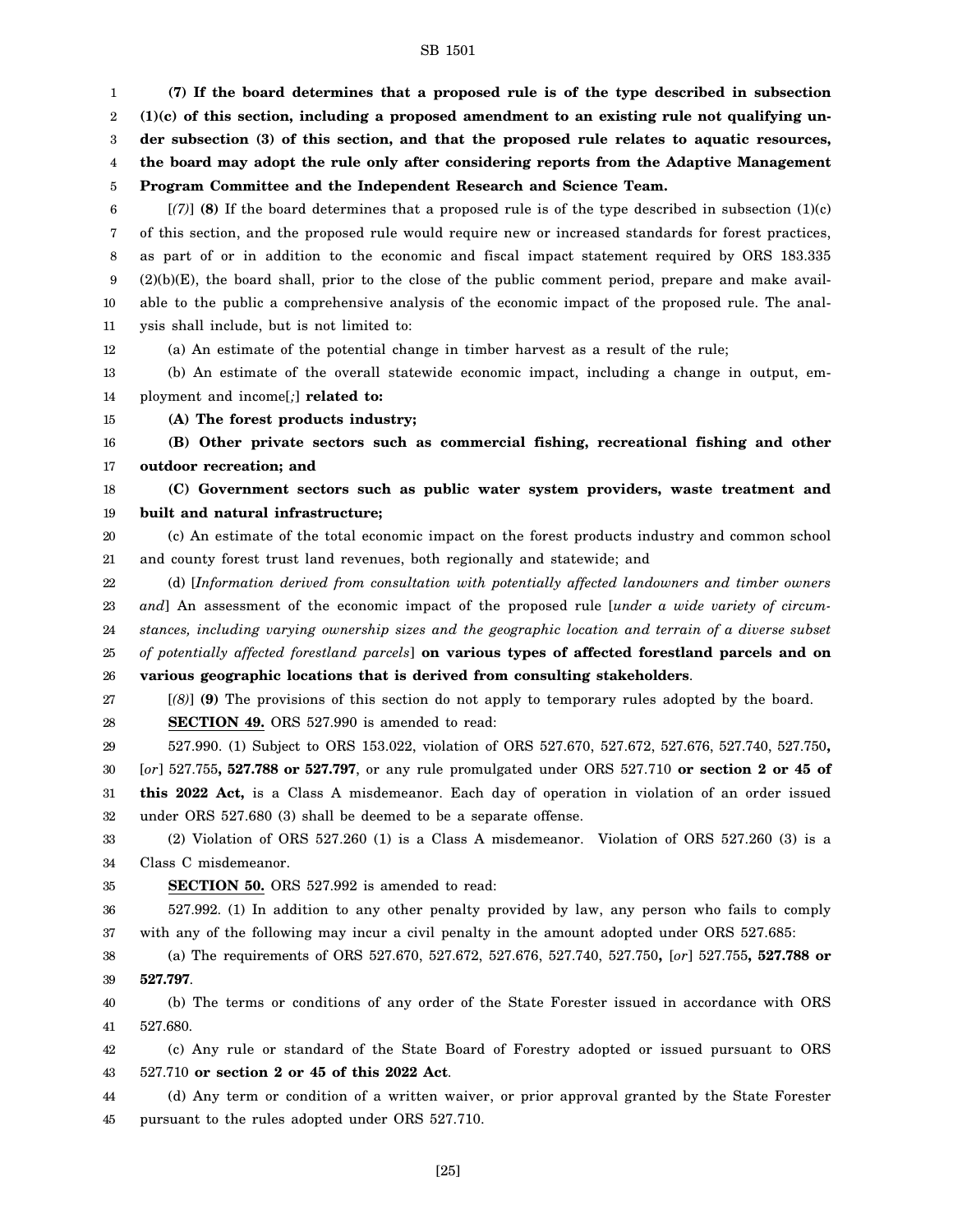| 1        | (2) Imposition or payment of a civil penalty under this section shall not be a bar to actions al-                                                                                                     |
|----------|-------------------------------------------------------------------------------------------------------------------------------------------------------------------------------------------------------|
| 2        | leging trespass under ORS 105.810, nor to actions under ORS 161.635 or 161.655 seeking to recover                                                                                                     |
| 3        | an amount based on the gain resulting from individual or corporate criminal violations.                                                                                                               |
| 4        |                                                                                                                                                                                                       |
| 5        | RULEMAKING CONCERNING PESTICIDE APPLICATIONS                                                                                                                                                          |
| 6        |                                                                                                                                                                                                       |
| 7        | SECTION 51. The State Forestry Department may adopt rules to implement the pro-                                                                                                                       |
| 8        | visions of ORS 527.786 to 527.793, 527.794, 527.795, 527.796, 527.797 and 527.798.                                                                                                                    |
| 9        |                                                                                                                                                                                                       |
| 10       | REPORTS TO LEGISLATIVE ASSEMBLY                                                                                                                                                                       |
| 11       |                                                                                                                                                                                                       |
| 12       | SECTION 52. The State Board of Forestry shall report annually to a committee or in-                                                                                                                   |
| 13       | terim committee of the Legislative Assembly related to forestry, in the manner described in                                                                                                           |
| 14       | ORS 192.245, on progress in implementing the requirements of the Private Forest Accord                                                                                                                |
| 15       | Report dated ____ and published by the State Forestry Department on ___.                                                                                                                              |
| 16       |                                                                                                                                                                                                       |
| 17       | <b>APPROPRIATION</b>                                                                                                                                                                                  |
| 18       |                                                                                                                                                                                                       |
| 19       | SECTION 53. In addition to and not in lieu of any other appropriation, there is appro-                                                                                                                |
| 20       | priated to the ____________, for the biennium ending June 30, 2023, out of the General                                                                                                                |
| 21       | Fund, the amount of \$_____, which may be expended for ___________.                                                                                                                                   |
| $22\,$   |                                                                                                                                                                                                       |
| 23       | <b>CONTINGENT OPERATIVE DATES</b>                                                                                                                                                                     |
| 24       |                                                                                                                                                                                                       |
| 25       | SECTION 54. (1) The Legislative Assembly intends that the policies described in sections                                                                                                              |
| 26       | 1 to 8, 10 to 25, 30 to 40, 43 to 45, 51 and 52 of this $2022$ Act and the amendments to ORS<br>195.308, 496.252, 496.254, 527.620, 527.630, 527.680, 527.685, 527.714, 527.990, 527.992, 610.060 and |
| 27<br>28 | 610.105 by sections 9, 26 to 29, 41, 42 and 46 to 50 of this $2022$ Act shall be in effect only if:                                                                                                   |
| 29       | (a) An incidental take permit related to an approved habitat conservation plan consistent                                                                                                             |
| 30       | with the Private Forest Accord Report dated ___ and published by the State Forestry De-                                                                                                               |
| 31       | partment on _____ is issued on or before December 31, 2027;                                                                                                                                           |
| 32       | (b) The State Board of Forestry finds that the habitat conservation plan does not impose                                                                                                              |
| 33       | more than a _____ difference in economic or resource impacts, at the level of landscapes,                                                                                                             |
| 34       | relative to rules adopted or amended as part of the rule package described in section 2 of this                                                                                                       |
| 35       | 2022 Act; and                                                                                                                                                                                         |
| 36       | (c) The incidental take permit remains in effect.                                                                                                                                                     |
| 37       | (2) The legislative intent described in subsection (1) of this section is established by                                                                                                              |
| 38       | sections 55 to 63 of this 2022 Act.                                                                                                                                                                   |
| 39       | SECTION 55. If an incidental take permit related to an approved habitat conservation                                                                                                                  |
| 40       | plan consistent with the Private Forest Accord Report dated _____ and published by the State                                                                                                          |
| 41       | Forestry Department on _____ is issued on or before December 31, 2027:                                                                                                                                |
| 42       | (1) The State Board of Forestry shall make a finding concerning whether the habitat                                                                                                                   |
| 43       | conservation plan imposes more than a _____ difference in economic or resource impacts, at                                                                                                            |
| 44       | the level of landscapes, relative to rules adopted or amended as part of the rule package de-                                                                                                         |
|          |                                                                                                                                                                                                       |

45 **scribed in section 2 of this 2022 Act. If the board finds that the habitat conservation plan**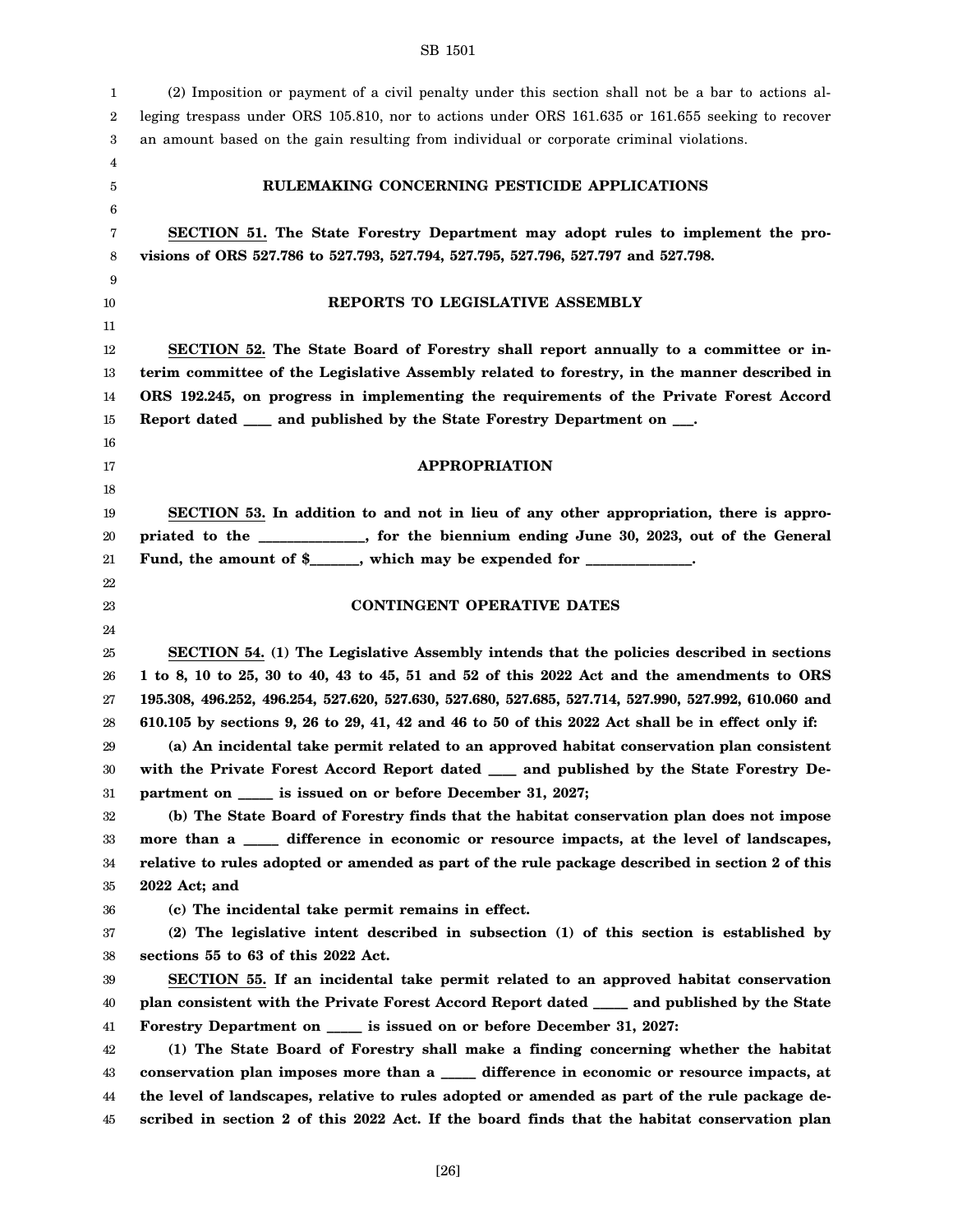1 2 3 4 5 6 7 8 9 10 11 12 13 14 15 16 17 18 19 20 21 22 23 24 25 26 27 28 29 30 31 32 33 34 35 36 37 38 39 40 41 42 43 44 45 **imposes more than a \_\_\_\_\_ difference, on or before the 91st day after the board makes the finding: (a) The board shall: (A) Repeal new rules adopted as part of the rule package described in section 2 of this 2022 Act. (B) Amend rules in effect on or before the effective date of this 2022 Act as needed to conform with repeals described in subparagraph (A) of this paragraph. (C) Amend any other rules as needed to conform with repeals described in subparagraph (A) of this paragraph. (b) The State Fish and Wildlife Commission shall amend rules as needed to conform the rules with actions taken by the board under paragraph (a) of this subsection. (2) If the board does not make the finding described in subsection (1) of this section and the incidental take permit is subsequently revoked or invalidated, on or before the 180th day after the date of the revocation or invalidation: (a) The board shall: (A) Repeal new rules adopted as part of the rule package described in section 2 of this 2022 Act. (B) Amend rules in effect on or before the effective date of this 2022 Act as needed to conform with repeals described in subparagraph (A) of this paragraph. (C) Amend any other rules as needed to conform with repeals described in subparagraph (A) of this paragraph. (b) The commission shall amend rules as needed to conform the rules with actions taken by the board under paragraph (a) of this subsection. SECTION 56. If an incidental take permit related to an approved habitat conservation plan consistent with the Private Forest Accord Report dated \_\_\_\_\_ and published by the State Forestry Department on \_\_\_\_\_ is not issued on or before December 31, 2027: (1) On or before April 1, 2028, the State Board of Forestry shall: (a) Repeal new rules adopted as part of the rule package described in section 2 of this 2022 Act. (b) Amend rules in effect on or before the effective date of this 2022 Act as needed to conform with repeals described in paragraph (a) of this subsection. (c) Amend any other rules as needed to conform with repeals described in paragraph (a) of this subsection. (2) On or before April 1, 2028, the State Fish and Wildlife Commission shall amend rules as needed to conform the rules with actions taken by the board under subsection (1) of this section. SECTION 57. On or before September 15, 2028, the State Board of Forestry shall report to a committee or interim committee of the Legislative Assembly related to forestry, in the manner described in ORS 192.245, on: (1) Whether the incidental take permit described in section 55 of this 2022 Act was issued on or before December 31, 2027. (2) Whether the board made a finding described in section 55 (1) of this 2022 Act. SECTION 58. If an incidental take permit related to an approved habitat conservation plan consistent with the Private Forest Accord Report dated \_\_\_\_\_ and published by the State Forestry Department on \_\_\_\_\_ is issued on or before December 31, 2027, but is subsequently**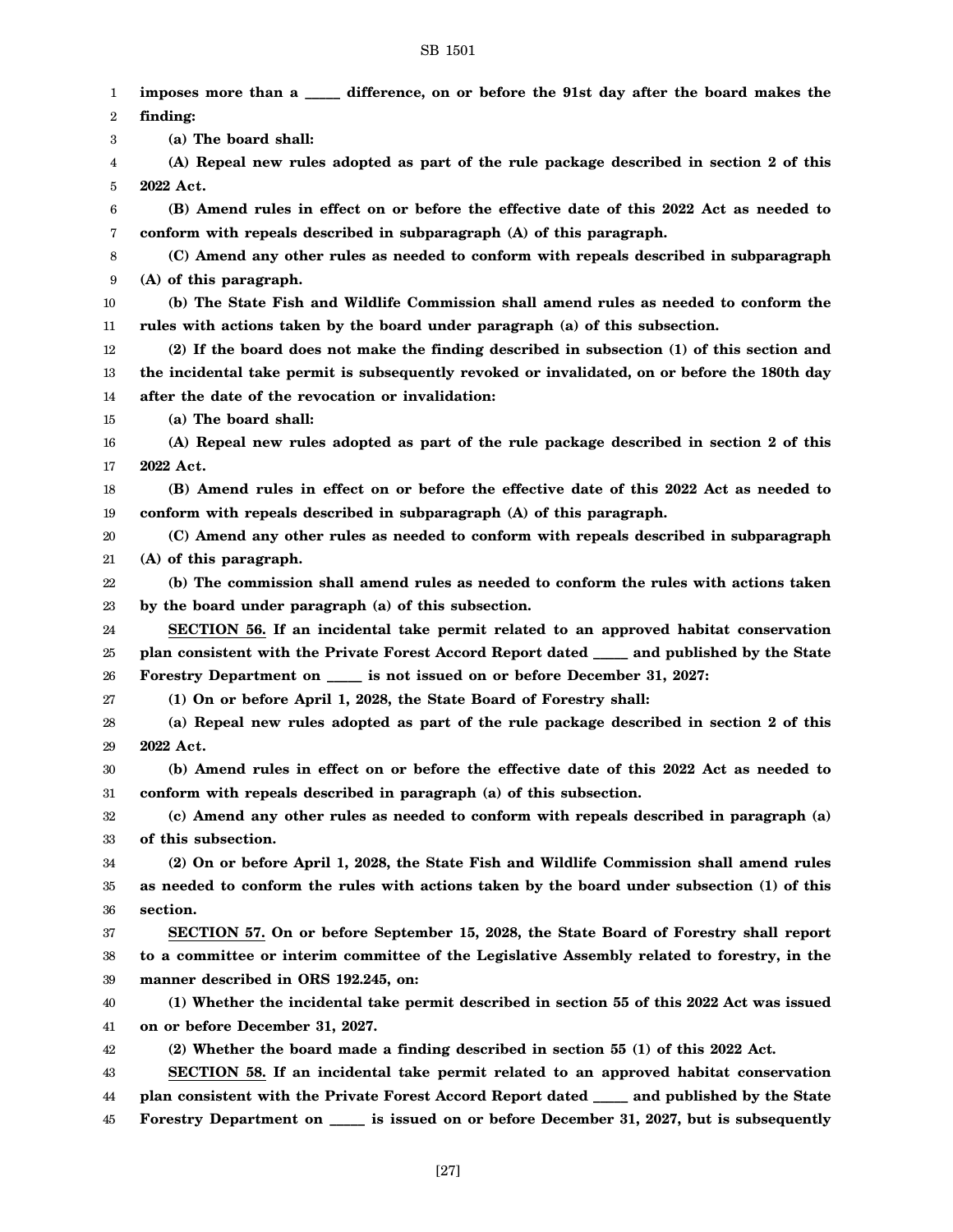1 **revoked or invalidated, the State Board of Forestry shall report the revocation or invali-**

2 **dation to a committee or interim committee of the Legislative Assembly related to forestry,**

3 **in the manner described in ORS 192.245.**

4 5 **SECTION 59. Sections 1 to 8, 10 to 25, 30 to 40, 43 to 45, 51 and 52 of this 2022 Act are repealed.**

6 7 8 9 10 11 **SECTION 60. (1) Except as otherwise provided in sections 61 and 62 of this 2022 Act, the repeal of sections 1 to 8, 10 to 25, 30 to 40, 43 to 45, 51 and 52 of this 2022 Act by section 59 of this 2022 Act and the amendments to ORS 195.308, 496.252, 496.254, 527.620, 527.630, 527.680, 527.685, 527.714, 527.990, 527.992, 610.060 and 610.105 by sections 64 to 75 of this 2022 Act become operative only if the State Board of Forestry makes the finding described in section 55 (1) of this 2022 Act.**

12 13 14 15 16 **(2) If the board makes the finding described in section 55 (1) of this 2022 Act, the repeal of sections 1 to 8, 10 to 25, 30 to 40, 43 to 45, 51 and 52 of this 2022 Act by section 59 of this 2022 Act and the amendments to ORS 195.308, 496.252, 496.254, 527.620, 527.630, 527.680, 527.685, 527.714, 527.990, 527.992, 610.060 and 610.105 by sections 64 to 75 of this 2022 Act become operative on the 120th day after the date the board makes the finding.**

17 18 19 20 21 22 23 **SECTION 61. (1) Except as otherwise provided in sections 60 and 62 of this 2022 Act, the repeal of sections 1 to 8, 10 to 25, 30 to 40, 43 to 45, 51 and 52 of this 2022 Act by section 59 of this 2022 Act and the amendments to ORS 195.308, 496.252, 496.254, 527.620, 527.630, 527.680, 527.685, 527.714, 527.990, 527.992, 610.060 and 610.105 by sections 64 to 75 of this 2022 Act become operative only if the board has not made the finding described in section 55 (1) of this 2022 Act and the incidental take permit is revoked or invalidated as described in section 55 (2) of this 2022 Act.**

24 25 26 27 28 29 **(2) If the board has not made the finding described in section 55 (1) of this 2022 Act and the incidental take permit is revoked or invalidated as described in section 55 (2) of this 2022 Act, the repeal of sections 1 to 8, 10 to 25, 30 to 40, 43 to 45, 51 and 52 of this 2022 Act by section 59 of this 2022 Act and the amendments to ORS 195.308, 496.252, 496.254, 527.620, 527.630, 527.680, 527.685, 527.714, 527.990, 527.992, 610.060 and 610.105 by sections 64 to 75 of this 2022 Act become operative on the 210th day after the date of the revocation or invalidation.**

30 31 32 33 34 35 36 **SECTION 62. (1) Except as otherwise provided in sections 60 and 61 of this 2022 Act, the repeal of sections 1 to 8, 10 to 25, 30 to 40, 43 to 45, 51 and 52 of this 2022 Act by section 59 of this 2022 Act and the amendments to ORS 195.308, 496.252, 496.254, 527.620, 527.630, 527.680, 527.685, 527.714, 527.990, 527.992, 610.060 and 610.105 by sections 64 to 75 of this 2022 Act become operative only if an incidental take permit related to an approved habitat conservation plan consistent with the Private Forest Accord Report dated \_\_\_\_\_ and published by the State Forestry Department on \_\_\_\_\_ is not issued on or before December 31, 2027.**

37 38 39 40 41 42 **(2) If an incidental take permit related to an approved habitat conservation plan consistent with the Private Forest Accord Report is not issued on or before December 31, 2027, the repeal of sections 1 to 8, 10 to 25, 30 to 40, 43 to 45, 51 and 52 of this 2022 Act by section 59 of this 2022 Act and the amendments to ORS 195.308, 496.252, 496.254, 527.620, 527.630, 527.680, 527.685, 527.714, 527.990, 527.992, 610.060 and 610.105 by sections 64 to 75 of this 2022 Act become operative on May 1, 2028.**

- 43 44
- 45

**CONTINGENT AMENDMENTS**

**SECTION 63. Sections 58 and 61 of this 2022 Act are repealed on January 2, 2077.**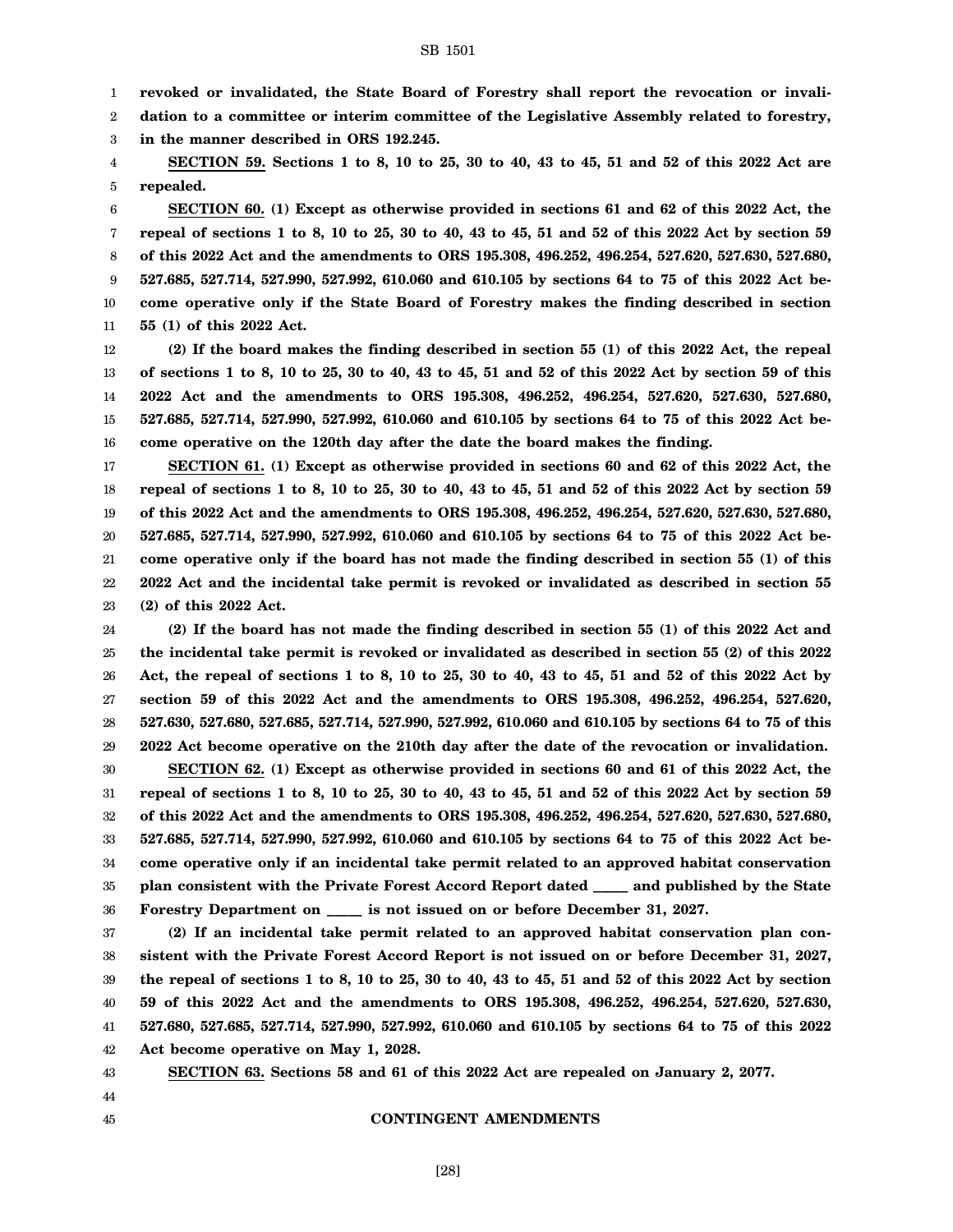**SECTION 64.** ORS 195.308, as amended by section 9 of this 2022 Act, is amended to read:

1

2 3 4 5 6 7 8 9 10 11 12 13 14 15 16 17 18 19 20 21 22 23 24 25 26 27 28 29 30 31 32 33 34 35 36 37 38 39 40 41 42 43 44 45 195.308. Notwithstanding the requirement to pay just compensation for certain land use regulations under ORS 195.305 (1), compensation is not due for[*:*] [*(1)*] the enforcement or enactment of a land use regulation established in ORS 30.930 to 30.947, 527.310 to 527.370, 561.995, 569.360 to 569.495, 570.010 to 570.050, 570.105 to 570.190, 570.305, 570.310, 570.320 to 570.360, 570.405, 570.412, 570.420, 570.425, 570.450, 570.700 to 570.710, 570.755, 570.770, 570.775, 570.780, 570.790, 570.800, 570.995, 596.095, 596.100, 596.105, 596.393, 596.990 or 596.995 or in administrative rules or statewide plans implementing these statutes. [*(2) The enforcement, adoption or amendment of a rule adopted or amended by the State Board of Forestry:*] [*(a) As part of the rule package described in section 2 of this 2022 Act.*] [*(b) After the board has considered reports from the Adaptive Management Program Committee and the Independent Research and Science Team described in sections 36 and 38 of this 2022 Act.*] **SECTION 65.** ORS 496.252, as amended by section 28 of this 2022 Act, is amended to read: 496.252. (1) The Oregon Conservation and Recreation Fund is established in the State Treasury, separate and distinct from the General Fund. Interest earned by the Oregon Conservation and Recreation Fund shall be credited to the fund. (2) Moneys in the fund are continuously appropriated to the State Department of Fish and Wildlife to carry out activities that serve to protect, maintain or enhance fish and wildlife resources in Oregon. The activities for which the department may expend fund moneys include, but are not limited to: (a) Promoting the health of Oregon's ecosystems and fish and wildlife species by implementing conservation programs and strategies identified in the Oregon Conservation Strategy, as defined in ORS 541.890, including conservation programs and strategies for the nearshore identified in the marine component of the Oregon Conservation Strategy; (b) Improving engagement of the public in hunting and fishing opportunities and in other outdoor recreation opportunities related to and in support of healthy fish, wildlife and habitats; (c) Improving educational outreach and engagement of the public, including diverse and underserved communities, related to and in support of healthy fish, wildlife and habitats; (d) Engaging in, and providing funding for, joint projects of the department and the State Parks and Recreation Department or other state agencies as recommended by the Oregon Conservation and Recreation Advisory Committee established under ORS 496.254; and (e) Other conservation, management, research, habitat improvement, enforcement, outdoor recreation or education activities. (3) The fund shall consist of: (a) Moneys appropriated to the State Department of Fish and Wildlife for deposit in the fund or otherwise transferred to the fund; **and** (b) Gifts, grants, contributions or other donations for use as described in subsection (2) of this section, that are received by the department from any public or private source and caused to be deposited and credited to the fund[*; and*]**.** [*(c) Moneys in the subaccount described in subsection (4) of this section.*] [*(4) The Private Forest Accord Mitigation Subaccount is established in the fund. The subaccount shall consist of moneys appropriated to the department for deposit in the subaccount or otherwise transferred to the subaccount and gifts, grants, contributions or other donations that are received by the department from any public or private source and caused to be deposited and credited to the sub-*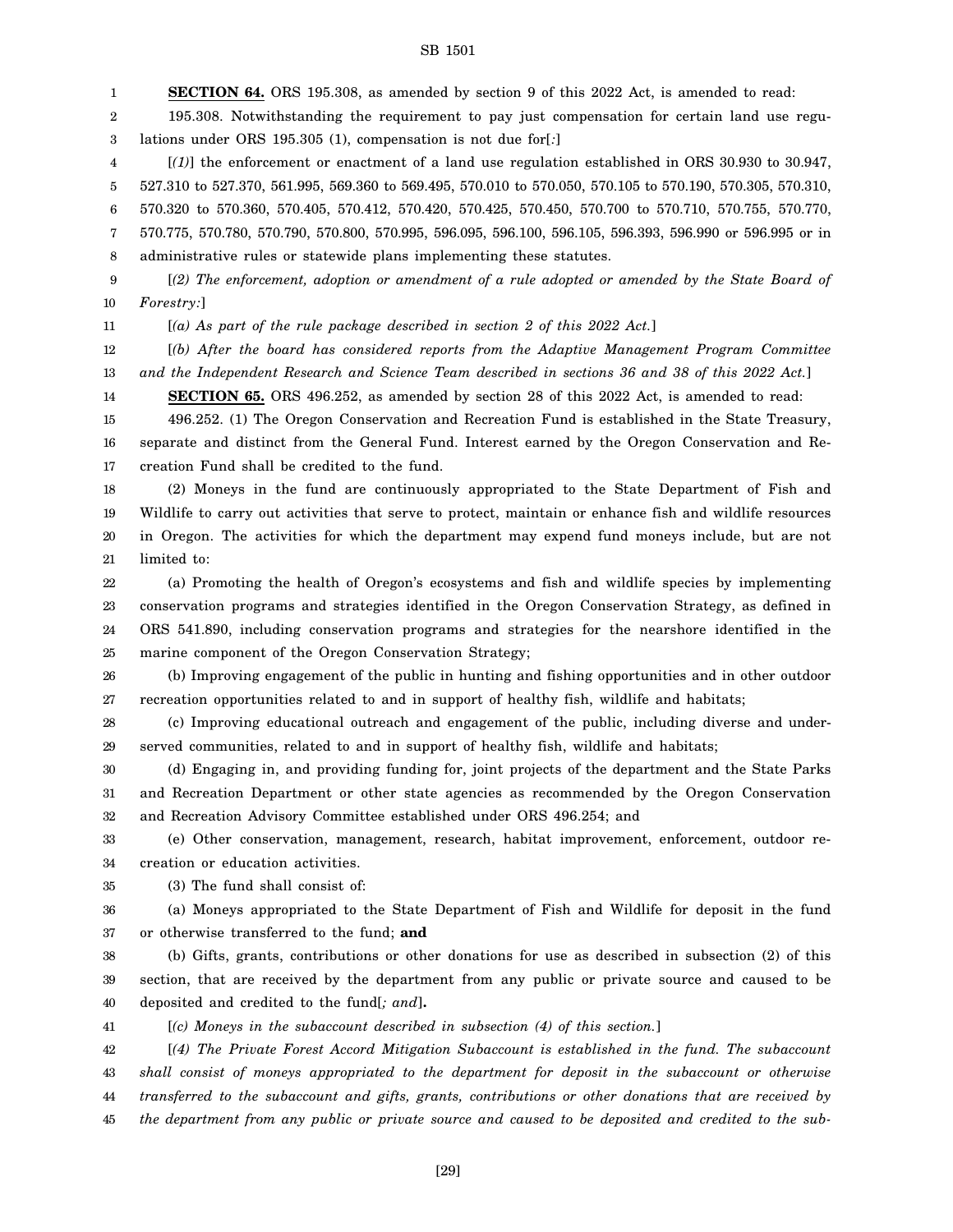1 *account. Moneys in the subaccount may be used for:*]

2 [*(a) Purposes described in section 32 of this 2022 Act.*]

3 4 [*(b) Conducting outreach to persons that own or operate an artificial obstruction, as defined in ORS 509.580, to further the goal of fish passage.*]

5 6 [*(c) Conducting outreach to persons that may undertake projects described in section 32 of this 2022 Act.*]

7 8 9 10 [*(5)*] **(4)** The department and the Oregon Conservation and Recreation Advisory Committee shall jointly submit a biennial report to the Legislative Assembly as provided in ORS 293.640 regarding the expenditure of moneys deposited in the fund[*, other than moneys deposited in the Private Forest Accord Mitigation Subaccount,*] and on the status of various activities funded by the moneys.

11 12 13 14 [*(6) The department and the Private Forest Accord Mitigation Advisory Committee shall jointly submit a biennial report to the Legislative Assembly as provided in ORS 293.640 regarding the expenditure of moneys deposited in the Private Forest Accord Mitigation Subaccount and on the status of various activities funded by the moneys.*]

15 **SECTION 66.** ORS 496.254, as amended by section 29 of this 2022 Act, is amended to read:

16 17 18 19 20 21 22 496.254. (1) The Oregon Conservation and Recreation Advisory Committee is established as an advisory committee to the State Fish and Wildlife Commission and the State Department of Fish and Wildlife for the purpose of carrying out the duties described in subsection (2) of this section. The commission shall determine the number of members of the committee and the geographical representation by the members. The Governor shall appoint the members of the committee. The Associate Director of Outdoor Recreation, or the associate director's designee, shall serve as a nonvoting, ex officio member.

23 24 25 26 (2) The committee shall review department policies regarding the use of Oregon Conservation and Recreation Fund moneys[*, other than policies regarding the use of Private Forest Accord Mitigation Subaccount moneys,*] and make recommendations to the commission and the department regarding the use of fund moneys for implementing and administering department activities.

27 28 29 30 31 (3) Members of the committee may not receive compensation for service as members. However, subject to any applicable law regulating travel and other expenses of state officers and employees, a member may be reimbursed for actual and necessary travel and other expenses incurred in the performance of official duties from moneys available to the department for the purpose of reimbursement of committee members.

32 **SECTION 67.** ORS 527.620, as amended by section 41 of this 2022 Act, is amended to read:

527.620. As used in ORS 527.610 to 527.770, 527.990 and 527.992:

34 [*(1) "Aquatic resource" means:*]

33

35 36 [*(a) A species addressed in the Private Forest Accord Report dated \_\_\_\_ and published by the State Forestry Department on \_\_\_\_\_ and the resources on which the species relies; or*]

37 38 39 [*(b) If a habitat conservation plan consistent with the Private Forest Accord Report has been approved, a species addressed in the habitat conservation plan and the resources on which the species relies.*]

40 [*(2)*] **(1)** "Board" means the State Board of Forestry.

41 42 43 44 [*(3)*] **(2)** "Cumulative effects" means the impact on the environment which results from the incremental impact of the forest practice when added to other past, present and reasonably foreseeable future forest practices regardless of what governmental agency or person undertakes such other actions.

45 [*(4)*] **(3)** "DBH" means the diameter at breast height which is measured as the width of a

[30]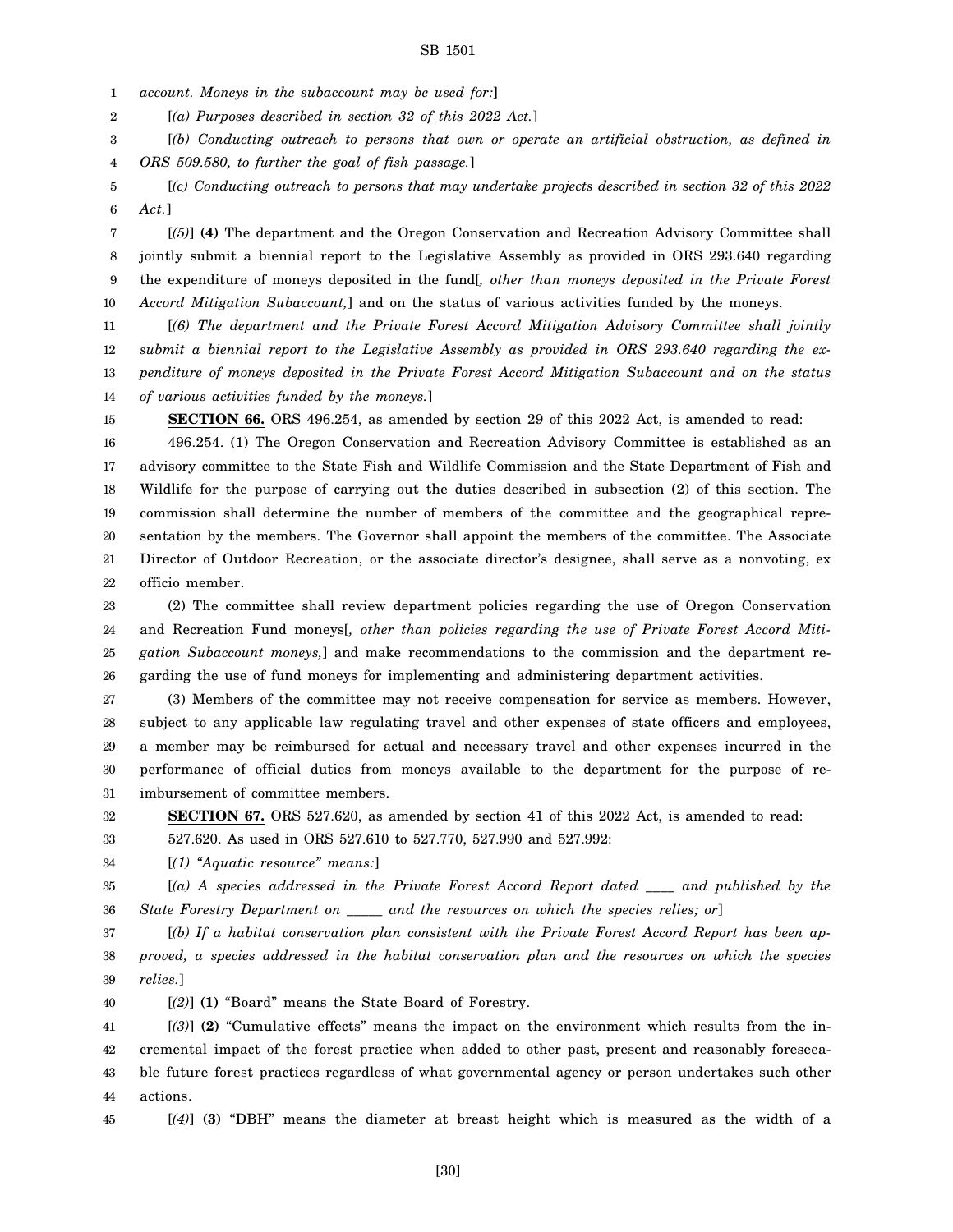- 1 standing tree at four and one-half feet above the ground, on the uphill side.
- 2 [*(5)*] **(4)** "Edge of the roadway" means:
- 3 (a) For interstate highways, the fence.

4 5 (b) For all other state highways, the outermost edge of pavement, or if unpaved, the edge of the shoulder.

6 7 [*(6)*] **(5)** "Forest practice" means any operation conducted on or pertaining to forestland, including but not limited to:

8 (a) Reforestation of forestland;

- 9 (b) Road construction and maintenance;
- 10 (c) Harvesting of forest tree species;
- 11 (d) Application of chemicals;
- 12 (e) Disposal of slash; and

13 (f) Removal of woody biomass.

14 15 16 17 [*(7)*] **(6)** "Forest tree species" means any tree species capable of producing logs, fiber or other wood materials suitable for the production of lumber, sheeting, pulp, firewood or other commercial forest products except trees grown to be Christmas trees as defined in ORS 571.505 on land used solely for the production of Christmas trees.

18 19 20 [*(8)*] **(7)** "Forestland" means land that is used for the growing and harvesting of forest tree species, regardless of how the land is zoned or taxed or how any state or local statutes, ordinances, rules or regulations are applied.

21 22 23 24 [*(9)*] **(8)** "Harvest type 1" means an operation that requires reforestation but does not require wildlife leave trees. A harvest type 1 is an operation that leaves a combined stocking level of free to grow seedlings, saplings, poles and larger trees that is less than the stocking level established by rule of the board that represents adequate utilization of the productivity of the site.

25 26 27 [*(10)*] **(9)** "Harvest type 2" means an operation that requires wildlife leave trees but does not require reforestation. A harvest type 2 does not require reforestation because it has an adequate combined stocking of free to grow seedlings, saplings, poles and larger trees, but leaves:

28 29 (a) On Cubic Foot Site Class I, II or III, fewer than 50 11-inch DBH trees or less than an equivalent basal area in larger trees, per acre;

30 31 (b) On Cubic Foot Site Class IV or V, fewer than 30 11-inch DBH trees or less than an equivalent basal area in larger trees, per acre; or

32 33 (c) On Cubic Foot Site Class VI, fewer than 15 11-inch DBH trees or less than an equivalent basal area in larger trees, per acre.

34 35 36 [*(11)*] **(10)** "Harvest type 3" means an operation that requires reforestation and requires wildlife leave trees. This represents a level of stocking below which the size of operations is limited under ORS 527.740 and 527.750.

37 38 39 [*(12)*] **(11)** "Landowner" means any individual, combination of individuals, partnership, corporation or association of whatever nature that holds an ownership interest in forestland, including the state and any political subdivision thereof.

40 41 [*(13)*] **(12)** "Operation" means any commercial activity relating to the establishment, management or harvest of forest tree species except as provided by the following:

42 43 (a) The establishment, management or harvest of Christmas trees, as defined in ORS 571.505, on land used solely for the production of Christmas trees.

44 45 (b) The establishment, management or harvest of hardwood timber, including but not limited to hybrid cottonwood, that is: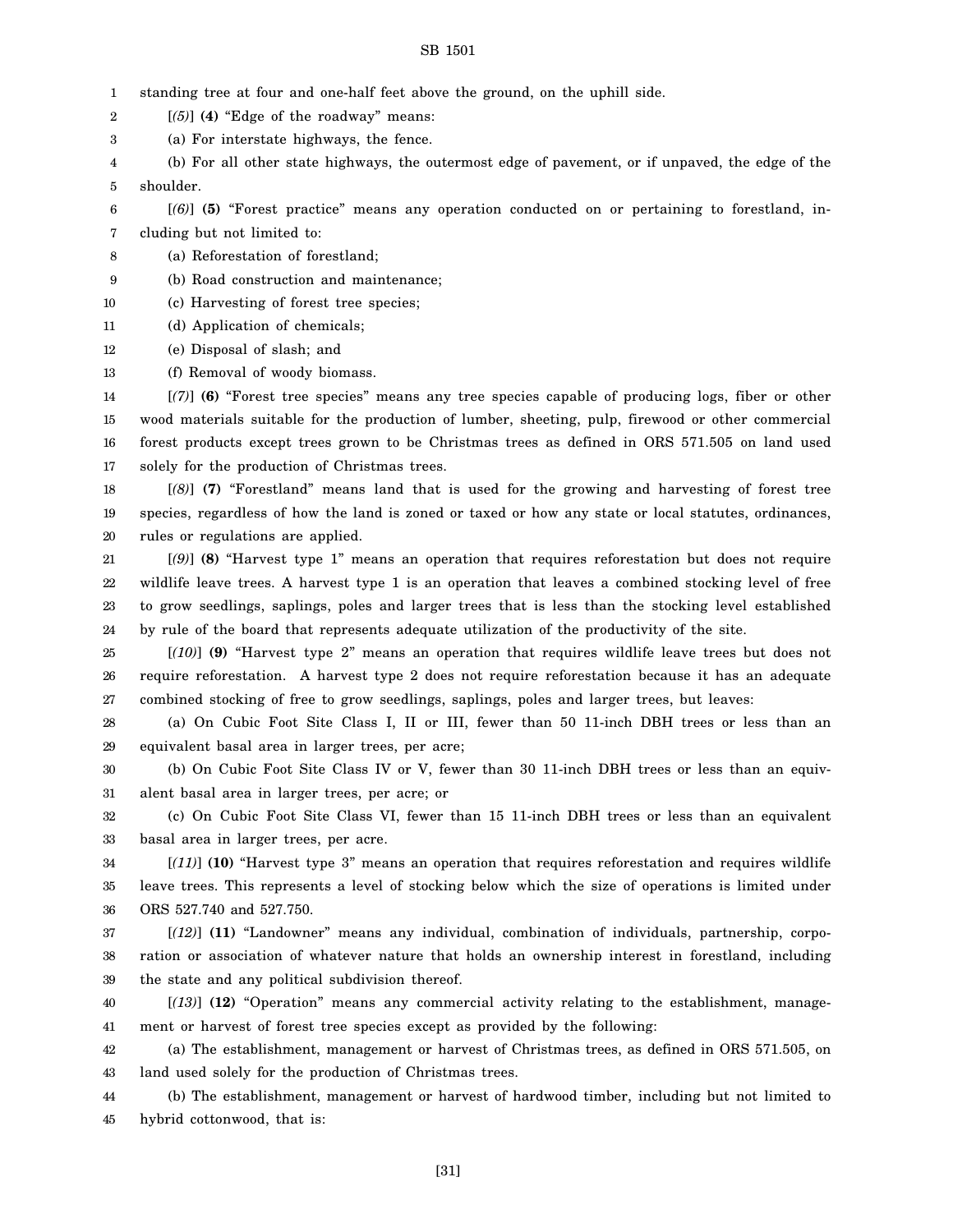1 2 3 4 5 6 7 8 9 10 11 12 13 14 15 16 17 18 19 20 21 22 23 24 25 26 27 28 29 30 31 32 33 34 35 36 37 38 39 40 41 42 (A) Grown on land that has been prepared by intensive cultivation methods and that is cleared of competing vegetation for at least three years after tree planting; (B) Of a species marketable as fiber for inclusion in the furnish for manufacturing paper products; (C) Harvested on a rotation cycle that is 12 or fewer years after planting; and (D) Subject to intensive agricultural practices such as fertilization, cultivation, irrigation, insect control and disease control. (c) The establishment, management or harvest of trees actively farmed or cultured for the production of agricultural tree crops, including nuts, fruits, seeds and nursery stock. (d) The establishment, management or harvest of ornamental, street or park trees within an urbanized area, as that term is defined in ORS 221.010. (e) The management or harvest of juniper species conducted in a unit of less than 120 contiguous acres within a single ownership. (f) The establishment or management of trees intended to mitigate the effects of agricultural practices on the environment or fish and wildlife resources, such as trees that are established or managed for windbreaks, riparian filters or shade strips immediately adjacent to actively farmed lands. (g) The development of an approved land use change after timber harvest activities have been completed and land use conversion activities have commenced. [*(14)*] **(13)** "Operator" means any person, including a landowner or timber owner, who conducts an operation. [*(15)(a) "Significant violation" means:*] [*(A) Violation of ORS 527.670 (6) by engaging in an operation without filing the requisite notification; or*] [*(B) A violation resulting in major damage to a resource described in ORS 527.710 (2) for which restoration is expected to take more than 10 years.*] [*(b) "Significant violation" does not include:*] [*(A) Unintentional operation in an area outside an operating area of an operation for which sufficient notification was filed pursuant to ORS 527.670 (6);*] [*(B) Continued operation in contravention of an order issued by the State Forester under ORS 527.680 (2)(a), (3) or (5), where an operator, timber owner or landowner demonstrates that it did not receive the order; or*] [*(C) Failure to timely notify the State Forester of an intent to continue an operation into the next calendar year.*] [*(16)*] **(14)** "Single ownership" means ownership by an individual, partnership, corporation, limited liability company, trust, holding company or other business entity, including the state or any political subdivision thereof. Single ownership includes ownership held under different names or titles where the same individual or individuals, or their heirs or assigns, are shareholders (other than those of public corporations whose stock is traded on the open market), partners, business trustees or officers, or otherwise have an interest in or are associated with each property. [*(17)*] **(15)** "State Forester" means the State Forester or the duly authorized representative of the State Forester.

43 44 45 [*(18)*] **(16)** "Suitable hardwood seedlings" means any hardwood seedling that will eventually yield logs or fiber, or both, sufficient in size and quality for the production of lumber, plywood, pulp or other forest products.

[32]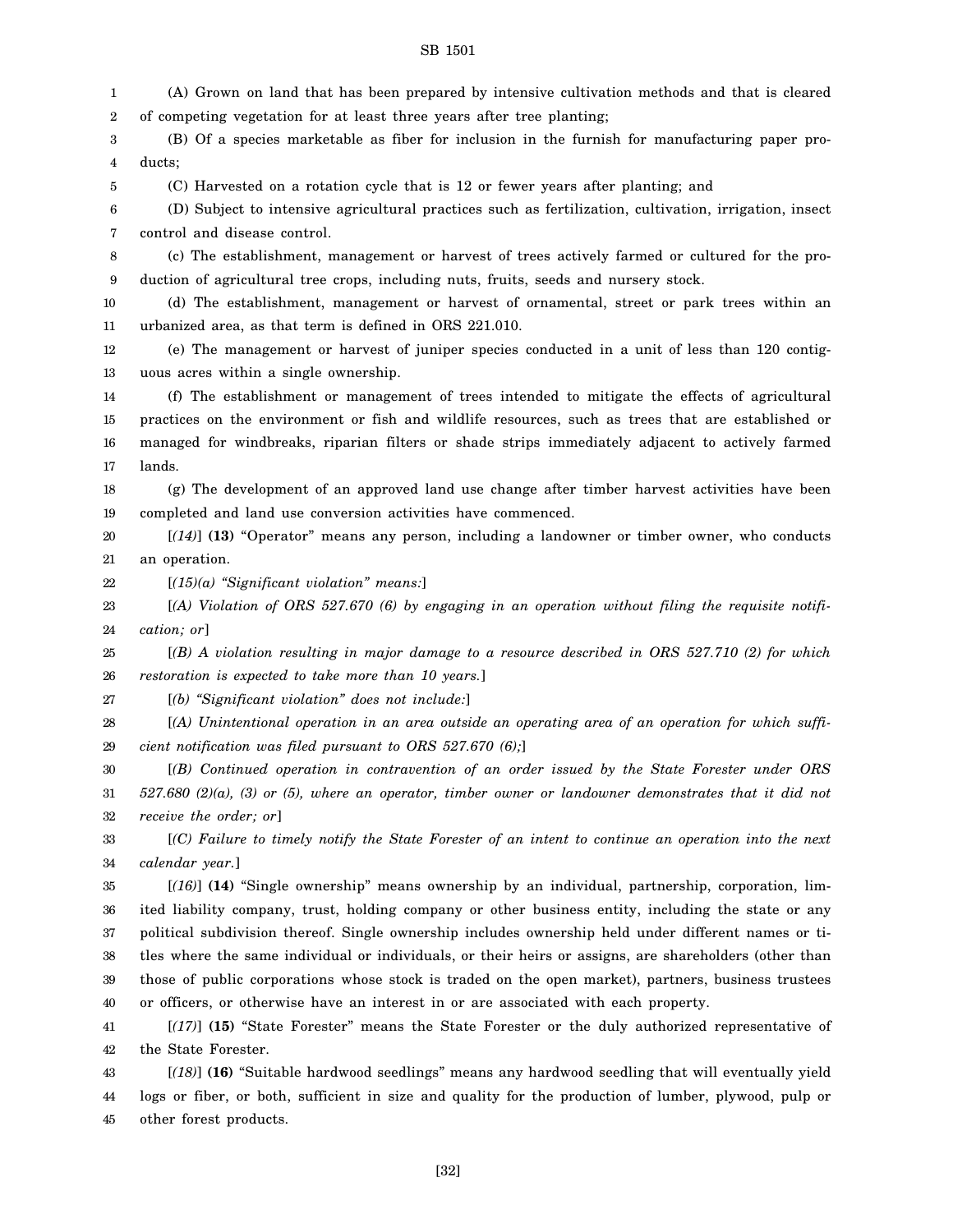1 2 3 [*(19)*] **(17)** "Timber owner" means any individual, combination of individuals, partnership, corporation or association of whatever nature, other than a landowner, that holds an ownership interest in any forest tree species on forestland.

4 5 6 [*(20)*] **(18)** "Visually sensitive corridor" means forestland extending outward 150 feet, measured on the slope, from the outermost edge of the roadway of a scenic highway referred to in ORS 527.755, along both sides for the full length of the highway.

7 8 [*(21)*] **(19)** "Wildlife leave trees" means trees or snags required to be retained as described in ORS 527.676 (1).

9 10 [*(22)*] **(20)** "Written plan" means a document prepared by an operator, timber owner or landowner that describes how the operation is planned to be conducted.

11 **SECTION 68.** ORS 527.630, as amended by section 42 of this 2022 Act, is amended to read:

12 13 14 15 16 17 18 19 20 527.630. (1) Forests make a vital contribution to Oregon by providing jobs, products, tax base and other social and economic benefits, by helping to maintain forest tree species, soil, air and water resources and by providing a habitat for wildlife and aquatic life. Therefore, it is declared to be the public policy of the State of Oregon to encourage economically efficient forest practices that ensure the continuous growing and harvesting of forest tree species and the maintenance of forestland for such purposes as the leading use on privately owned land, consistent with sound management of soil, air, water, fish and wildlife resources and scenic resources within visually sensitive corridors as provided in ORS 527.755 and to ensure the continuous benefits of those resources for future generations of Oregonians.

21 22 23 24 25 (2) It is recognized that operations on forestland are already subject to other laws and to regulations of other agencies which deal primarily with consequences of such operations rather than the manner in which operations are conducted. It is further recognized that it is essential to avoid uncertainty and confusion in enforcement and implementation of such laws and regulations and in planning and carrying out operations on forestlands.

26 27 28 29 30 (3) To encourage forest practices implementing the policy of ORS 527.610 to 527.770, 527.990 and 527.992, it is declared to be in the public interest to vest in the State Board of Forestry exclusive authority to develop and enforce statewide and regional rules pursuant to ORS 527.710 and to coordinate with other state agencies and local governments which are concerned with the forest environment.

31 32 33 34 [*(4) It is recognized that ensuring compliance with, and enforcing, ORS 527.610 to 527.770 and rules and orders adopted or issued thereunder is essential to protect Oregon's natural resources. It is further recognized that onsite inspections are necessary to further the policy of ORS 527.610 to 527.770, 527.990 and 527.992.*]

35 36 37 38 [*(5) It is recognized that enforcement of the policy of ORS 527.610 to 527.770, 527.990 and 527.992 is necessary to support the integrity of the policy and give the public confidence that standards for forest practices are being followed. It is further recognized that an effective enforcement program must include:*]

39 40 [*(a) Adequate training and education of enforcement officers, operators, timber owners and landowners.*]

41 [*(b) Clear technical guidance.*]

42 43 [*(c) Implementation expectations that are transparent and easily understood by operators, timber owners and landowners.*]

44 45 [*(6) It is declared to be the policy of the State of Oregon that the program for implementing enforcement under ORS 527.680, 527.683, 527.685, 527.690 and 527.700 be adequately funded, and that*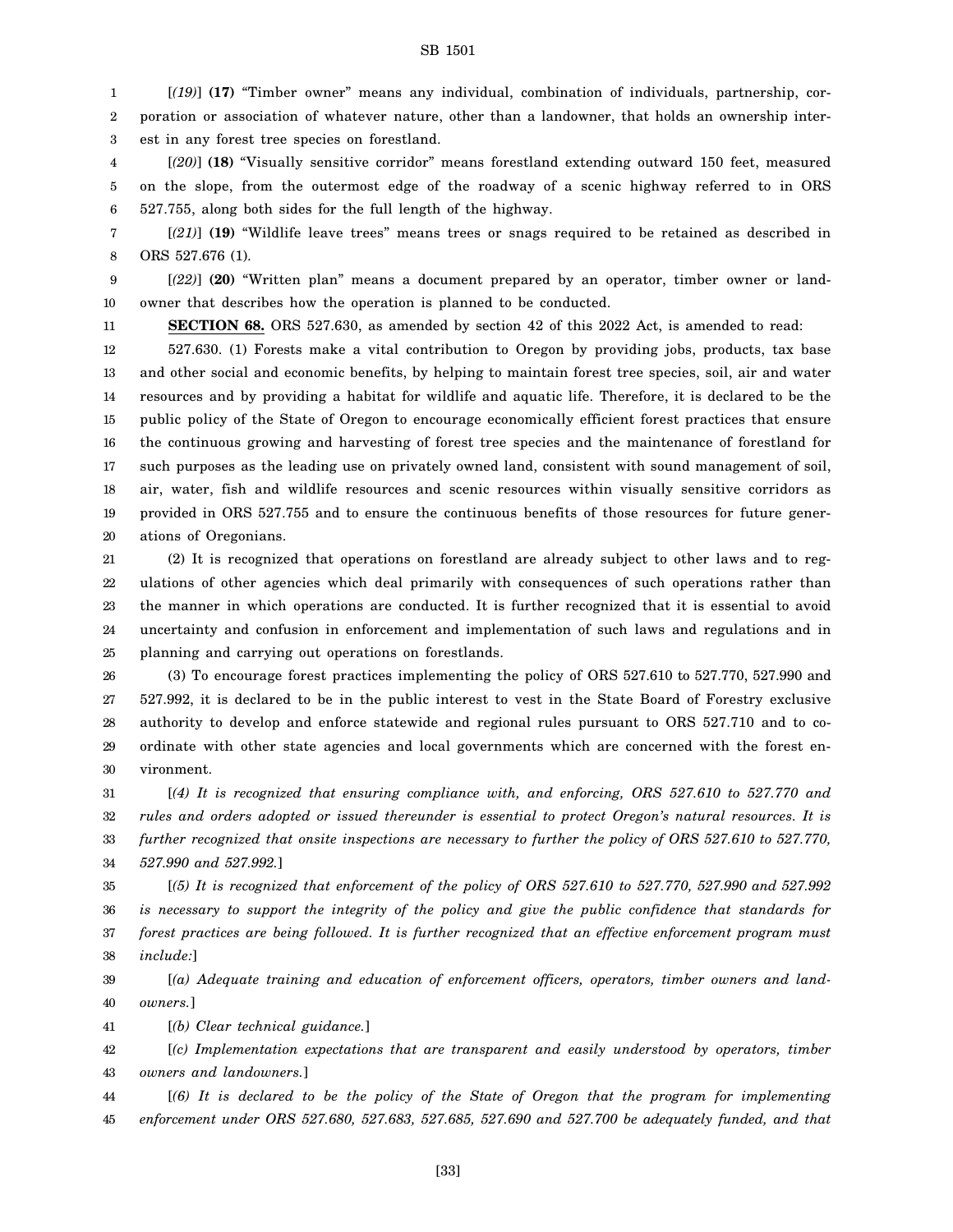1 *the board:*]

13

2 3 [*(a) Use inspections and enforcement as tools to deter future violations and to educate and train operators, timber owners and landowners.*]

4 5 [*(b) In exercising enforcement discretion, including discretion to impose penalties, prioritize addressing significant violations, other consequential violations and the actions of repeat violators.*]

6 7 [*(7)*] **(4)** The board may adopt and enforce rules addressing scenic considerations only in accordance with ORS 527.755.

8 9 10 [*(8)*] **(5)** The board shall adopt and enforce forest practice rules to reduce the risk of serious bodily injury or death from a rapidly moving landslide only in accordance with ORS 527.710 (10). As used in this subsection, "rapidly moving landslide" has the meaning given in ORS 195.250.

11 12 [*(9)*] **(6)** The State of Oregon should provide a stable regulatory environment to encourage investment in private forestlands.

**SECTION 69.** ORS 527.680, as amended by section 46 of this 2022 Act, is amended to read:

14 15 16 17 18 19 20 21 527.680. (1) Whenever the State Forester determines that an operator has committed a violation under ORS 527.990 (1), the State Forester may issue and serve a citation upon the operator or authorized representative. The State Forester shall cause a copy of the citation to be mailed or delivered to the timber owner and landowner. Whenever the State Forester determines that the landowner has failed to comply with the reforestation rules under ORS 527.710, the State Forester may issue and serve a citation upon the landowner or authorized representative. Each citation issued under this section shall specify the nature of the violation charged and any damage or unsatisfactory condition that has occurred as the result of such violation.

22 23 24 25 26 (2) Whenever a citation is served pursuant to subsection (1) of this section, the State Forester: (a) Shall issue and serve upon the landowner or operator or authorized representative an order directing that the landowner or operator cease further violation. If the order is served upon an operator, the State Forester shall cause a copy of such order to be mailed or delivered to the timber owner and landowner; and

27 28 29 30 31 (b) May issue and serve an order upon the landowner or operator and shall cause a copy of such order to be mailed or delivered to the timber owner and landowner, directing the landowner or operator, where practical and economically feasible, to make reasonable efforts to repair the damage or correct the unsatisfactory condition specified in the citation within a period specified by the State Forester.

32 33 34 35 36 37 (3) In the event the order issued under subsection (2)(a) of this section has not been complied with, and the violation specified in such order is resulting in continuing damage, the State Forester by temporary order may direct the landowner or operator to cease any further activity in that portion of the operation that is resulting in such damage. Such temporary order shall be in effect until the date of the expiration of the period as prescribed in subsection (4) of this section or until the date that the violation ceases, whichever date occurs first.

38 39 40 41 42 43 44 45 (4) A temporary order issued under subsection (3) of this section shall be served upon the landowner or operator or authorized representative, and the State Forester shall cause a copy of such temporary order to be mailed or delivered to the operator, timber owner and landowner. If requested by the operator, timber owner or landowner, the State Board of Forestry, following the appeal procedures of ORS 527.700, must hold a hearing on the temporary order within five working days after the receipt by the board of the request. A temporary order issued and served pursuant to subsection (3) of this section shall remain in effect not more than five working days after such hearing unless the order is sooner affirmed, modified or revoked by the board.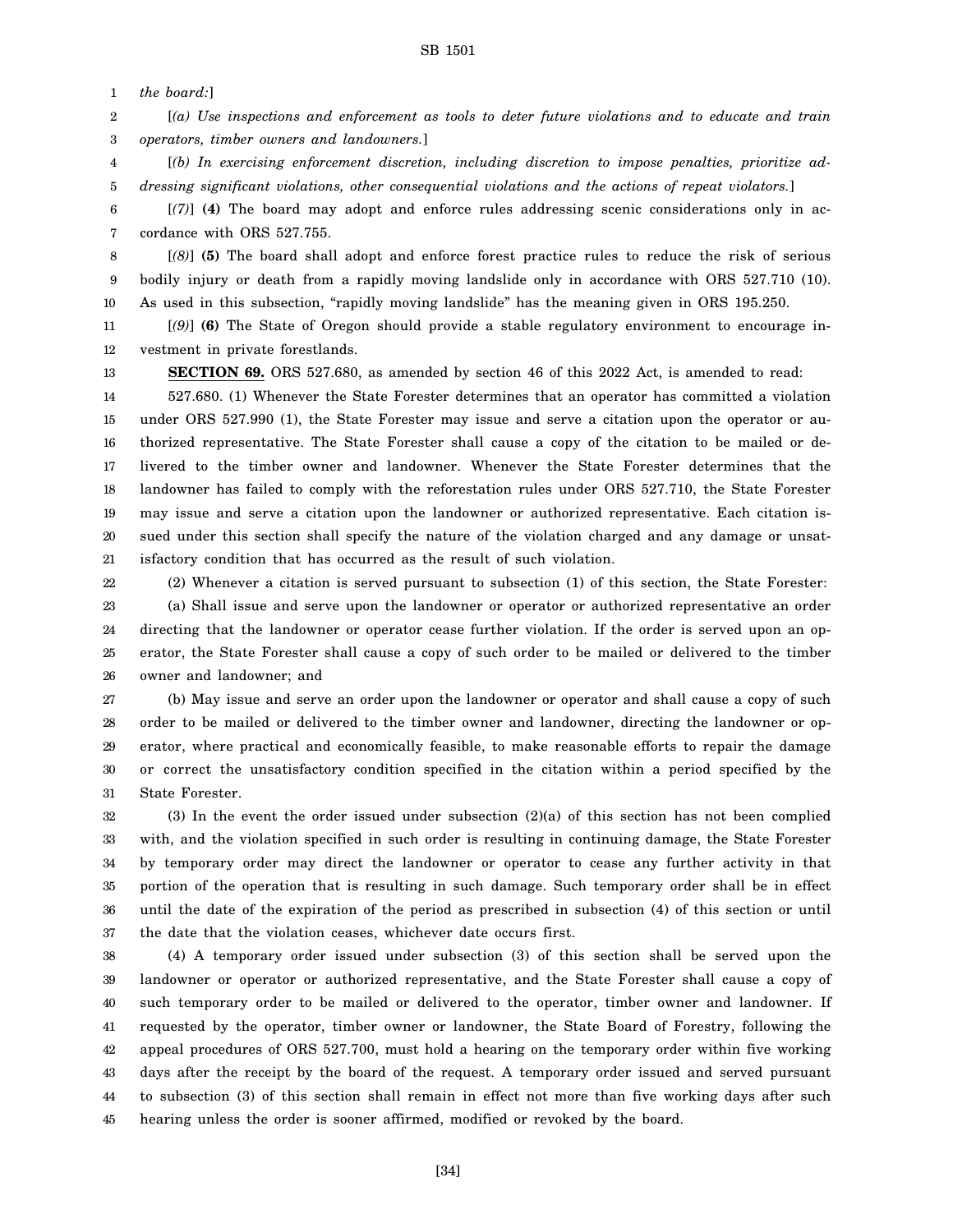1 2 3 4 5 6 7 (5) If a landowner or operator fails to comply with a final order issued under subsection (2)(b) of this section within the time specified in the order, or if the landowner or operator fails to comply with a final order imposing civil penalties for violation of any provision of the Oregon Forest Practices Act, the State Forester may issue an order that prohibits the affected landowner or operator from conducting any new operations on any forestland in this state until the landowner or operator has complied with the order to correct an unsatisfactory condition, make repair or pay the civil penalty, as the case may be, to the satisfaction of the State Forester.

8 9 10 [*(6) The State Forester may require an operator, timber owner or landowner to provide financial assurance before conducting a new operation if the State Forester has concluded, within the preceding three-year period, that the operator, timber owner or landowner committed a significant violation.*]

**SECTION 70.** ORS 527.685, as amended by section 47 of this 2022 Act, is amended to read:

12 13 14 527.685. (1) The State Board of Forestry shall by rule establish the amount of civil penalty that may be imposed for a particular violation. Except as provided in [*subsections (5) and (6)*] **subsection (5)** of this section, a civil penalty may not exceed [*\$10,000*] **\$5,000** per violation.

15 16 (2) In imposing a penalty authorized by this section, the State Forester may consider the following factors:

17 18 (a) The past history of the person incurring a penalty in taking all feasible steps or procedures necessary or appropriate to correct any violation.

19 20 (b) Any prior violations of statutes, rules, orders and permits pertaining to the Oregon Forest Practices Act.

21 (c) The gravity and magnitude of the violation.

22 (d) Whether the violation was repeated or continuous.

23 24 (e) Whether the cause of the violation was an unavoidable accident, negligence or an intentional act.

25 (f) The size and type of ownership of the operation.

26 (g) Any relevant rule of the board.

11

27 28 (h) The cooperativeness of the person incurring the penalty and the person's efforts, if any, to correct the violation.

29 30 31 32 (3) The penalty imposed under this section may be remitted or mitigated upon such terms and conditions as the board determines to be proper and consistent with the public benefit. Upon the request of the person incurring the penalty, the board shall consider evidence of the economic and financial condition of the person in determining whether a penalty shall be remitted or mitigated.

33 34 35 (4) The board, by rule, may delegate to the State Forester, upon such conditions as deemed necessary, all or part of the authority of the board provided in subsection (3) of this section to assess, remit or mitigate civil penalties.

36 37 38 (5) For a violation of ORS 527.745, or rules for reforestation adopted pursuant to ORS 527.745, the State Forester may impose a civil penalty in an amount equal to the estimated cost of reforesting lands pursuant to ORS 527.690.

39 40 41 42 43 [*(6) If the State Forester concludes that an operator, timber owner or landowner has a history of significant violations that shows a pattern of willful disregard for the requirements of ORS 527.610 to 527.770 or rules or orders adopted or issued thereunder, the State Forester may impose a civil penalty in an amount not to exceed \$50,000 per significant violation. In imposing the penalty, the State Forester shall consider, in addition to the factors described in subsection (2) of this section:*]

44 45 [*(a) The degree, if any, to which the operator, timber owner or landowner derived economic benefit from the significant violation.*]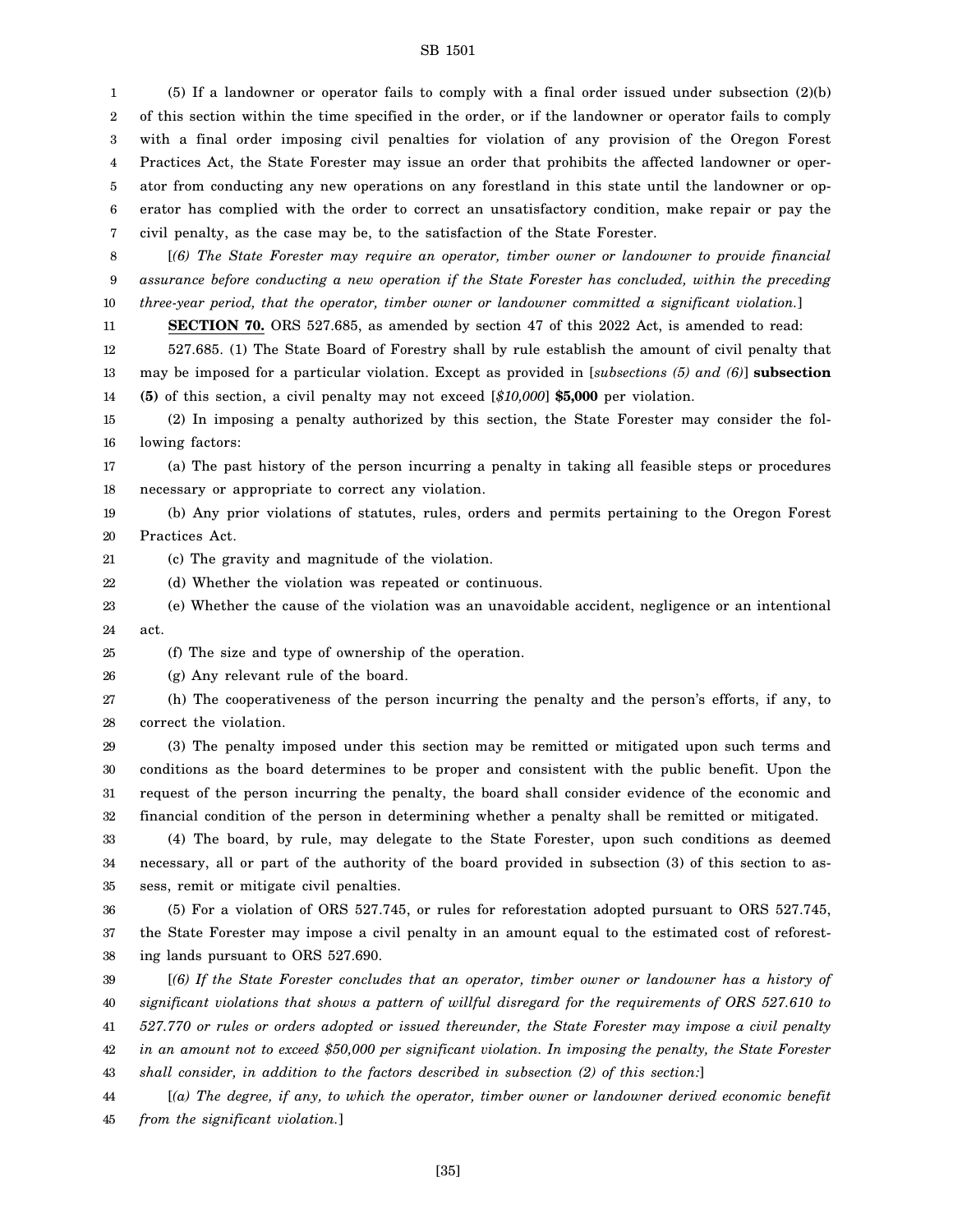1 2 3 4 [*(b) The proportion of total operations conducted by the operator, timber owner or landowner related to which significant violations have occurred compared to the total number of operations conducted by the operator, timber owner or landowner, accounting for the organizational structure of the operator, timber owner or landowner.*]

**SECTION 71.** ORS 527.714, as amended by section 48 of this 2022 Act, is amended to read:

6 7 527.714. (1) The rulemaking authority of the State Board of Forestry under ORS 527.610 to 527.770 consists generally of the following three types of rules:

8 9 (a) Rules adopted to implement administration, procedures or enforcement of ORS 527.610 to 527.770 that support but do not directly regulate standards of forest practices.

10 11 (b) Rules adopted to provide definitions or procedures for forest practices where the standards are set in statute.

12 13 14 (c) Rules adopted to implement the provisions of ORS 527.710 (2), (3), (6), (8), (9) and (10) that grant broad discretion to the board and that set standards for forest practices not specifically addressed in statute.

15 16 17 (2) When considering the adoption of a rule, and prior to the notice required pursuant to ORS 183.335, the board shall determine which type of rule described in subsection (1) of this section is being considered.

18 19 20 21 22 (3) If the board determines that a proposed rule is of the type described in subsection (1)(a) or (b) of this section, or if the proposed rule is designed only to clarify the meaning of rules already adopted or to make minor adjustments to rules already adopted that are of the type described in subsection (1)(c) of this section, rulemaking may proceed in accordance with ORS 183.325 to 183.410 and is not subject to the provisions of this section.

23 24 25 26 27 (4) If the board determines that a proposed rule is of the type described in subsection (1)(c) of this section, and the proposed rule would change the standards for forest practices, the board shall describe in its rule the purpose of the rule and the level of protection that is desired. [*If the proposed rule would change the standards for forest practices that relate to the protection of aquatic resources, the level of protection that is desired must be consistent with:*]

28 29 [*(a) Requirements described in the Private Forest Accord Report dated \_\_\_\_ and published by the State Forestry Department on \_\_\_\_\_\_; or*]

30 31 [*(b) If a habitat conservation plan consistent with the Private Forest Accord Report has been approved, the terms of the habitat conservation plan.*]

32 33 34 35 36 (5) If the board determines that a proposed rule is of the type described in subsection (1)(c) of this section, including a proposed amendment to an existing rule not qualifying under subsection (3) of this section, and the proposed rule would provide new or increased standards for forest practices, the board may adopt such a rule only after determining that the following facts exist and standards are met:

37

5

 $[(a)(A)]$  (a) If forest practices continue to be conducted under existing regulations:

38 39 [*(i)*] **(A)** There is monitoring or research evidence that documents that degradation of resources maintained under ORS 527.710 (2) or (3) is likely; or

40 41  $[(ii)]$  **(B)** In the case of rules proposed under ORS 527.710 (10), that there is a substantial risk of serious bodily injury or death; [*or*]

42 43 [*(B) A report produced by the Adaptive Management Program Committee or Independent Research and Science Team described in section 36 or 38 of this 2022 Act recommends adoption of the rule;*]

44 45 (b) If the resource to be protected is a wildlife species, the scientific or biological status of a species or resource site to be protected by the proposed rule has been documented using best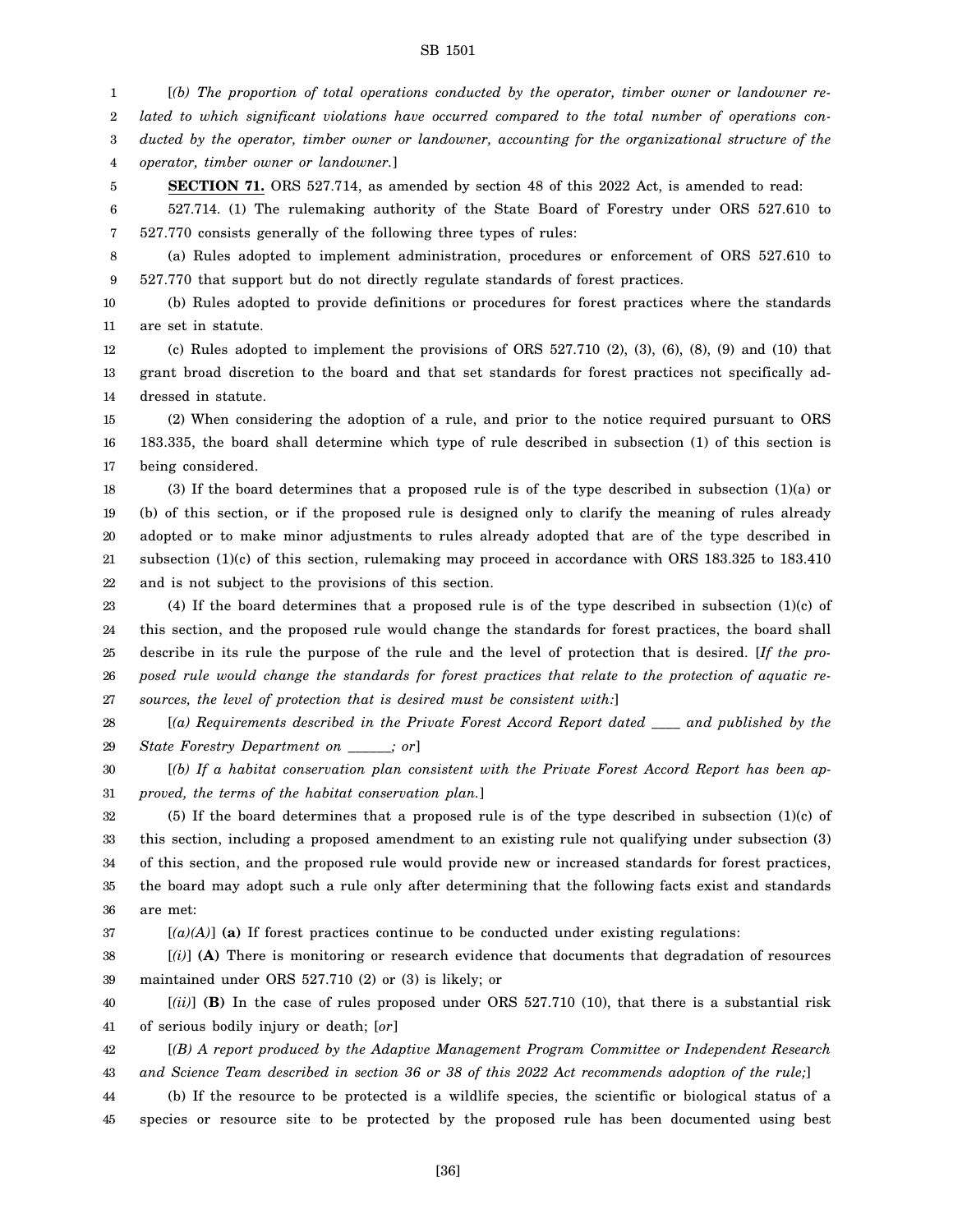1 available information;

2 3 (c) The proposed rule reflects available scientific information**,** [*and, as appropriate,*] the results of relevant monitoring and**, as appropriate,** adequate field evaluation at representative locations in

4 Oregon;

5 6 (d) The objectives of the proposed rule are clearly defined, and the restrictions placed on forest practices as a result of adoption of the proposed rule:

7 8 (A)(i) Are to prevent harm or provide benefits to the resource or resource site for which protection is sought; or

9 10 (ii) In the case of rules proposed under ORS 527.710 (10), are to reduce risk of serious bodily injury or death; and

11 12 (B) Are directly related to the objective of the proposed rule and [*materially*] **substantially** advance its purpose; [*and*]

13 14 15 16 (e) The availability, effectiveness and feasibility of alternatives to the proposed rule, including nonregulatory alternatives, were considered, and the alternative chosen is the least burdensome to landowners and timber owners, in the aggregate, while still achieving the desired level of protection[*.*]**; and**

17 18 19 20 21 **(f) The benefits to the resource, or in the case of rules proposed under ORS 527.710 (10), the benefits in reduction of risk of serious bodily injury or death, that would be achieved by adopting the rule are in proportion to the degree that existing practices of the landowners and timber owners, in the aggregate, are contributing to the overall resources concern that the proposed rule is intended to address.**

22 (6) Nothing in subsection (5) of this section:

23 (a) Requires the board to call witnesses;

24 (b) Requires the board to allow cross-examination of witnesses;

25 26 (c) Restricts ex parte communications with the board or requires the board to place statements of such communications on the record;

27 (d) Requires verbatim transcripts of records of proceedings; or

28 (e) Requires depositions, discovery or subpoenas.

29 30 31 32 33 [*(7) If the board determines that a proposed rule is of the type described in subsection (1)(c) of this section, including a proposed amendment to an existing rule not qualifying under subsection (3) of this section, and that the proposed rule relates to aquatic resources, the board may adopt the rule only after considering reports from the Adaptive Management Program Committee and the Independent Research and Science Team.*]

34 35 36 37 38 39 [*(8)*] **(7)** If the board determines that a proposed rule is of the type described in subsection (1)(c) of this section, and the proposed rule would require new or increased standards for forest practices, as part of or in addition to the economic and fiscal impact statement required by ORS 183.335 (2)(b)(E), the board shall, prior to the close of the public comment period, prepare and make available to the public a comprehensive analysis of the economic impact of the proposed rule. The analysis shall include, but is not limited to:

40 (a) An estimate of the potential change in timber harvest as a result of the rule;

41 42 (b) An estimate of the overall statewide economic impact, including a change in output, employment and income related to:

43 (A) The forest products industry;

44 45 (B) Other private sectors such as commercial fishing, recreational fishing and other outdoor recreation; and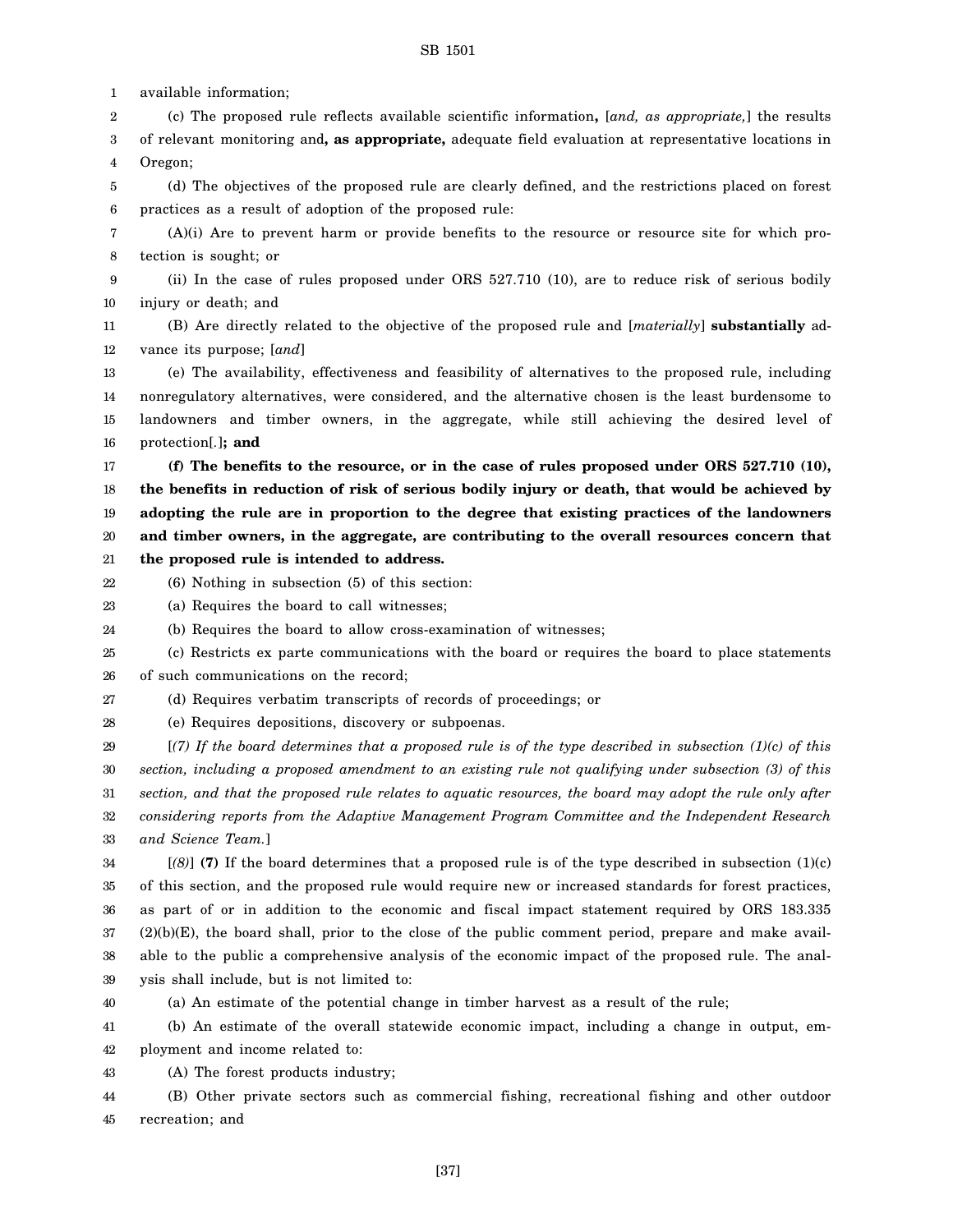1 2 3 4 5 6 7 8 9 10 11 12 13 14 15 16 17 18 19 20 21 22 23 24 25 26 27 28 29 30 31 32 33 34 35 36 37 38 39 40 41 42 43 44 (C) Government sectors such as public water system providers, waste treatment and built and natural infrastructure; (c) An estimate of the total economic impact on the forest products industry and common school and county forest trust land revenues, both regionally and statewide; and (d) An assessment of the economic impact of the proposed rule on various types of affected forestland parcels and on various geographic locations that is derived from consulting stakeholders. [*(9)*] **(8)** The provisions of this section do not apply to temporary rules adopted by the board. **SECTION 72.** ORS 527.990, as amended by section 49 of this 2022 Act, is amended to read: 527.990. (1) Subject to ORS 153.022, violation of ORS 527.670, 527.672, 527.676, 527.740, 527.750[*,*] **or** 527.755[*, 527.788 or 527.797,*] or any rule promulgated under ORS 527.710 [*or section 2 or 45 of this 2022 Act,*] is a Class A misdemeanor. Each day of operation in violation of an order issued under ORS 527.680 (3) shall be deemed to be a separate offense. (2) Violation of ORS 527.260 (1) is a Class A misdemeanor. Violation of ORS 527.260 (3) is a Class C misdemeanor. **SECTION 73.** ORS 527.992, as amended by section 50 of this 2022 Act, is amended to read: 527.992. (1) In addition to any other penalty provided by law, any person who fails to comply with any of the following may incur a civil penalty in the amount adopted under ORS 527.685: (a) The requirements of ORS 527.670, 527.672, 527.676, 527.740, 527.750[*,*] **or** 527.755[*, 527.788 or 527.797*]. (b) The terms or conditions of any order of the State Forester issued in accordance with ORS 527.680. (c) Any rule or standard of the State Board of Forestry adopted or issued pursuant to ORS 527.710 [*or section 2 or 45 of this 2022 Act*]. (d) Any term or condition of a written waiver, or prior approval granted by the State Forester pursuant to the rules adopted under ORS 527.710. (2) Imposition or payment of a civil penalty under this section shall not be a bar to actions alleging trespass under ORS 105.810, nor to actions under ORS 161.635 or 161.655 seeking to recover an amount based on the gain resulting from individual or corporate criminal violations. **SECTION 74.** ORS 610.060, as amended by section 26 of this 2022 Act, is amended to read: 610.060. [*Except as provided in section 23 of this 2022 Act,*] Nothing in the wildlife laws is intended to deny the right of any person to control predatory animals as provided in ORS 610.105. **SECTION 75.** ORS 610.105, as amended by section 27 of this 2022 Act, is amended to read: 610.105. [*Except as provided in section 23 of this 2022 Act,*] Any person owning, leasing, occupying, possessing or having charge of or dominion over any land, place, building, structure, wharf, pier or dock which is infested with ground squirrels and other noxious rodents or predatory animals, as soon as their presence comes to the knowledge of the person, may, or the agent of the person may, proceed immediately and continue in good faith to control them by poisoning, trapping or other appropriate and effective means. **CONFORMING AMENDMENTS SECTION 76.** ORS 105.810 is amended to read: 105.810. (1) Except as provided in ORS 477.089 and 477.092 and subsections (4) to (7) of this section, whenever any person, without lawful authority, willfully injures or severs from the land of

SB 1501

another any produce thereof or cuts down, girdles or otherwise injures or carries off any tree, tim-

45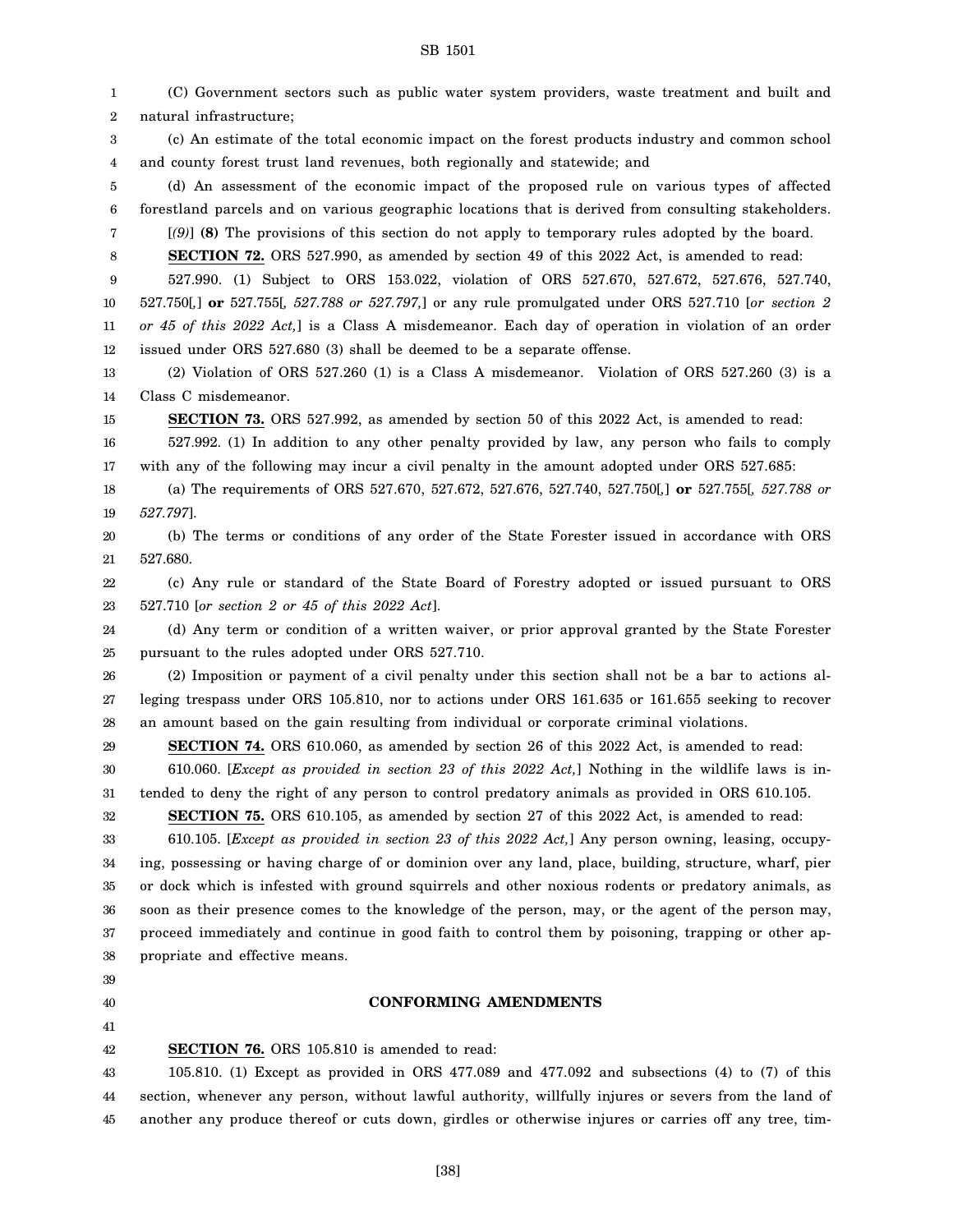1 2 3 4 5 6 7 8 9 10 ber or shrub on the land of another person, or of the state, county, United States or any public corporation, or on the street or highway in front of any person's house, or in any village, town or city lot, or cultivated grounds, or on the common or public grounds of any village, town or city, or on the street or highway in front thereof, in an action by such person, village, town, city, the United States, state, county, or public corporation, against the person committing such trespasses if judgment is given for the plaintiff, it shall be given for treble the amount of damages claimed, or assessed for the trespass. In any such action, upon plaintiff's proof of ownership of the premises and the commission by the defendant of any of the acts mentioned in this section, it is prima facie evidence that the acts were committed by the defendant willfully, intentionally and without plaintiff's consent.

11 12 13 (2) A court may, in its discretion, award to a prevailing party under subsection (1) of this section reimbursement of reasonable costs of litigation including but not limited to investigation costs and attorney fees.

14 15 (3) A court may, in its discretion, award to a prevailing plaintiff under subsection (1) of this section reasonable costs of reforestation activities related to the injury sustained by the plaintiff.

(4) A contract logger is liable only for actual damages in an action under this section if:

16

17 18 19 (a) The contract logger conducts an operation under a signed, written contract with a person the contract logger reasonably believes to be the legal owner of the produce, trees, timber or shrubs in the operation area;

20 21 (b) The contract identifies the operation area by a metes and bounds description or other sufficient legal description;

22 23 (c) Before the contract logger begins harvesting in the operation area, the person who engages the contract logger under the contract:

24 (A) Locates, marks and protects from damage all survey monuments in the operation area;

25 (B) Flags, stakes or otherwise clearly marks the boundaries of the operation area; and

26 27 28 (C) Provides the contract logger with a copy of the deed, contract or other instrument that the person who engages the contract logger under the contract relies upon as proof of ownership of the produce, trees, timber or shrubs in the operation area;

29 30 31 (d) The contract logger verifies the deed, contract or instrument described in paragraph  $(c)(C)$ of this subsection against the metes and bounds description or other sufficient legal description in the contract;

32 33 (e) The contract logger retains a copy of the deed, contract or instrument described in paragraph (c)(C) of this subsection for at least three years; and

34 35 36 (f) The contract logger does not receive written notice that any person has a claim of title to the land or timber in the operation area that is adverse to the person who engages the contract logger under the contract.

37 38 39 (5) Subsection (4) of this section does not affect an action for double or treble damages against a contract logger for damages outside the operation area as described in subsection (4) of this section.

40 41 42 43 44 45 (6) If an action is brought under this section against a contract logger, and the contract logger was engaged to harvest the timber by a person who purported to own the timber or to have authority to harvest the timber, the person who engaged the contract logger must be joined in the action as a defendant unless jurisdiction over the person cannot be had. If a judgment is entered against the contract logger and against the person who engaged the contract logger, the contract logger shall not be required to pay any part of the judgment unless the plaintiff establishes that the